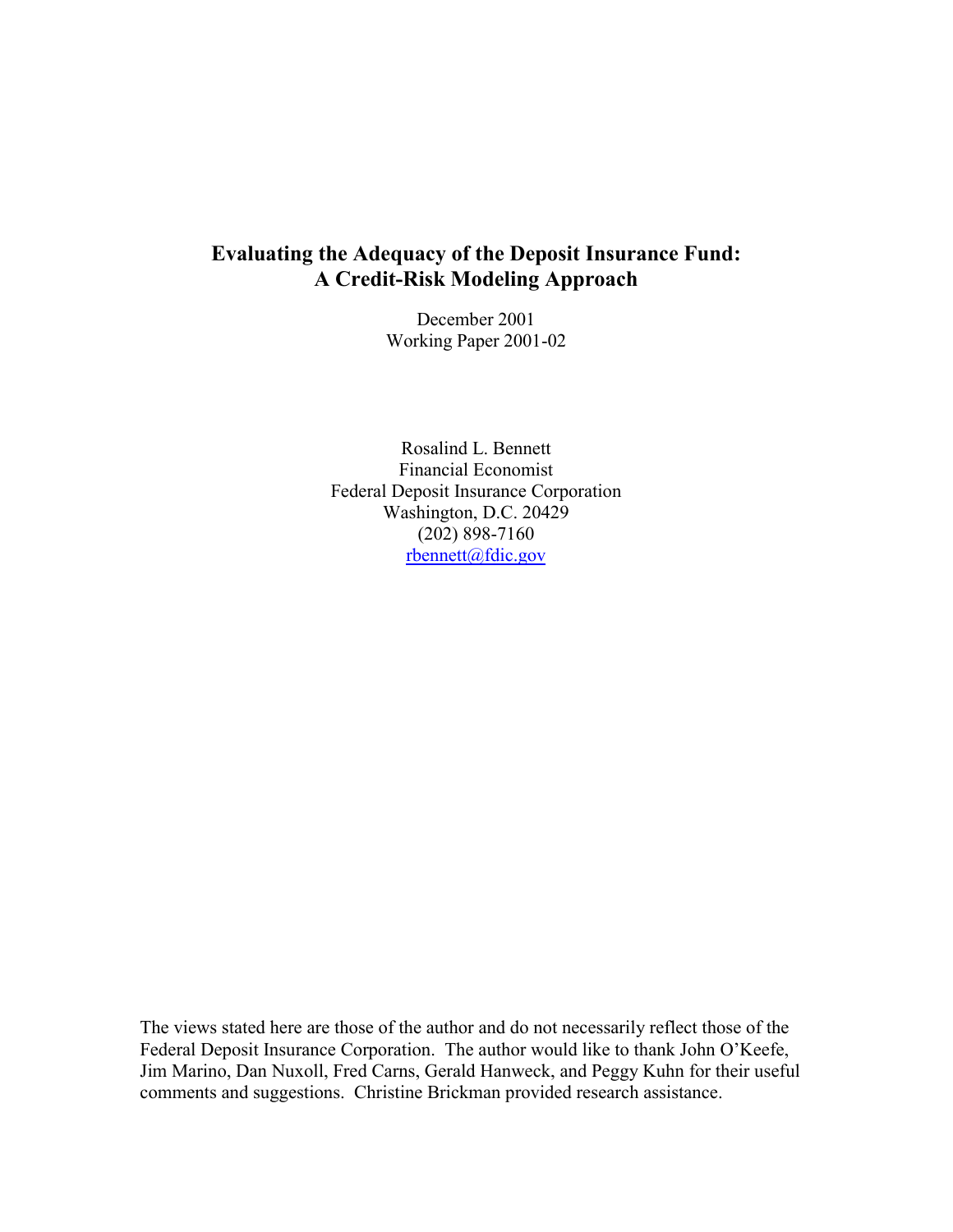# **Evaluating the Adequacy of the Deposit Insurance Fund: A Credit-Risk Modeling Approach**

Rosalind L. Bennett

### **Abstract**

 would warrant an A rating. I conclude that the measures of risk derived from the credit-As part of an effort to measure risk effectively, the FDIC hired Oliver, Wyman & Company to develop a credit-risk model for the deposit insurance funds. I apply their credit-risk model to estimate the FDIC's loss distribution; and I perform sensitivity analysis using different assumptions about the parameters of the model. The sensitivity analysis results in a wide range of possible credit ratings associated with the deposit insurance funds. Under one set of assumptions, the deposit insurance funds would not warrant a BBB rating, whereas under another set of assumptions the funds risk model are sensitive to the parameter assumptions, and it is not clear which parameter assumptions are most relevant.

JEL Classification: G21, G28, G11, G33 Keywords: Deposit insurance, Credit risk, Default risk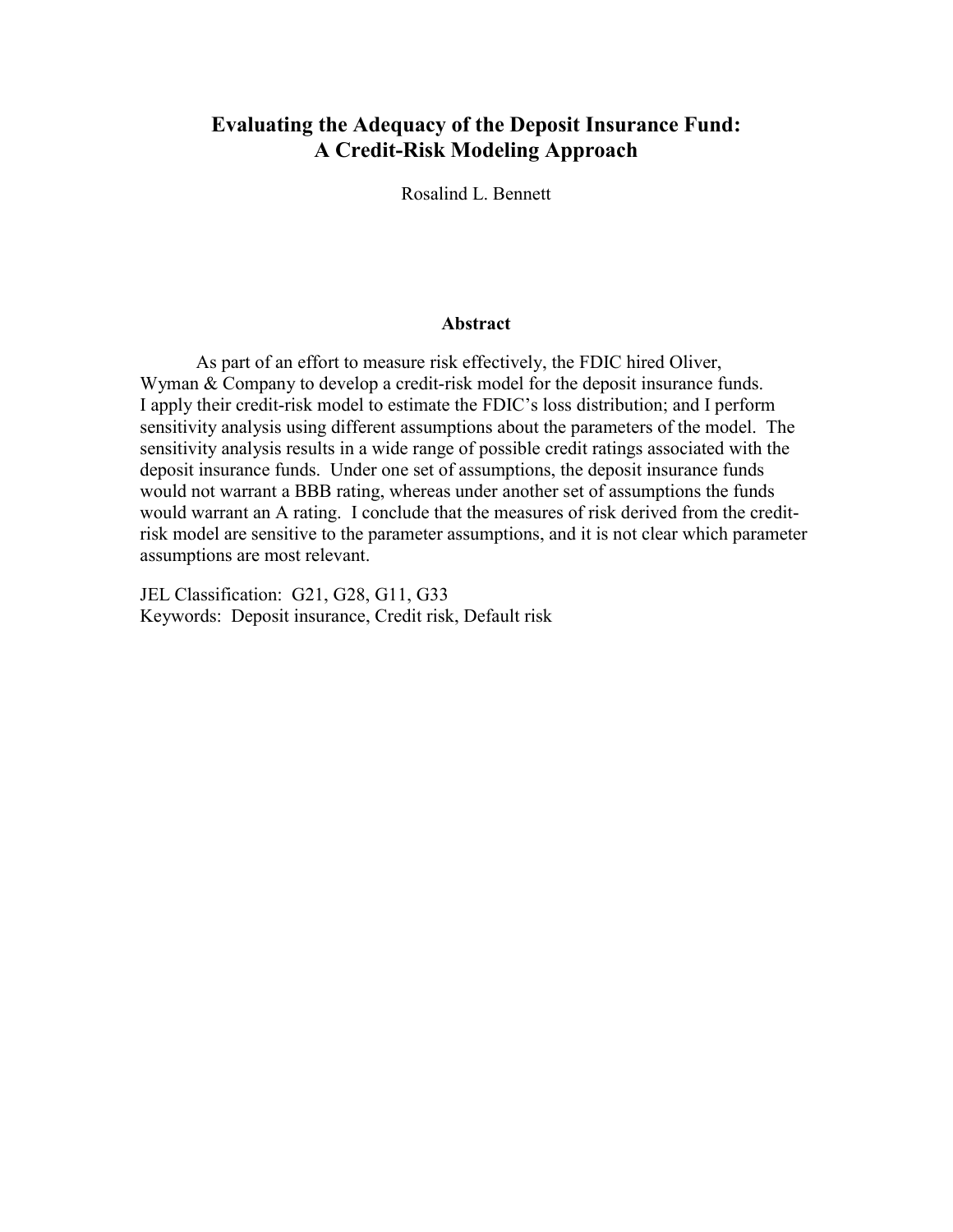# **Introduction**

 $\overline{a}$ 

portfolios.<sup>1</sup> In fact, there have been proposals to reform regulatory capital requirements In recent years, an increasing number of financial institutions in the United States and abroad have been using credit-risk models to evaluate the risk of their loan to allow banks to use internal credit-rating models to set capital levels. Banks typically use the output from credit-risk models to estimate the risk-adjusted returns on capital allocated to various banking activities. Managers of those banking activities are then evaluated and compensated on the basis of the profitability of their activities. In addition, some managers use credit-risk models for risk-based loan pricing, to measure the riskadjusted profitability of the portfolio and to set concentration limits.<sup>2</sup>

Recently the FDIC began to look at credit-risk models similar to those used by large financial institutions, as a means of measuring risk to the insurance funds. As part of this effort, Oliver, Wyman & Company (OWC) developed an application of credit-risk models that explicitly constructs the loss distribution for the FDIC. The OWC model uses a bottom-up approach: it builds the cumulative loss distribution from information on individual institutions insured by the FDIC. In general, credit-risk models can help the

<sup>&</sup>lt;sup>1</sup> Financial institutions also use internal risk-management models, also known as value-at-risk (VaR) models, to estimate the value at risk in their trading books. See Nuxoll (1999) for more detail.

 $2^2$  A survey conducted by the Bank for International Settlements (1999) addressed other applications for credit-risk models. The survey found that financial institutions were using credit-risk models to set concentration and exposure limits, set hold targets on syndicated loans, price loans on a risk basis, improve the risk/return profiles of the portfolio, evaluate the risk-adjusted performance of different business lines or managers, allocate economic capital, and set and value loan-loss reserves.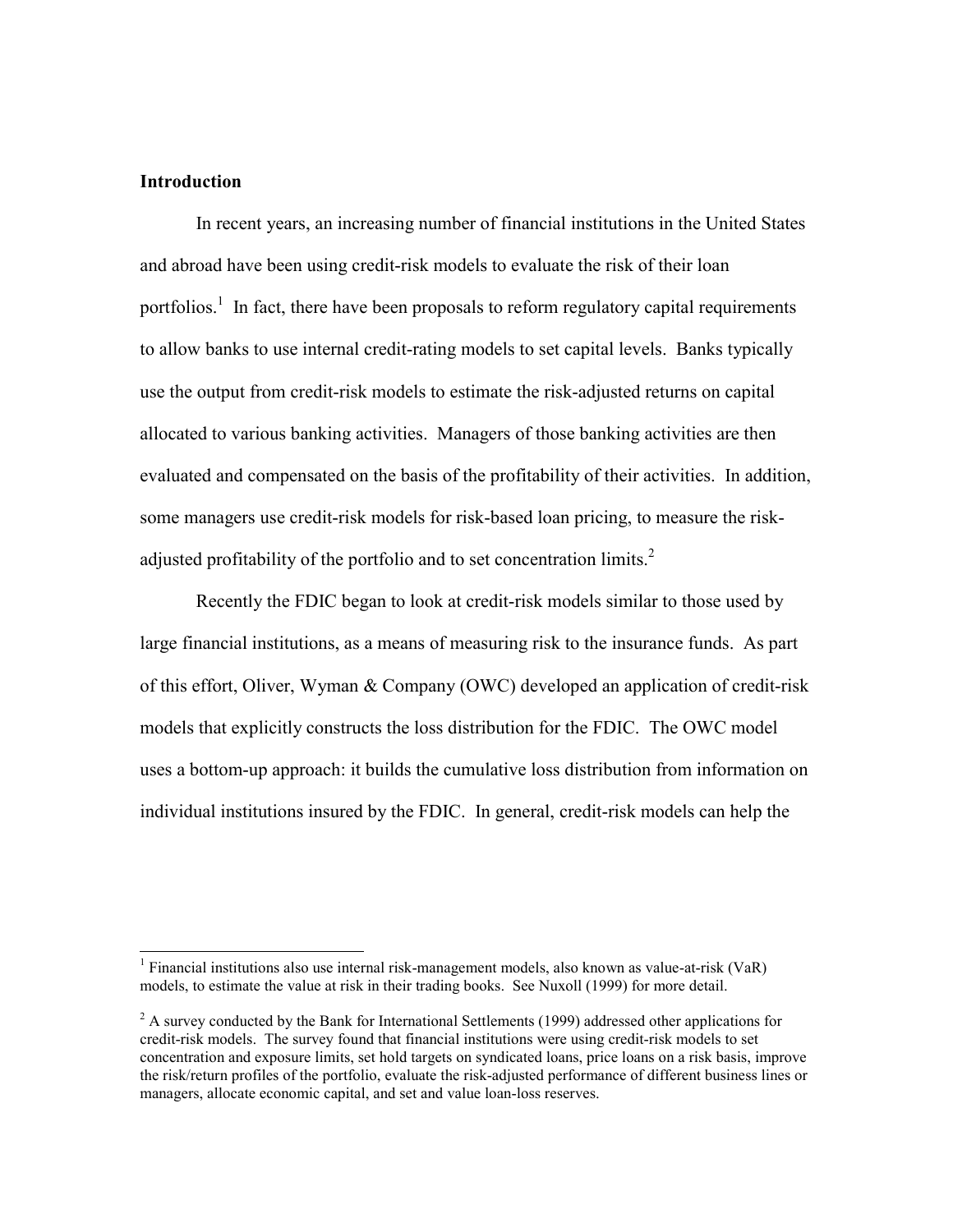FDIC measure and manage risk. In one particular application of credit-risk models, the FDIC can use the model developed by OWC to evaluate fund adequacy.<sup>3</sup>

The FDIC should perform a validation of the model before fully incorporating any credit-risk model into its current risk management practice. There are essentially three components of model validation: sensitivity analysis, backtesting, and stress testing. This article focuses on the first component—sensitivity analysis.<sup>4</sup>

Sensitivity analysis involves analyzing the effect of making different assumptions about model parameters on the output from the model. Although by definition parameters are fixed in a model, there is still some uncertainty associated with them. Sensitivity analysis investigates this parameter uncertainty.

The accuracy of the parameter estimates as representations of the future, and the validity of the model assumptions, determine the overall reliability of a credit-risk model. Unfortunately, most financial institutions currently do not conduct sensitivity testing on the parameters or assumptions embedded in their credit-risk models. The few practitioners who have conducted sensitivity analysis observe that the measurement of credit risk in a portfolio typically depends more on the quality of the information used by the model than on the details of the modeling approach. In fact, Koyluoglu and Hickman (1998a, 1998b) and Gordy (2000) demonstrate that alternative credit-risk modeling

 $\overline{a}$ 

 $3$  The FDIC can also potentially use the model developed by OWC to evaluate alternative risk-based deposit insurance pricing options. Since the model uses a bottom-up approach, it can be used to measure the contribution of an individual institution to the overall risk to the insurance funds, as discussed in Hanweck (2000).

<sup>&</sup>lt;sup>4</sup> Backtesting entails comparing ex ante estimations with ex post experience. Stress testing involves analyzing the effects of alternative economic scenarios (represented by alternative sets of parameters) on the model output. In contrast to changing many parameters as in stress testing, sensitivity analysis focuses on the effect of changes in one parameter. See BIS (1999) for more information on the validation of creditrisk models.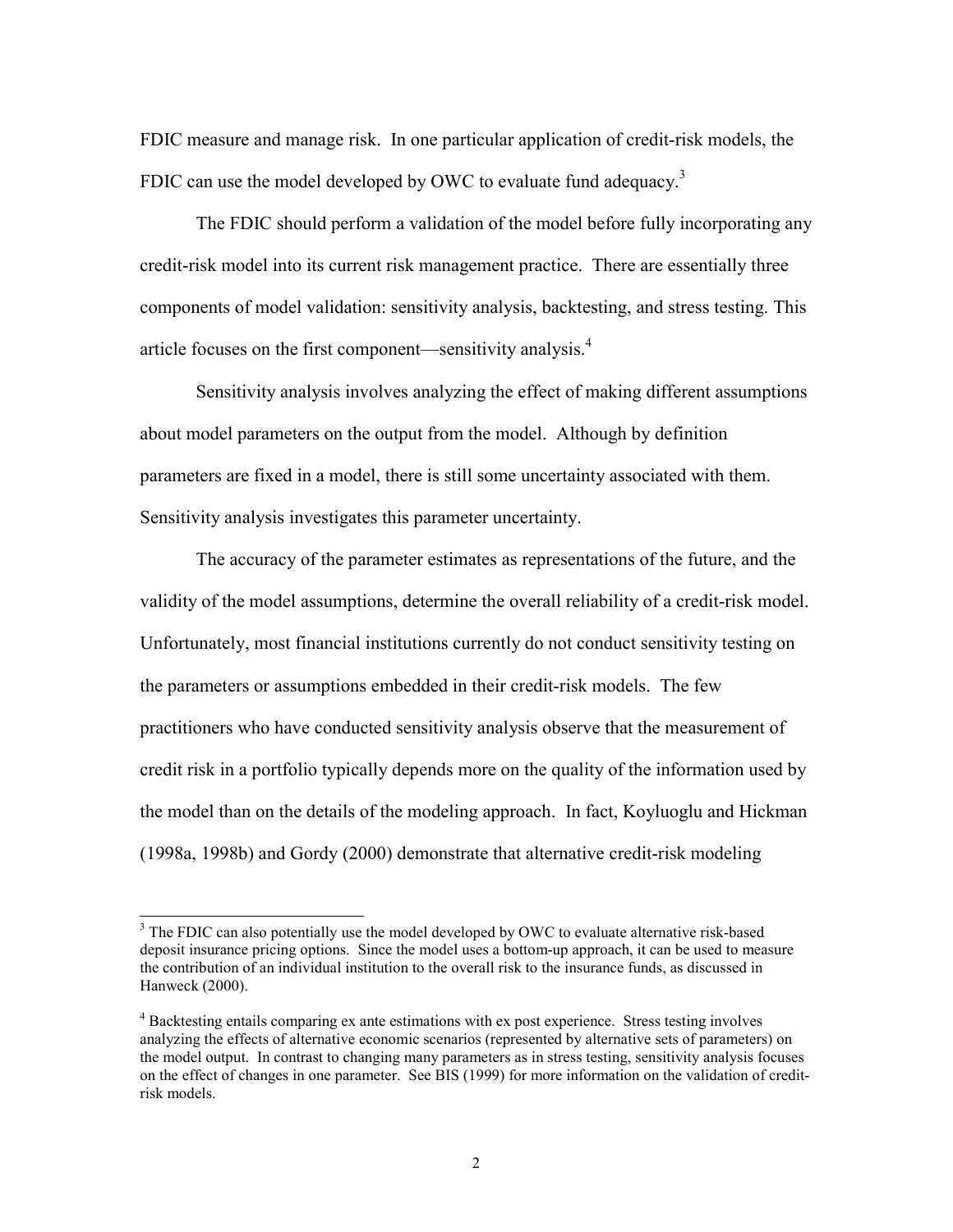approaches are essentially equivalent. However, the sensitivity analysis that has been conducted indicates that model outputs are sensitive to changes in model parameters, especially changes in expected default frequencies (EDFs), severity, and default correlations.<sup>5</sup> This article focuses on the sensitivity analysis of these three inputs.

The first section of the article describes credit-risk models and their application to risk evaluation. I compare how credit-risk models are used by financial institutions to how the FDIC can potentially use credit-risk models to evaluate risk to the deposit insurance funds. The next section describes in detail the derivation of the inputs to the model (exposure, expected default frequencies, severity, and default correlation bucketing) and discusses results from a set of baseline simulations. The following three sections discuss the results from the sensitivity analysis performed on three of the inputs: expected default frequencies, severity, and default correlation bucketing. The subsequent section discusses possible areas for further research, and the final section provides concluding remarks.

# **The Credit-Risk Model**

There are two types of credit-risk models: default mode and mark to market. The default-mode models focus on two outcomes—default or no default. The mark-to-market approach models the migration from one credit rating to another. The default mode is the most common approach used to analyze the loan portfolio of a bank and is the type of model used in this analysis.

 $5$  See BIS (1999).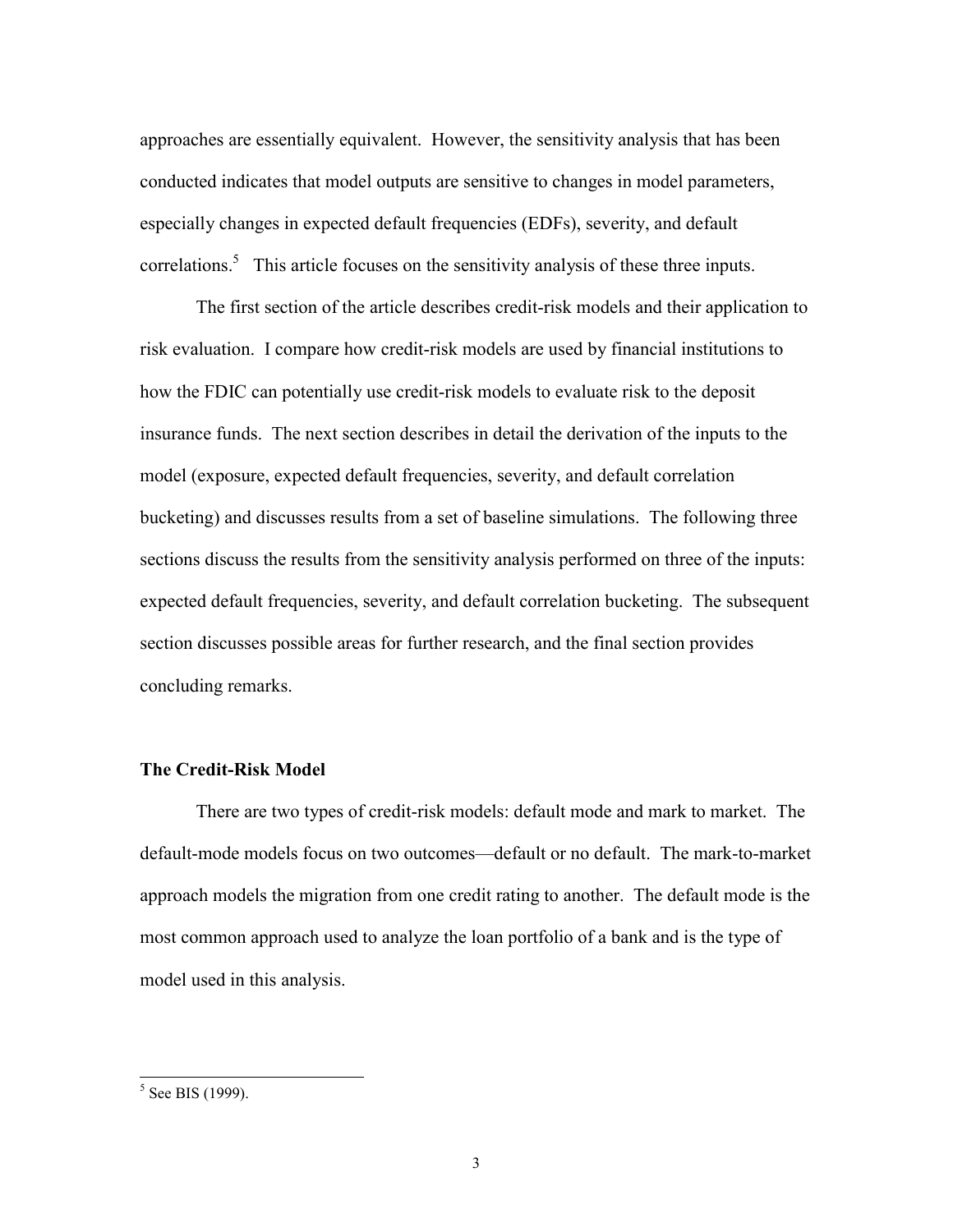The primary output of a credit-risk model is a probability density function (PDF) of credit losses. From the PDF, a financial institution can calculate the expected loss and the unexpected loss. The expected loss, which is equivalent to the mean of the PDF, is the amount of loss a bank would expect to experience in its portfolio over the chosen time horizon. The unexpected loss, or the deviation from the expected loss, measures the amount of risk in the portfolio. One measure of risk is the volatility of the potential loss around expected loss, or the standard deviation of the PDF.<sup>6</sup>

Financial institutions use credit-risk models to estimate the economic capital needed to support their credit-risk exposures. The role of loss reserving is to cover expected credit losses.<sup>7</sup> The role of economic capital is to cover unexpected losses. Similarly, the FDIC can look at expected loss generated by a credit-risk model as a measure of the amount of reserves needed to cover these losses over the coming year.<sup>8</sup> The FDIC can also use a credit-risk model to evaluate the adequacy of the deposit insurance funds to cover unexpected losses—analogous to financial institutions setting the appropriate level of economic capital.

Observed distributions of credit losses on loan portfolios are not normally distributed (see Figure 1). <sup>9</sup> The observed distributions are typically skewed toward large losses: for a given mean and standard deviation, the probability of incurring large losses

 $\overline{a}$ 

 $6$  To be consistent with the terminology used by Oliver, Wyman & Company, I call the standard deviation of losses the unexpected loss.

 $7$  Generally Accepted Accounting Principles (GAAP) require reserving for probable and estimable losses. As discussed in Jones and Mingo (1998), the role of reserving policies is to cover expected losses. In the context of this article, expected losses are the product of the probability of incurring a loss multiplied by the estimated loss and are thus both probable and estimable.

<sup>&</sup>lt;sup>8</sup> The FDIC currently uses an actuarial method to set its contingent loss reserves.

 $9^9$  See Jones and Mingo (1999, 1998).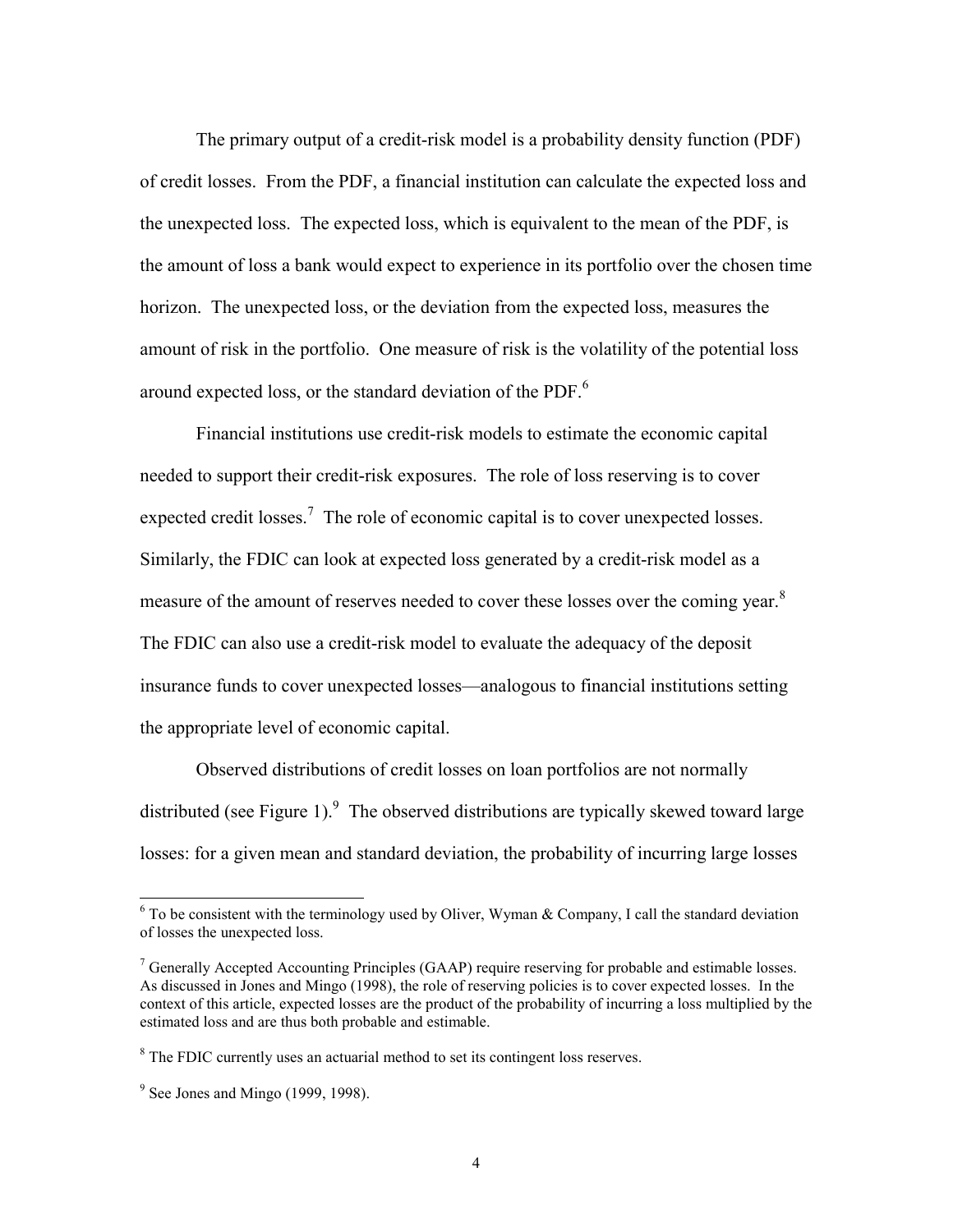is greater than it would be if the distribution were normal. Similarly, the FDIC faces a skewed distribution of losses: in any given period, there is a high probability of incurring small losses from the failure of a number of small banks but a small probability of incurring large losses from the failure of a large bank and/or the failure of a large number of banks. Since the distribution is skewed, precise estimation of the high quantiles in the distribution is important. The size of the estimation error in this region of the distribution can potentially be large and have a large influence on the shape of the distribution.

 Similarly, the FDIC can use the cumulative loss distribution from a credit-risk model to Financial institutions typically collapse the estimated PDF into a single measure, such as the amount of economic capital required to meet a certain solvency standard. For example, if the institution is willing to tolerate a 0.03 percent probability that losses will exceed the capital level, or the equivalent of a AA rated corporate bond, it can calculate the amount of capital it needs to achieve that solvency standard. Financial institutions usually choose a capital standard that is consistent with their desired credit rating.<sup>10</sup> determine what fund balance is required to reach a chosen solvency standard. For example, the FDIC may be willing to accept a minimum of 99.68 percent chance that the fund will not incur losses larger than the fund balance. The solvency standard can also be described in terms of a maximum insolvency probability—0.32 percent in this example. Alternatively, the solvency standard can be described in terms of a credit rating for the insurance fund. In this example, the 99.68 percent solvency standard is approximately

 $\overline{\phantom{a}}$ 

 $10$  For more detail, see Jones and Mingo (1999, 1998).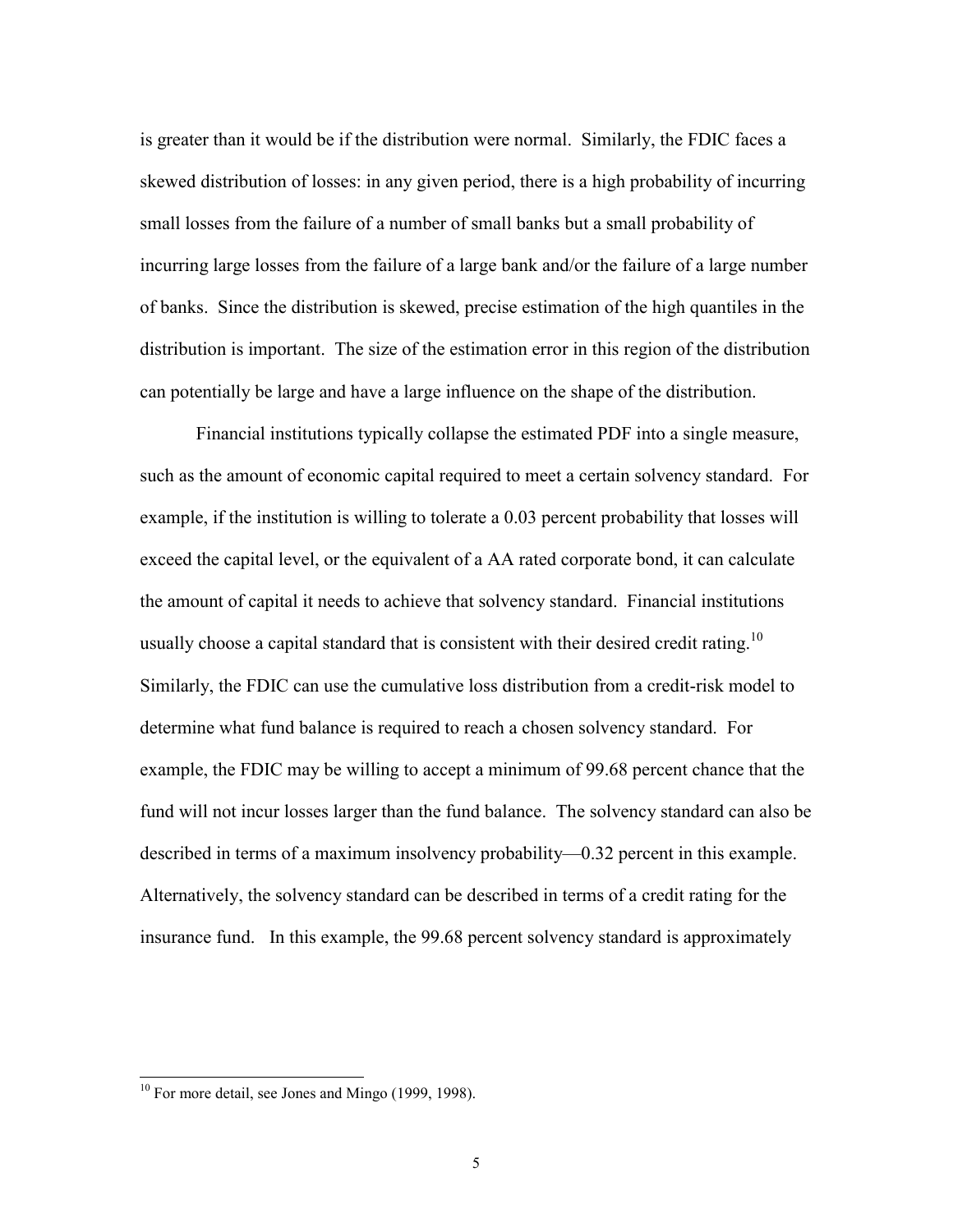equivalent to a BBB- S&P credit rating or a Baa3 Moody's credit rating for a one-year time horizon<sup>11</sup>

Credit-risk models estimate credit ratings for the deposit insurance funds that are equivalent to a credit rating on a corporate bond. Credit ratings for corporate bonds reflect the risk that a bond will default. However, the FDIC would never default even if the deposit insurance funds became insolvent: the FDIC honors all deposit claims and has the full-faith-and-credit backing of the federal government. For this reason, some may argue that the potential insolvency of the deposit insurance funds is irrelevant. However, funds that are borrowed from the Treasury to cover any insolvency must eventually be repaid. In addition, according to the Federal Deposit Insurance Corporation Improvement Act of 1991 (FDICIA), the deposit insurance funds must be recapitalized through assessments on banks.

Under current law, the FDIC is required to maintain a target level of funds relative to the amount of insured deposits in the industry. The ratio of the size of the fund to insured deposits is the reserve ratio. The target level, or designated reserve ratio (DRR), is constant and set at 1.25. If the insurance funds are above the 1.25 DRR, the FDIC is prohibited from charging insurance premiums to institutions that are well capitalized and well managed.<sup>12</sup> The DRR explicitly links the level of the insurance

 $\overline{\phantom{a}}$ 

 $11$  The relationship between bond ratings and default probabilities is discussed below. As shown on Table See Brand and Bahar (2000) for the details of this calculation. As shown on Table 2, the historical one-1, the historical one-year default probability is 0.29 for a bond with a Standard and Poor's rating of BBB-. year default probability is 0.31 for a bond with a Moody's rating of Baa3. See Keenan et al. (2000) for the details of this calculation.

 "financial, operational, or compliance weaknesses ranging from moderately severe to unsatisfactory, or is  $12$  In Section 7(b) of the FDI Act, the FDIC is prohibited from charging assessments in excess of the amount needed to maintain the reserve ratio at the DRR unless an insured depository institution exhibits not well capitalized."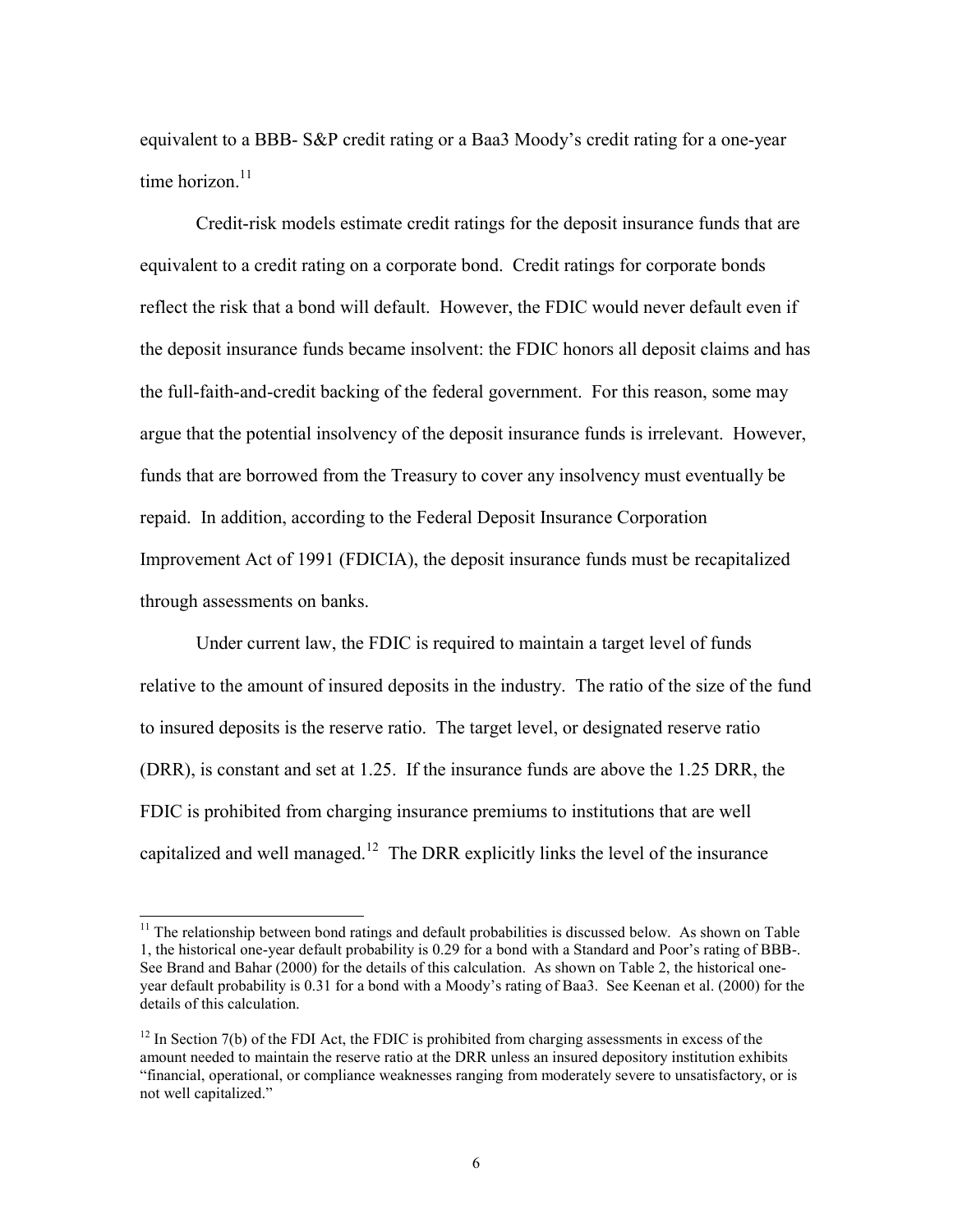funds to the amount of exposure, measured by total insured deposits. The level of risk to the insurance funds, however, can change even if the reserve ratio is constant.

Evaluating the risk in the deposit insurance funds differs in significant ways from evaluating the risk in a portfolio of loans. Credit-risk models were developed to measure risk in a portfolio of individual loans. Applying credit-risk models to evaluate the risk to the deposit insurance funds requires viewing the funds as a portfolio of risks. The components of the portfolio are not individual loans but exposures to individual insured institutions. The FDIC's exposure to individual banks can be aggregated to arrive at a cumulative loss distribution. Each institution has a small, but non-zero, chance of failing and thereby causing a possible loss to the deposit insurance funds. In general, there is a high probability of a small loss to the insurance fund. There is also a positive probability that the insurance funds will incur large losses either from the failure of a large bank or from the failure of a large number of banks.

 failure of a bank is a regulatory event: only the regulatory authority can close a bank. Although it seems reasonable to make the analogy between the risk associated with holding a portfolio of loans and the risk associated with insuring a portfolio of banks, clearly the default event is different. The default of a loan means an obligor is unable to make scheduled payments. Although defaults of individual loans usually contribute to the failure of a bank, typically banks fail because of a combination of a wave of individual loan defaults and poor policies, procedures, and management. Another distinction between the default on a loan and the failure of a bank is that the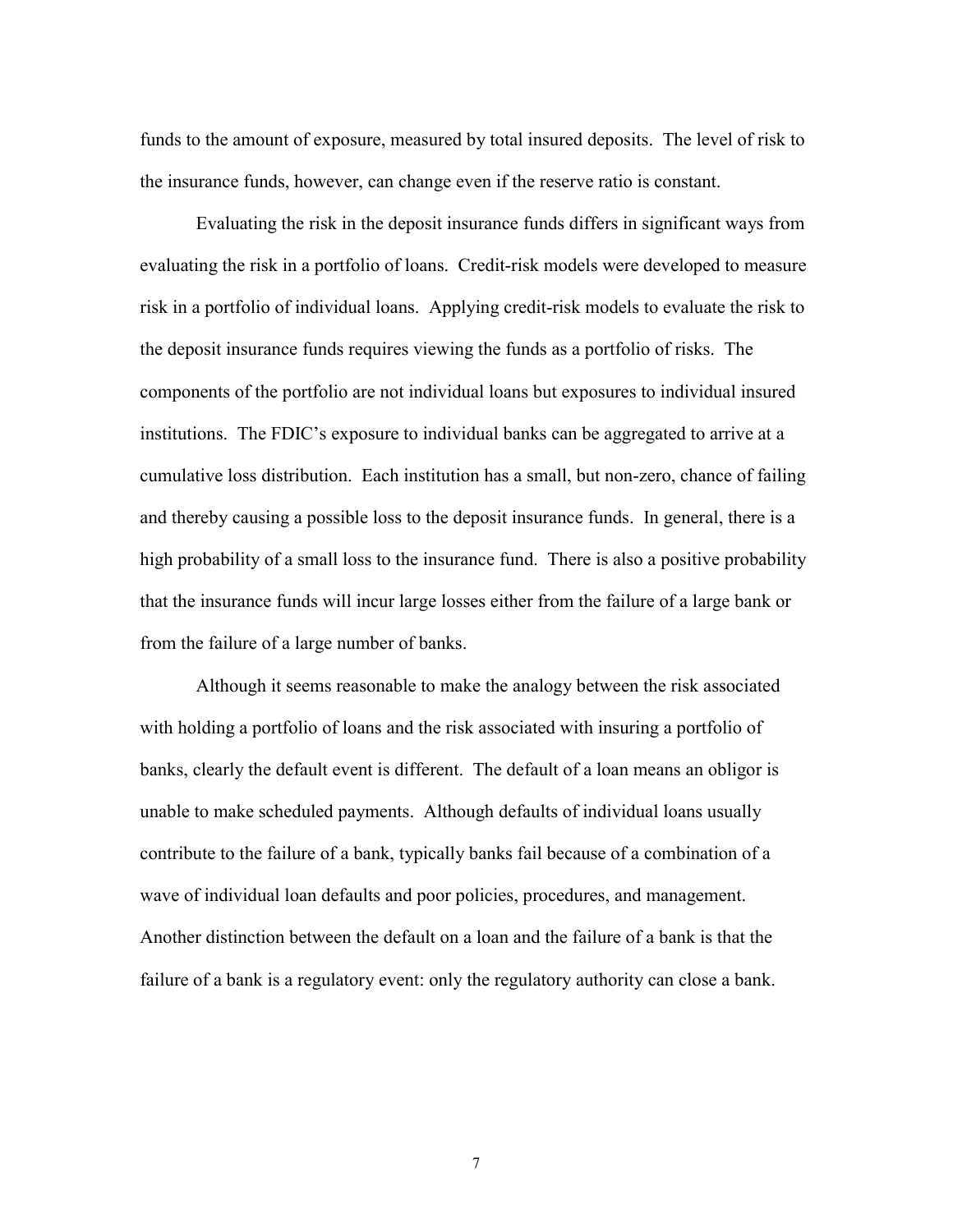One of the difficulties financial institutions have in estimating parameters for their credit-risk models is the lack of data.<sup>13</sup> Few financial institutions have historical records of default rates on credits within their portfolios. The drawbacks of using internal creditrating systems have been explored extensively in the academic literature.<sup>14</sup> The FDIC is able to avoid some of these drawbacks because the historical data on the frequency of bank failures are much richer than historical data on loan defaults within the portfolio of an institution  $15$ 

One of the crucial decisions when a credit-risk model is being constructed is the time horizon. There are two approaches to looking at credit risks in the future—through the cycle or point in time. Implementing a through-the-cycle credit-rating philosophy requires estimating the borrower's condition at the worst point in an economic or industry cycle and grading according to the risk posed at that point. Point-in-time approaches base the credit ratings on the current condition of the borrower. Both Moody's and S&P provide through-the-cycle credit ratings.<sup>16</sup> Using a through-the-cycle approach to credit ratings implies that the credit rating for a particular borrower will change much less during an economic cycle than it will if a point-in-time approach is used. Financial institutions commonly use a one-year planning horizon, since this is the period over which they can take actions that will mitigate the risk. Banks typically do not test their

 $\overline{a}$ 

<sup>&</sup>lt;sup>13</sup> See Jones and Mingo (1998), BIS (1999), and Carey and Hrycay (2001) for discussions of the insufficiency of internal data.

 $14$  For example, Carey and Hrycay (2001) investigate the methods used to associate a credit-risk rating with each borrower in a loan portfolio. They show that small changes in the method cause the results from a credit-risk model to vary widely.

<sup>&</sup>lt;sup>15</sup> Although the FDIC has a rich set of data on bank failures, changes in legislation related to bank closings and structural changes in the industry call into question whether the historical data represent default probabilities in the future.

 $16$  Very weak borrowers, however, are rated primarily according to their current condition.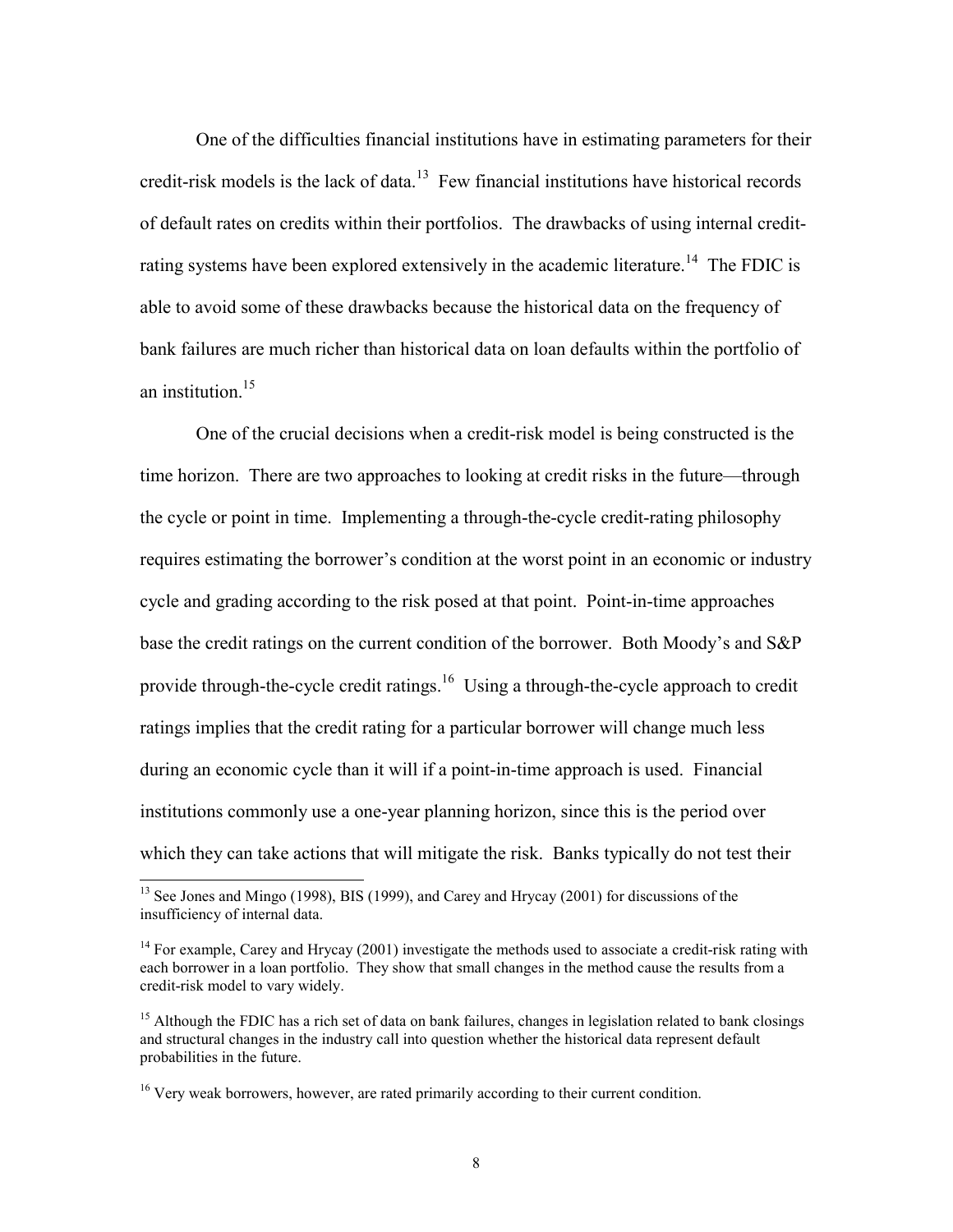credit models for sensitivity to the chosen time horizon.<sup>17</sup> In this analysis I, too, adopt a one-year time horizon.<sup>18</sup>

In a default-mode model, the expected dollar losses (EL) are the sum over the portfolio of the individual exposures  $(EXP<sub>i</sub>)$  times the estimated probability of default  $(EDF_i)$  times the expected loss given default, or severity  $(SEV_i)$ .

$$
EL = \sum_{i=1}^{n} EXP_i \times EDF_i \times SEV_i
$$

Estimating unexpected losses for the portfolio involves two steps. First, calculate a measure of the unexpected losses for an individual asset in the portfolio  $(UL_i)$ . One measure of risk is the standard deviation of losses, which I call unexpected losses.<sup>19</sup>

$$
UL_i = EXP_i \sqrt{EDF_i \times \sigma_{SEV_i}^2 + SEV_i^2 \times EDF_i (1 - EDF_i)}
$$

Second, aggregate the volatility of the individual assets into a measure of volatility for the portfolio, taking into account the correlation of default between assets  $\rho_{ii}$ , and take the square root.<sup>20</sup>

$$
UL=\sqrt{\sum_{i=1}^n\sum_{j=1}^n\rho_{ij}UL_iUL_j}
$$

 $EDF_i, EXP_i, SEV_i, and p_{ij}$  play an important role when expected and unexpected losses This simple structure makes it clear that the estimates of all of the parameters for the portfolio are estimated. The quality of these estimates can have a material effect on the accuracy of portfolio credit models.

l

 $17$  Jones and Mingo (1999, 1998).

 a one-year time horizon was for comparability with results provided in Oliver, Wyman & Company  $^{18}$  BIS (1999) discusses the time horizon typically chosen by financial institutions. The main reason I chose (2000d) and reported by the FDIC (2000).

 $19$  This calculation assumes exposure (EXP<sub>i</sub>) is not stochastic.

 $^{20}$  For more detail on the derivation of the calculation for unexpected losses, see Ong (1999).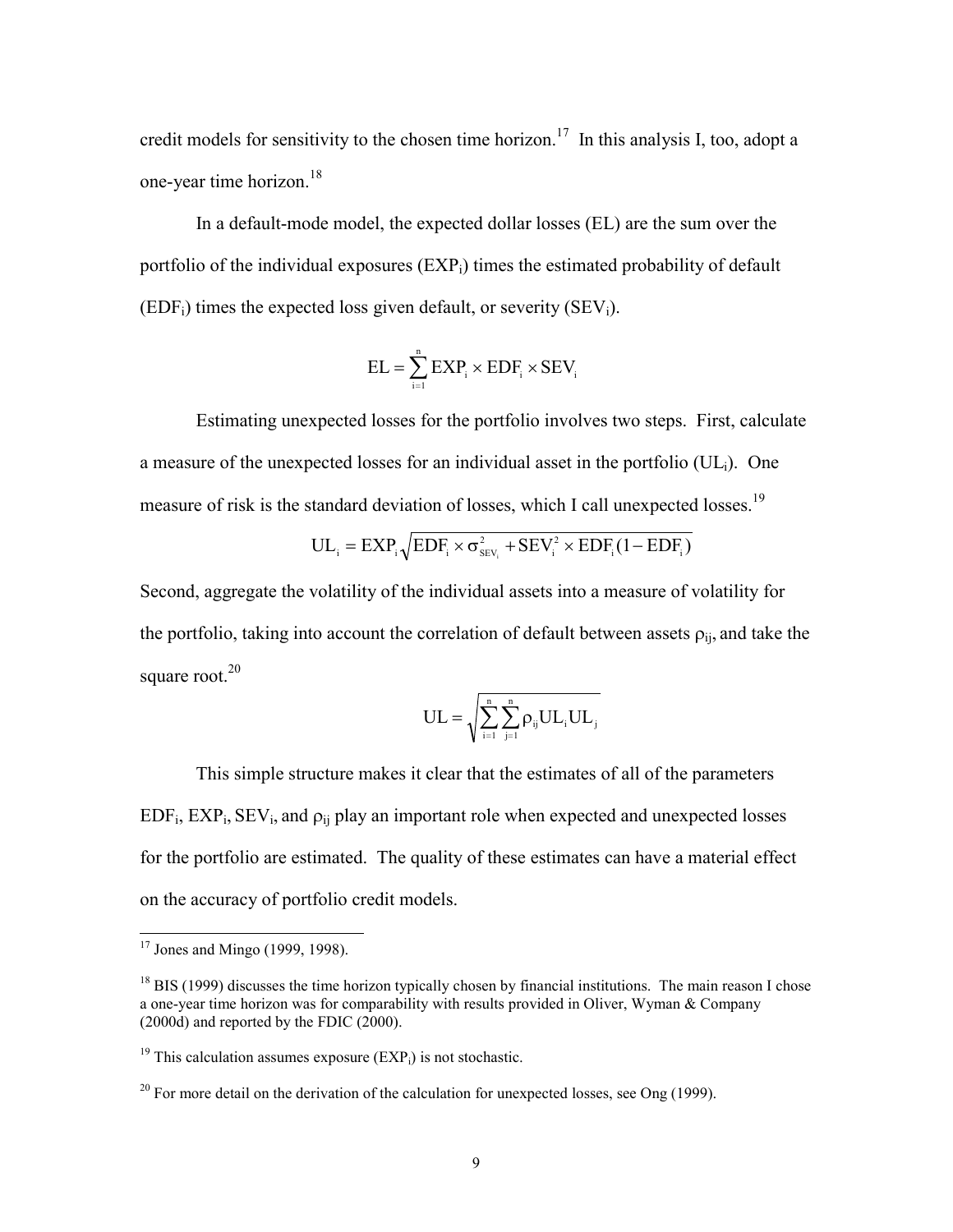Oliver, Wyman & Company (OWC) developed an application of a credit-risk model for the FDIC to evaluate the risks to the deposit insurance funds.<sup>21</sup> There are three basic types of models that can be used to evaluate either default-mode or mark-to-market credit risks: actuarial, Merton based, and econometric. For example, CreditRisk+ is an actuarial model, CreditMetrics and Portfolio Manager are Merton-based models, and Credit PortfolioView is an econometric model. Koyluoglu and Hickman (1998a, 1998b) show that in theory the three types of credit-risk models are not very different. The results from the different models, provided the input parameters are equivalent, are virtually the same. The model developed by OWC for the FDIC is a combination of the actuarial and Merton approaches.<sup>22</sup> As in the basic framework above, the expected loss for each institution is the product of the expected default frequency  $(EDF_i)$ , the exposure  $(EXP<sub>i</sub>)$ , and the severity of the loss given default  $(SEV<sub>i</sub>)$ . Expected losses measure the anticipated average annual loss. The total expected loss for the deposit insurance fund is the sum of expected losses for each individual institution insured by the fund. Unexpected loss is the anticipated volatility of loss defined as one standard deviation of loss. The OWC model uses Monte Carlo simulation techniques to generate an empirical distribution of the cumulative losses to the FDIC.

The inputs to the OWC model are the three elements described above (expected default frequency  $[EDF_i]$ , exposure  $[EXP_i]$ , severity  $[SEV_i]$ ) and an additional input: bucketing. To simplify the estimation of the correlation coefficients  $(\rho_{ii})$ , the model

 $\overline{\phantom{a}}$ 

<sup>&</sup>lt;sup>21</sup> All discussion of the OWC model is based on OWC (2000a, 2000b, 2000c, 2000d) and meetings with OWC held at the FDIC in July through September of 2000.

<sup>&</sup>lt;sup>22</sup> The discussion of the algorithm used in generating the model is based on the limited information that OWC provided to the FDIC. OWC provided a computer model to the FDIC but did not provide descriptions of all of the assumptions embedded in the model, nor did OWC provide the uncompiled source code used to generate the model.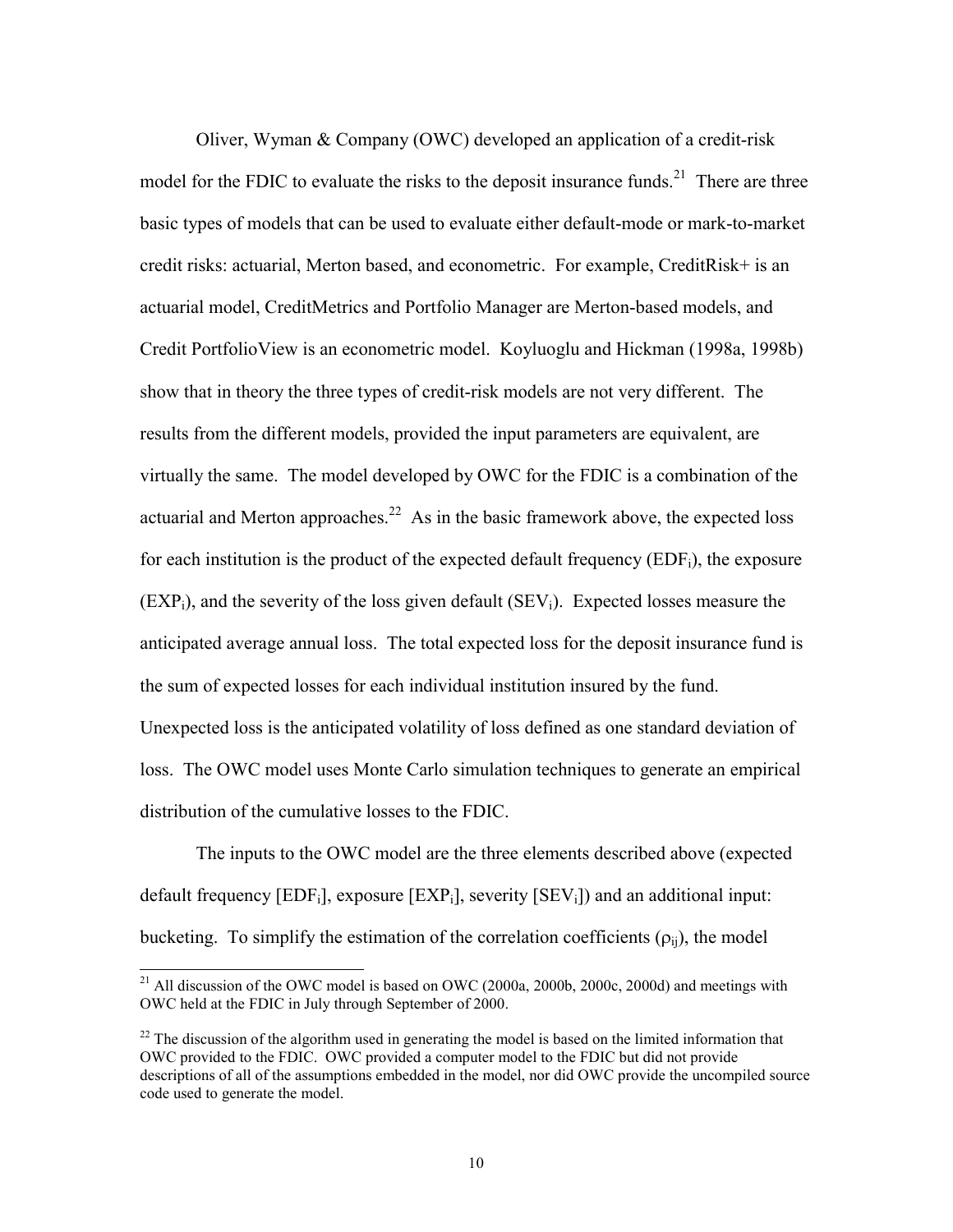requires that institutions be grouped into buckets. Rather than estimate a correlation coefficient for each combination of individual institutions, the model estimates the correlation coefficients between the buckets of institutions. The model assumes that the defaults of institutions within a particular bucket move together.

More specifically, the model uses the method described here to generate the empirical distribution of cumulative losses to the FDIC. The model computes the average default correlation within the buckets and for the entire portfolio. Given these average default correlations, the model generates asset correlations between any two buckets and uses this correlation matrix to drive a multivariate normal distribution. As in the Merton-based model, the OWC model assumes that asset values follow the multivariate normal distribution and that an individual institution defaults when the asset value falls below a critical point. The OWC model draws from a multivariate normal distribution with the implied asset correlation matrix and determines whether an individual institution defaults or not.<sup>23</sup> For the banks that fail in the simulation, the model calculates the expected loss  $(E<sub>L<sub>i</sub></sub>)$  as the product of exposure  $(E<sub>L<sub>i</sub></sub>)$  and severity  $(SEV<sub>i</sub>)<sup>24</sup>$  Then the model sums these individual expected losses to arrive at the expected loss for a simulation. Using Monte Carlo simulation techniques, the model repeats the simulation 50,000 times and generates an empirical distribution. The model then

 $\overline{a}$ 

<sup>&</sup>lt;sup>23</sup> The OWC model uses principal component analysis to drive the simulation of the normal variates from the asset correlation matrix. Principal component analysis helps to generate simulations when the correlation matrix is known.

<sup>&</sup>lt;sup>24</sup> The OWC model allows the user to chose whether severity is constant or a random variable. When severity is a random variable, the model assumes that it follows a log-normal distribution. Under this assumption, for each bank that fails the model draws severity from a log-normal distribution with a given mean and standard deviation and uses it to calculate expected losses.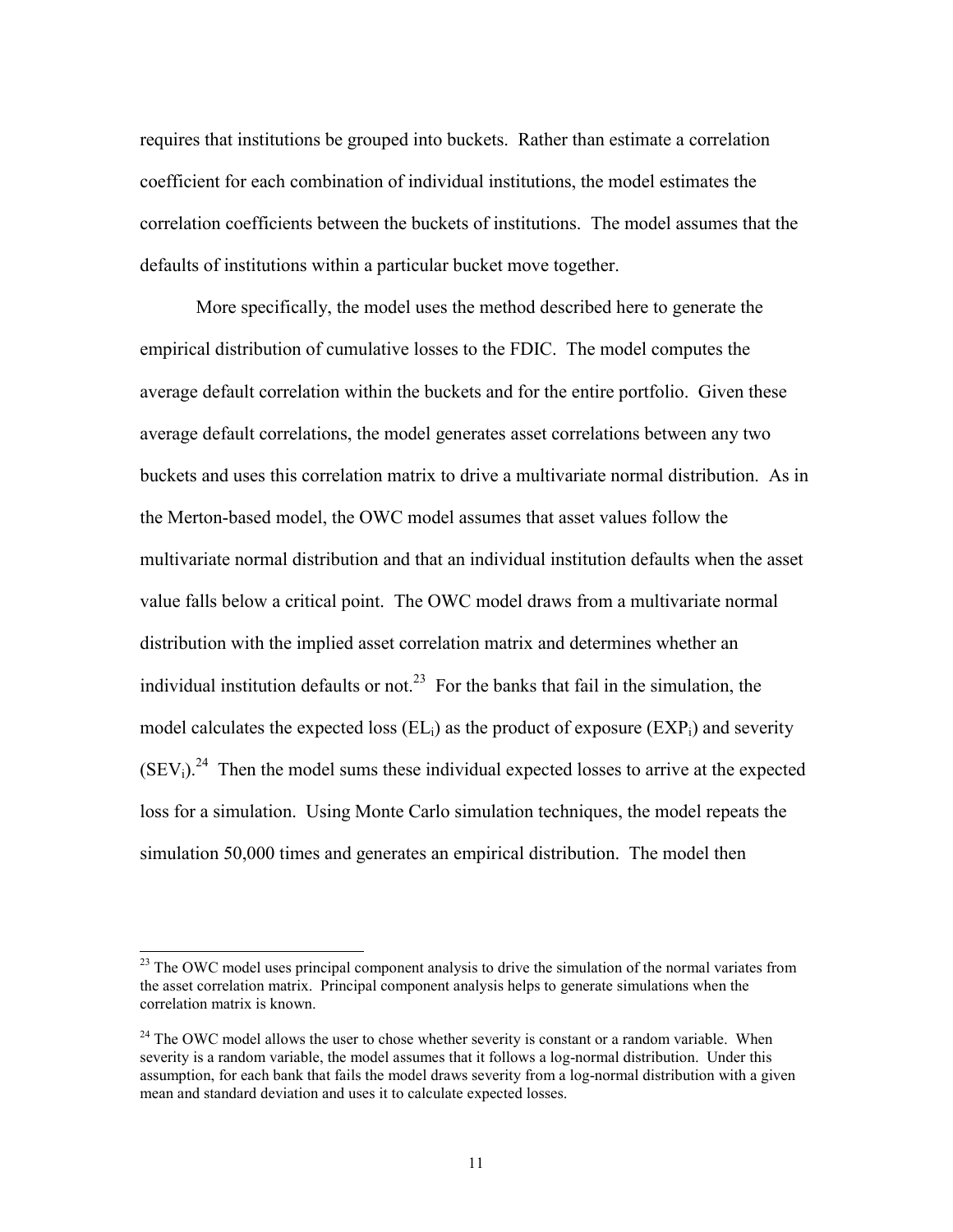analyzes the sample set of 50,000 cumulative losses to calculate expected and unexpected losses and to evaluate fund adequacy.

# **Baseline Simulations**

l

To evaluate the adequacy of the deposit insurance funds, I focus on the credit rating that the December 31, 2000, fund balances earn. Since the FDIC does not have a desired credit rating in mind, I report the credit rating the funds would earn. If they fall short of a BBB rating (the lowest rating available from the model output), I report how much additional funding would be required to make the deposit insurance funds the equivalent of a BBB rating.

 (BIF) and for a hypothetical merged fund that includes institutions insured by the BIF and For all simulations, I investigate fund adequacy for the Bank Insurance Fund the Savings Association Insurance Fund (SAIF). Currently the BIF and SAIF are two separate insurance funds, and the FDIC calculates and implements separate deposit insurance assessments. However, since the FDIC has long held that the two funds should be merged, I demonstrate the effect of a merger on fund adequacy.

 In this analysis, I hold a few elements constant across all simulations. All EDFs all simulations.<sup>25</sup> I assume there are five factors, an assumption implying that the model are for a one-year horizon, and severity is assumed to be random. Although the OWC model allows for a two-state simulation, I use only the one-state version of the model for

 $25$  The OWC model allows for simulations using either one or two states. A two-state model allows for the definitions of different parameters for a good state and a bad state. The two-state model allows the user to set the percentage of states that are good versus bad.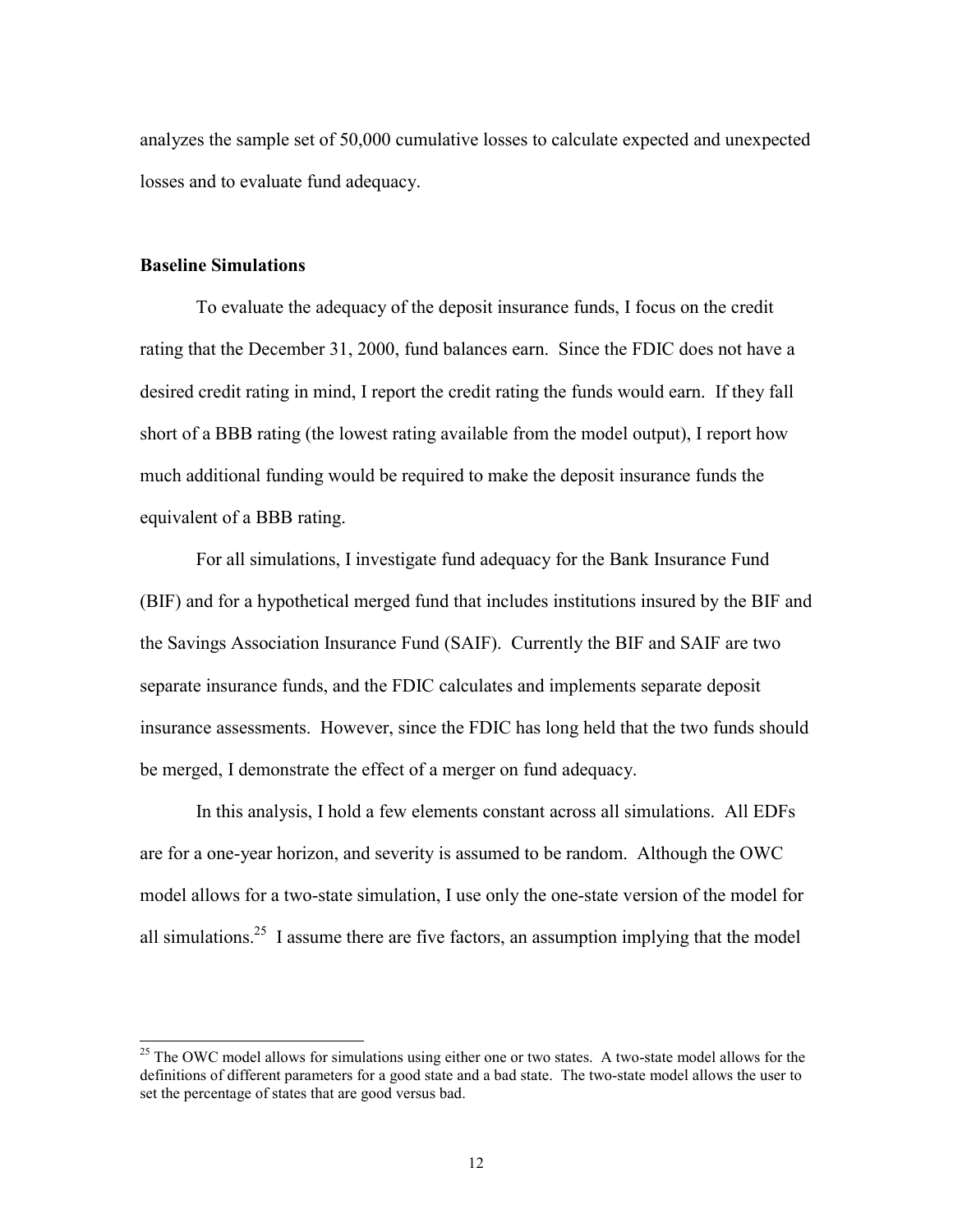estimates 25 separate correlation coefficients  $(\rho_{ii})$ . I ran all simulations for 50,000 iterations.

The baseline simulations reported in this article mimic the preliminary simulations run by OWC (2000d). Table 3 shows the descriptive statistics for the four inputs to the model: exposure, EDFs, severity, and buckets.<sup>26</sup>

#### **Exposure**

 $\overline{\phantom{a}}$ 

 argue that the FDIC's exposure is significantly less that the total assets of an institution. that are resolved in such a way that the FDIC is required to determine which deposits are In the baseline simulations, exposure for each institution is defined as the total assets of the institution reported on the December 31, 1999, Call Report.<sup>27</sup> One can Some have argued that the FDIC's exposure is limited to the amount of insured deposits. However, using the amount of insured deposits presents data problems. First, the amount of insured deposits reported on the Call Report is an estimate. Second, the measures of severity (discussed below) are available only in terms of total assets. Insured deposits are not measured at the time of closure for all institutions that fail, but only for institutions insured.28 Defining exposure as total assets does not distort the results of the model since severity is measured in terms of losses on total assets.<sup>29</sup>

 $26$  Buckets are numbered from 1 to 25. See below for more detail on the definition of the buckets.

 $27$  The data used in the analysis are from the Call Report and were retrieved in September 2000. Therefore, they reflect any revisions made between December 1999 and September 2000.

 $^{28}$  The FDIC estimates insured deposits before the time of failure but does not make a final insurance determination unless such a determination is required for completing the resolution of the failed bank.

 which losses are smaller because the FDIC shares losses with uninsured domestic depositors.  $29$  The total loss figures measure the loss to the deposit insurance funds and take into account the extent to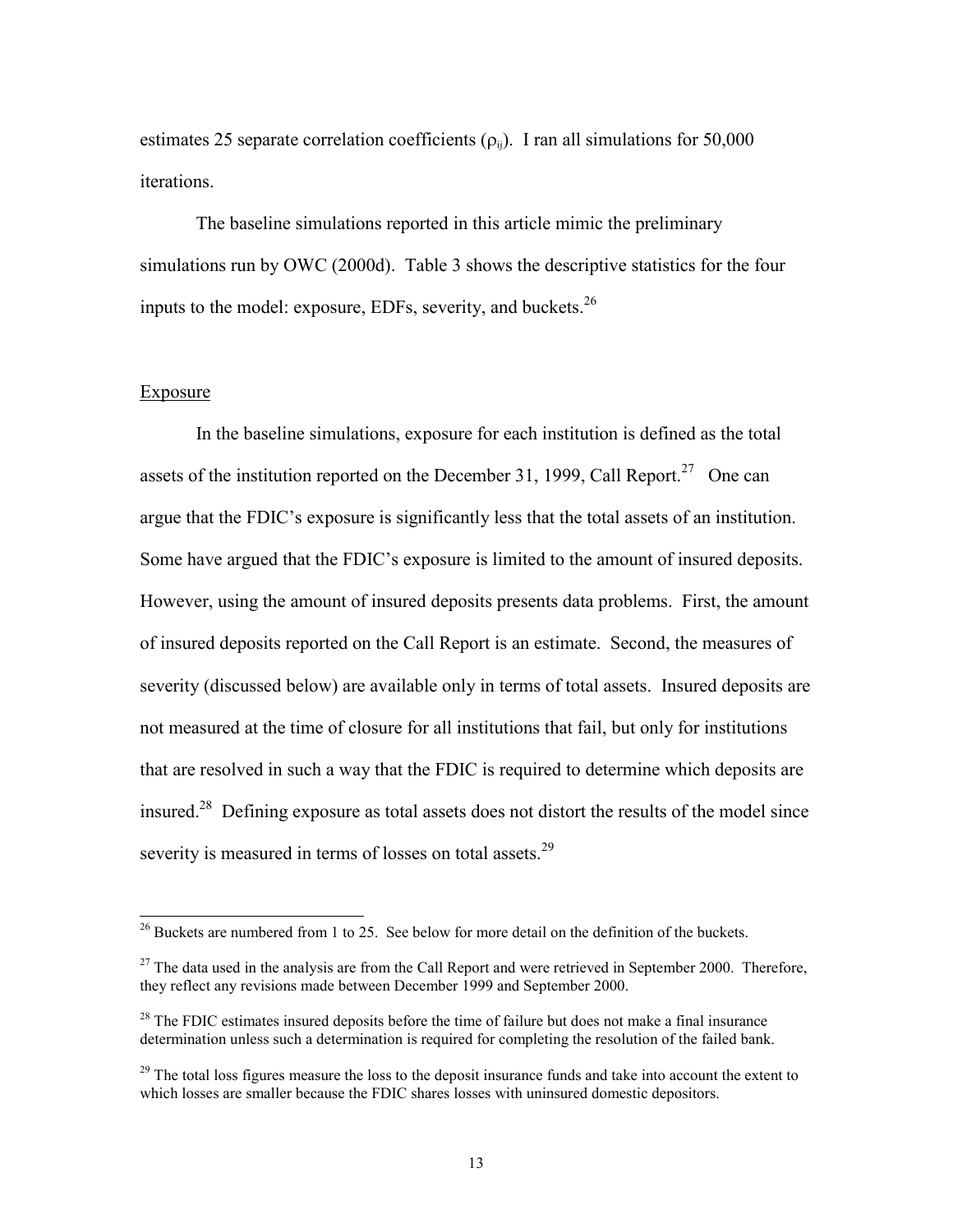When I evaluate the BIF separately from the SAIF, the exposure of individual institutions must take into account that some institutions hold both BIF- and SAIF-insured deposits. In all simulations that use an adjustment for this, I allocate exposure (total assets) to the appropriate insurance fund on the basis of the BIF- and SAIF-insured deposit levels in the institution. If, for example, an institution that has the BIF as its primary insurer acquires a SAIF-insured institution, the acquirer must separately report the acquired SAIF-insured deposits for insurance assessment purposes (along with its own BIF-insured deposits). A parallel reporting is required for acquired BIF-insured deposits by SAIF-insured institutions. All acquired deposits are known as Oakar deposits, named after the sponsor of the legislation allowing these types of acquisitions.<sup>30</sup> Under my asset allocation method, if an institution has 25 percent of its domestic deposits as SAIF insured and 75 percent as BIF insured, then 25 percent of its exposure is allocated to the SAIF and 75 percent to the BIF. The FDIC uses this same approach to allocate to the BIF and SAIF the resolution costs that are associated with failed banks.

## Expected Default Frequencies

 $\overline{\phantom{a}}$ 

The expected default frequencies used in the baseline simulations are derived from a mix of market information and historical experience. When available, the expected default frequencies are translated from the credit rating on long-term debt. OWC provided the FDIC with a mapping between individual banks and credit ratings for

<sup>&</sup>lt;sup>30</sup> See the Federal Deposit Insurance Act (12 U.S.C. 1815 Section 5(d)(3)).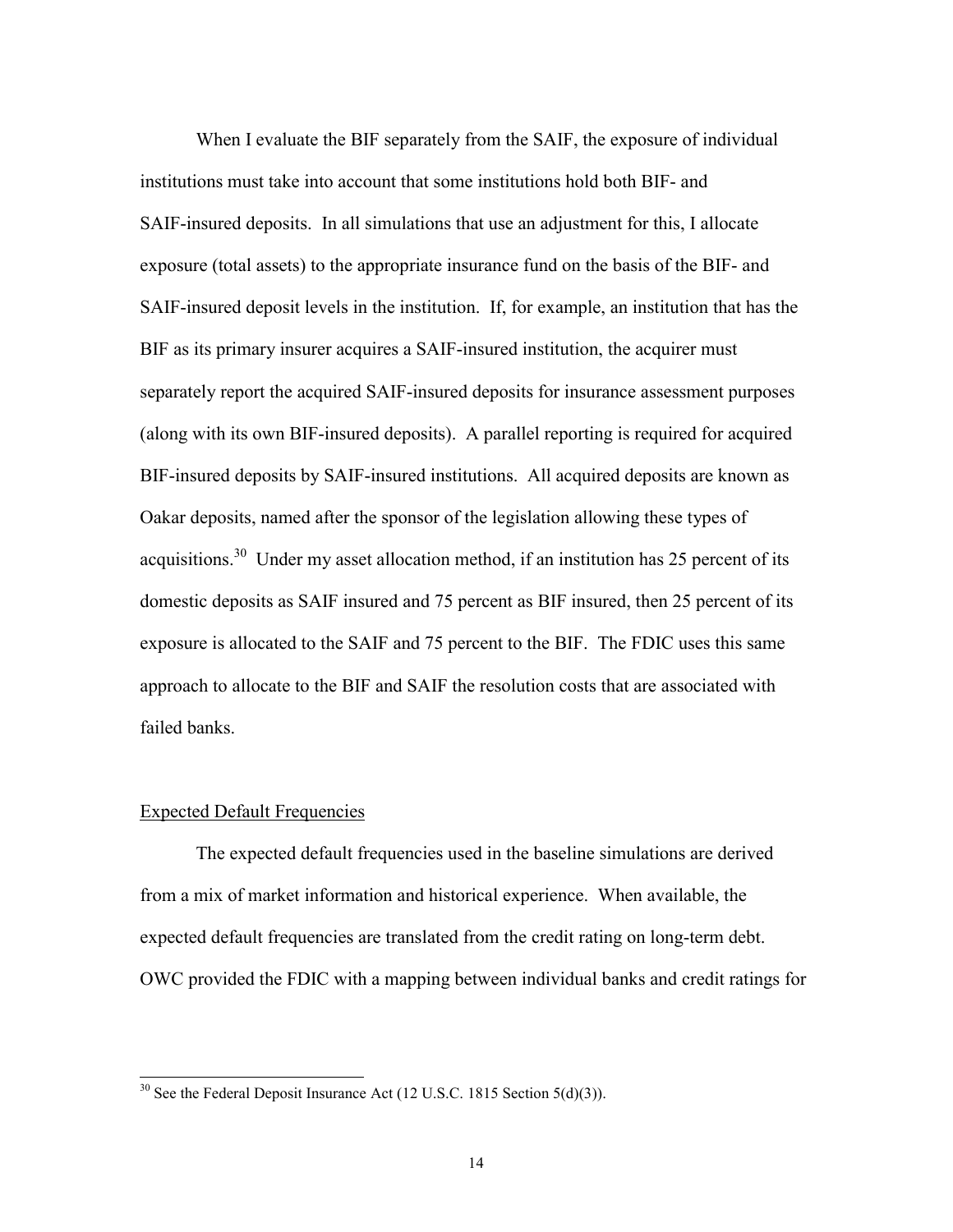146 publicly traded banks and bank holding companies.<sup>31</sup> The source of June 2000 credit rating information was Standard and Poor's (S&P) or, when not available, Moody's. If credit rating information was not available, an unconditional measure of default frequency was used. The unconditional measure is the arithmetic average of historical defaults of FDIC-insured banks from 1934 to 1997.

## *Market Data*

l

OWC developed a methodology to map S&P and Moody's credit ratings to expected default frequencies (see Table 4).<sup>32</sup> This methodology used information from all industries, not just the financial industry.

Since the EDF is an important input into the credit-risk model, it is essential to investigate the relationship between credit ratings and EDFs. Additional information about this relationship is available from Standard and Poor's and Moody's. Both creditratings agencies conduct ongoing research into the default experiences of their rated issuers $33$ 

Brand and Bahar (2000) calculated the historical one-year EDF of corporations by Standard and Poor's credit ratings. Their study uses data from 1981 to 1999 for all U.S. and non-U.S. industrials, utilities, insurance companies, banks, other financial institutions, and real estate companies. There are some differences between this study

 $31$  Many of the bank holding companies hold multiple banks. OWC did not provide the FDIC with details about how it mapped the credit ratings for institutions to the bank certificate number.

 $32$  OWC did not provide the FDIC with details regarding the methodology it developed to map credit ratings into expected default frequencies.

<sup>&</sup>lt;sup>33</sup> The definition of default differs slightly across these two rating agencies. Standard and Poor's defines default as the failure to pay any financial obligation. Moody's definition includes not only these defaults, but also the renegotiation of a financial instrument.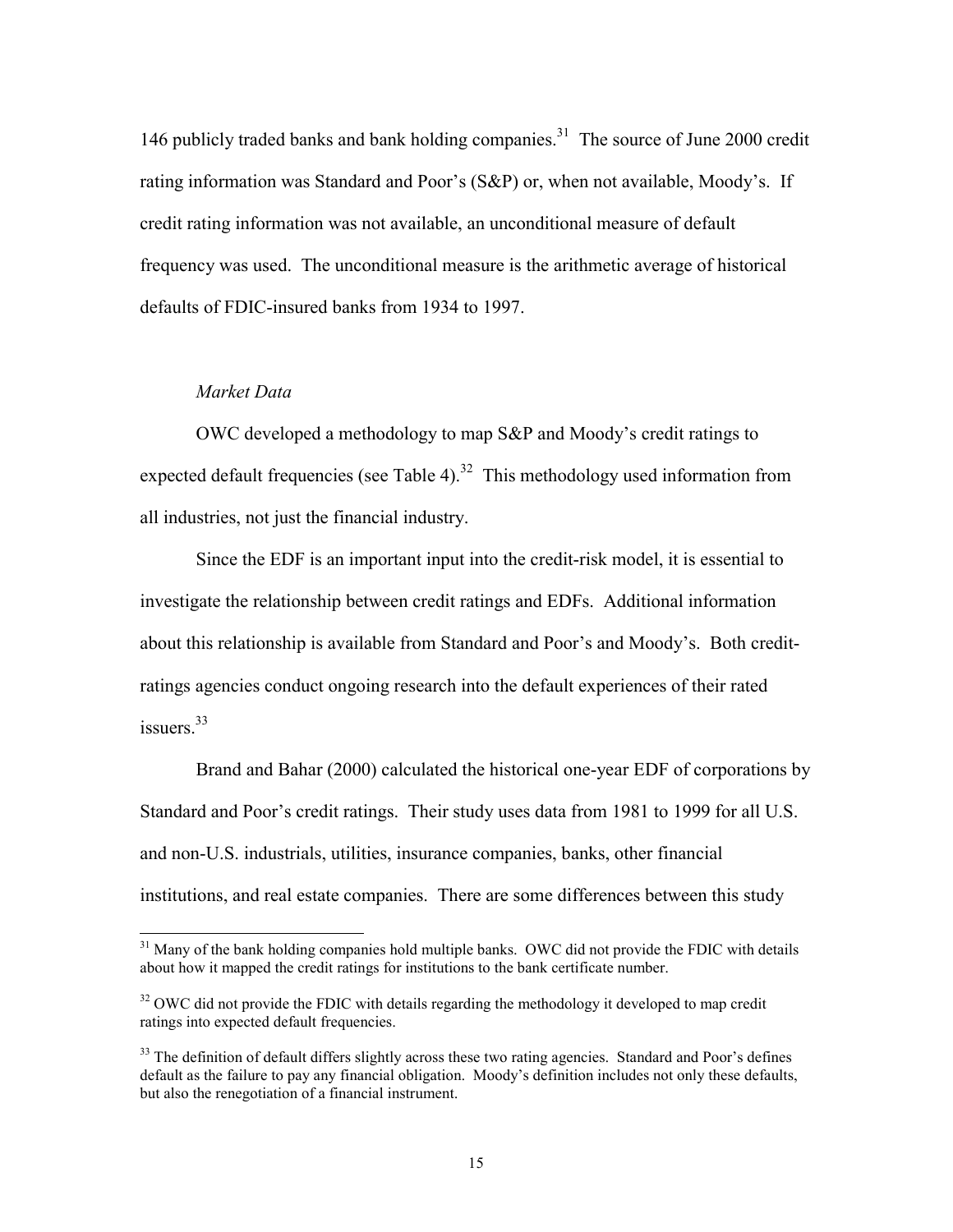significantly higher EDFs for other credit ratings as well: the EDF assigned to institutions and the mapping generated by OWC. First, as shown on Table 1, the historical one-year EDFs are zero for corporations that have AAA, AA+, or AA ratings. In contrast, methodology developed by OWC assigns to institutions with those credit ratings one-year EDFs of 0.01, 0.02, and 0.03 percent, respectively.<sup>34</sup> The OWC methodology assigned rated A+ was more than double the historical EDF, and the EDF assigned to institutions rated A- was triple the historical EDF. The EDFs assigned by OWC were not consistently higher for all of the credit ratings, however. OWC assigned an EDF of 4.46 percent for institutions rated B, compared with an 8.46 percent historical EDF; and OWC assigned an EDF of 7.52 percent for institutions rated B-, compared with a 10.19 percent historical EDF.

Using a proprietary database of ratings and defaults, Moody's calculates historical default rates for industrial and transportation companies, utilities, financial institutions, and sovereigns that have issued long-term debt to the public, including non-U.S. issuers. At the start of 2000, industrial companies represented 39 percent of rated firms, nonbank financials constituted 17 percent of rated firms, and banking institutions were 14 percent.35 Keenan et al. (2000) calculated the one-year EDFs shown on Table 2 using 1983–1999 data. There were six categories that had zero EDFs according to the historical data; OWC assigned positive EDFs to these categories. As in Table 1, the OWC methodology assigned to some of the credit-rating categories EDFs that were significantly higher. The EDF assigned by the OWC methodology is more than three

l

 $34$  The credit-risk model constructed by OWC does not allow for an EDF of zero.

<sup>35</sup> Keenan et al. (2000), 8.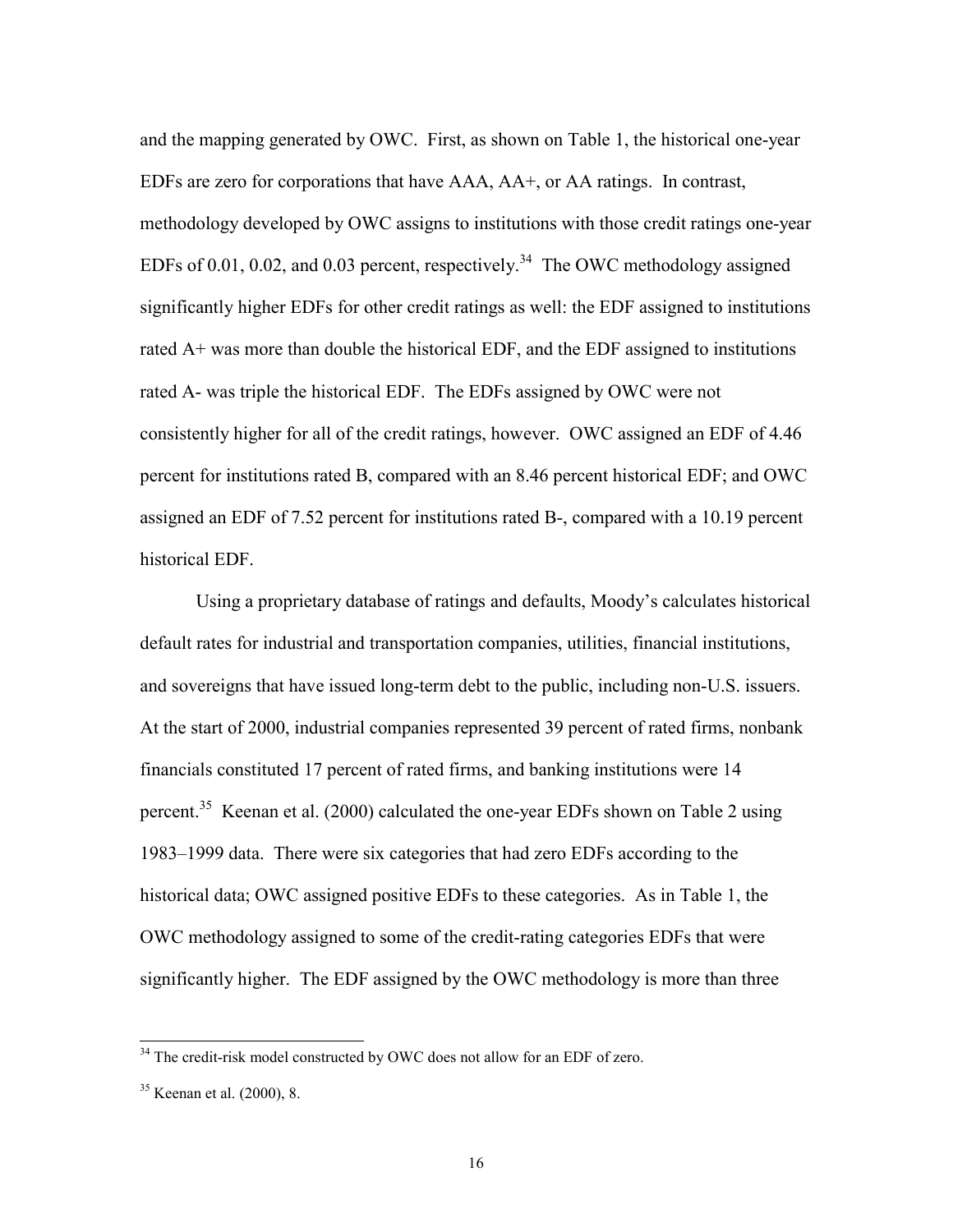times the historical EDF for institutions with a Baa1 credit rating and more than two times for institutions with a Baa2 credit rating. Most of the remaining EDFs assigned by the OWC methodology were similar to the historical one-year default rates.

The difference between the mapping methods, historical or OWC, may affect the risk measurement and evaluation of fund adequacy generated by the credit-risk model. Of the 146 BIF and SAIF institutions that have credit ratings, about half were rated A, A+, or A- as of June 2000. Two institutions did not have S&P ratings available; one was rated Baa3 and one Ba3 by Moody's. The highest concentration, 21.62 percent of the 148 institutions, had A+ credit ratings, and the OWC methodology assigned a 0.05 percent EDF compared with the historical one-year EDF of 0.02 percent. Similarly for other groups with high concentrations of institutions, the OWC methodology either assigned higher EDFs or, for one group, the same EDF. Using the higher EDFs causes the estimate of the EL to be higher. (See the equation for EL above.) The effect of using the higher EDFs on the UL is not clear, since it will also depend on the correlations between institutions in the buckets. (See the equation for UL above.) Therefore, using the OWC methodology rather than the historical averages from Standard and Poor's and Moody's will result in higher EL but will have an unknown effect on the UL and on overall measures of fund adequacy.

Although the number of institutions (146) that had market information may seem small, the market information represents over one-half of the total for all BIF- and SAIF-insured institutions in terms of total assets, total deposits, and insured deposits. The 146 BIF and SAIF institutions with S&P or Moody's ratings account for approximately 63 percent of total assets, 61 percent of total deposits, and 53 percent of estimated insured deposits of all 9,990 BIF and SAIF institutions in the simulation.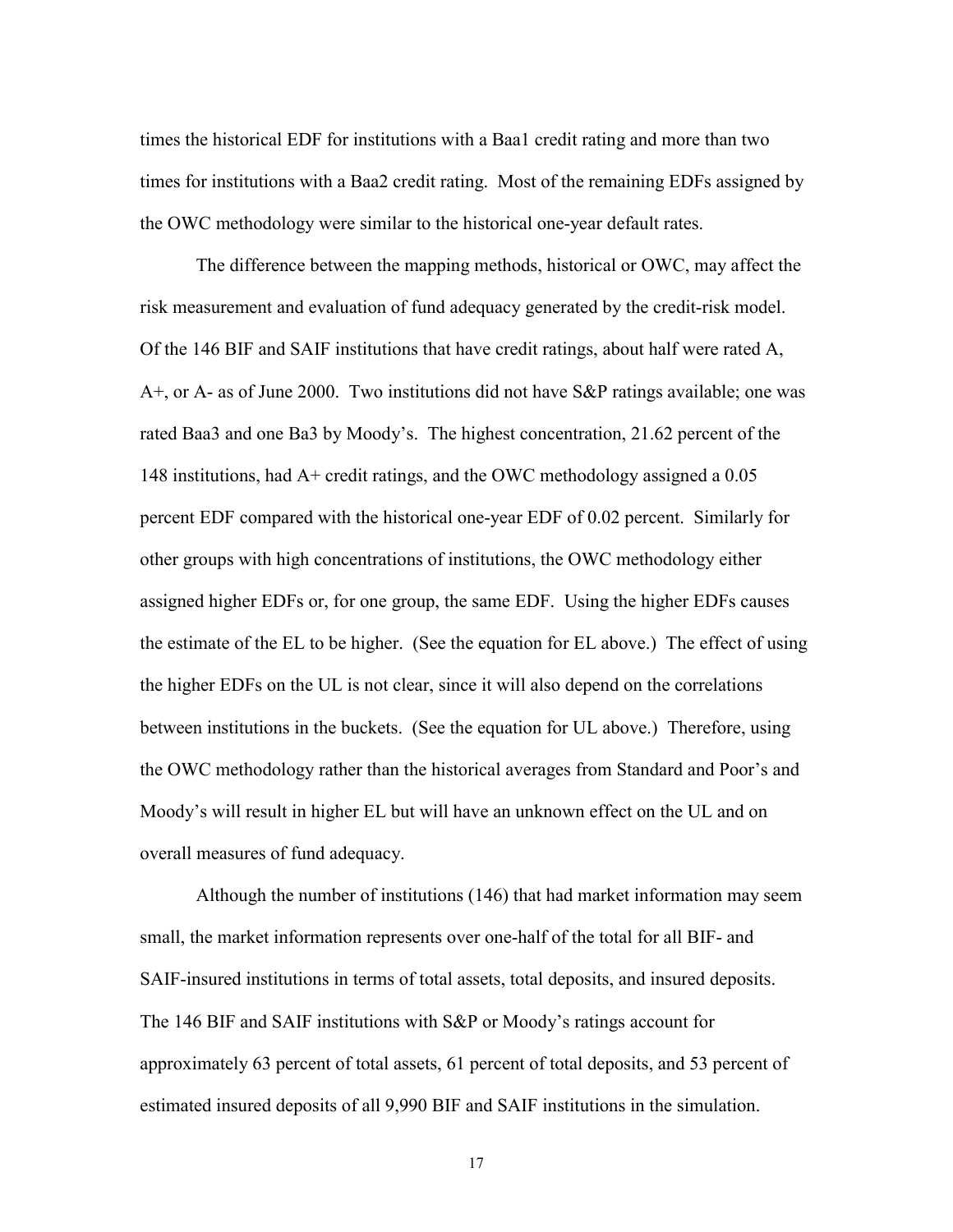There were 123 BIF-insured institutions that had either S&P or Moody's credit ratings. These 123 institutions account for approximately 65 percent of total assets, 64 percent of total deposits, and 56 percent of insured deposits of the 8,638 BIF institutions included in the baseline simulation.

## *Historical Bank Default Data*

For the institutions that did not have credit ratings available, OWC calculated EDFs using the number of failures from 1934 to 1997 as reported in the FDIC's 1997 Annual Report. There were 8,515 BIF and 1,329 SAIF institutions that were assigned the historical average of 26 basis points.<sup>36</sup>

# Severity

l

When the credit-risk model framework is used to evaluate deposit insurance fund adequacy, severity—also known as loss given default—is the loss incurred when an institution fails. As mentioned above, total assets are the equivalent of "exposure" for all of the simulations. Therefore, severity is expressed as the loss on assets (total losses as a percentage of total assets). As also mentioned above, severity is a random variable in the model developed by OWC. Since the model assumes that severity follows a log-normal distribution, the mean and standard deviation of severity are inputs into the OWC model.

For the baseline simulation, I constructed the mean and standard deviation of severity from a 14-year history of FDIC losses, which is available from the FDIC's

<sup>&</sup>lt;sup>36</sup> OWC did not provide the FDIC with details of this calculation. I used information from the Annual Reports and the FDIC's internal Failure Transactions Database and arrived at a historical average of 25.42 basis points—close to, but not exactly, the 26 basis points.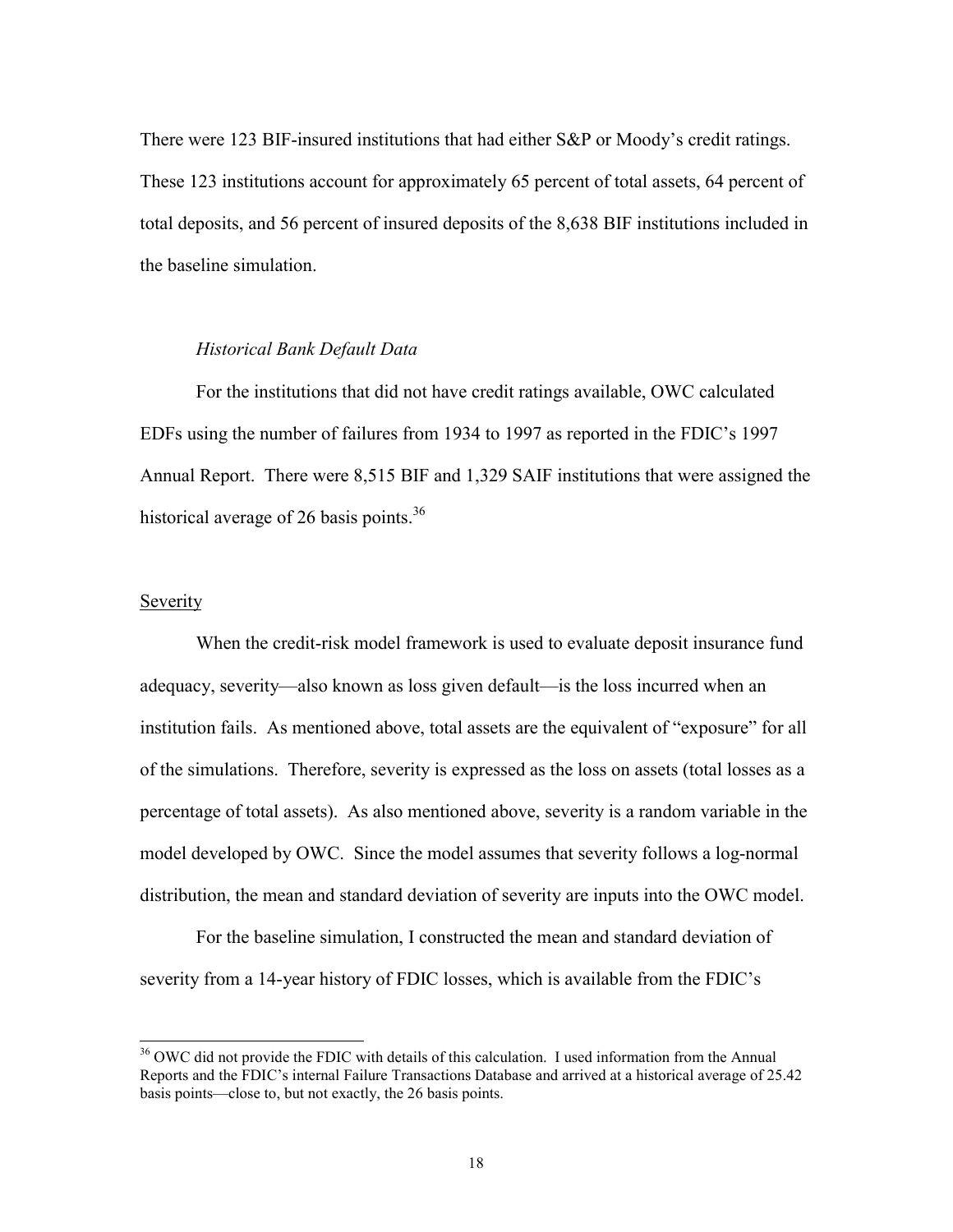and standard deviation of the loss rates on assets. (See Table 5.)<sup>37</sup> In the simulations, *Failed Bank Cost Analysis*. I split failures into five size groups and calculated the mean each institution was assigned a mean and standard deviation of loss rates on the basis of the size of the institution. Accordingly, the 5,030 BIF-insured institutions in the sample with assets less than \$100 million (see Table 6) would be assigned a severity mean of 24.18 percent and a severity standard deviation of 13.78.

# **Bucketing**

 $\overline{\phantom{a}}$ 

As mentioned above, another input into the OWC model is bucketing. The model treats the stochastic properties of the defaults of institutions within each bucket the same. Therefore, it is important to put institutions that are expected to have similar default characteristics in the same bucket. I group borrowers into 25 discrete buckets on the basis of observable characteristics.

For the baseline simulations, institutions were sorted by size, and each of the 20 largest institutions was placed in its own bucket. The remaining institutions were placed

 $37$  Note that the number of observations in each cell will not match other publicly available data on the number of failed banks. To be consistent with calculations performed by the Division of Finance at the FDIC, I consolidated 202 of the receiverships into the following 13 groups:

<sup>1.</sup> Banktexas, Inc (11 institutions, failed 1987)

<sup>2.</sup> First City (59 institutions, failed 1988)

<sup>3.</sup> First Republic (41 institutions, failed 1988)

<sup>4.</sup> Alliance (2 institutions, failed 1988)

<sup>5.</sup> Texas Bank North (2 institutions, failed 1988)

<sup>6.</sup> Mcorp (20 institutions, failed 1989)

<sup>7.</sup> Texas American Bancshares (24 institutions, failed 1989)

<sup>8.</sup> National Bancshares (9 institutions, failed 1990)

<sup>9.</sup> Bank of New England (3 institutions, failed 1991)

<sup>10.</sup> Southeast Bank (2 institutions, failed 1991)

<sup>11.</sup> New Hampshire Banks (7 institutions, failed 1991)

<sup>12.</sup> First City (20 institutions, failed 1992)

<sup>13.</sup> Merchants Bank (2 institutions, failed 1992)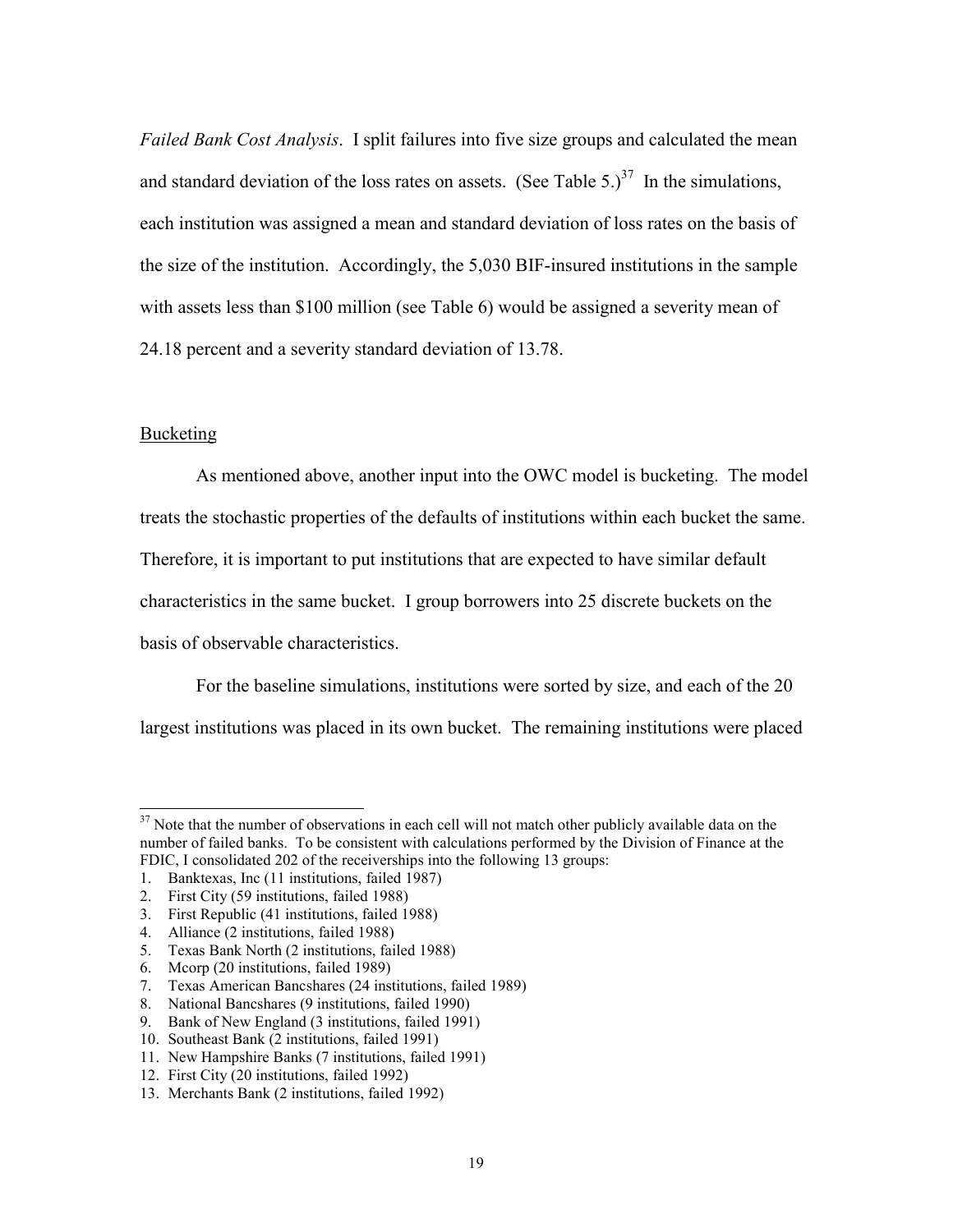in five buckets on the basis of size. These five buckets correspond to the five size categories used for calculating severity.

#### Simulation Results

 BBB. Figure 2 presents three separate simulations. The first simulation allocates assets Using the baseline assumptions would give the BIF a credit rating worse than to the BIF on the basis of the distribution of Oakar deposits. The second is a baseline simulation with all of the assumptions discussed above, except exposure has not been adjusted for Oakar deposits. The third simulation is the results that OWC presented to the FDIC. The bars in the figure indicate the dollar amount needed in the fund to earn the corresponding credit rating. The horizontal line indicates that there was \$29.863 billion in the BIF as of December 31, 2000. Correspondingly, the distance between the top of each bar and the horizontal line measures the additional capital that the insurance fund would require in order to earn the corresponding credit rating.

In the second simulation (baseline), the expected loss to the BIF is approximately \$1.03 billion and the unexpected loss is \$2.96 billion (see Table 7). To obtain an A rating for the BIF, the fund would have to grow to \$44.73 billion from its balance of \$29.863 billion as of December 31, 2000. The baseline simulation indicates that the BIF and SAIF merged fund has an EL of \$1.35 billion and a UL of \$3.97 billion. There would have to be \$55.107 billion in a merged BIF and SAIF fund in order to earn an A credit rating. The balance of \$40.591 that existed in the two funds as of December 31, 2000, does earn the merged fund a BBB rating (see Figures 2 and 3). It should be noted that the merged fund is rated higher than the BIF alone, as would be expected from the effects of diversification.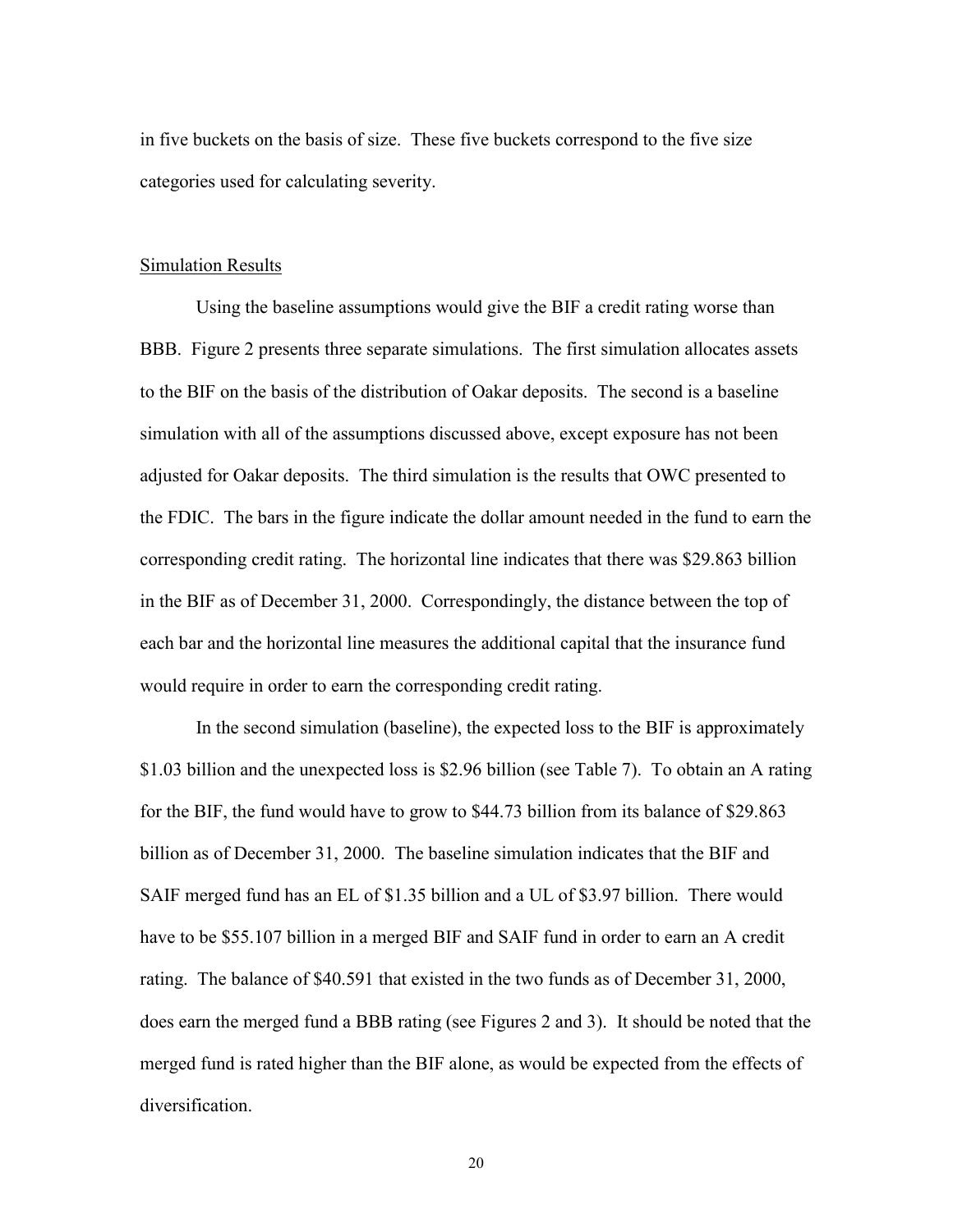#### **Sensitivity Analysis: Expected Default Frequencies**

The specification of the EDFs is important in the simulations, as is evident in the equations for EL and UL.<sup>38</sup> I perform sensitivity analysis on the choice of EDFs, using three alternative sources of  $EDFs$ <sup>39</sup> First, I replace the market information used in the baseline simulation with solely the historical EDFs. Second, I use an econometric model to generate EDFs. Third, I investigate three different sources of market information other than the long-term debt ratings from S&P and Moody's.

## Historical Expected Default Frequencies

 $\overline{a}$ 

 measure sensitivity of the model to changes in the EDF, I simply assign the EDF of 26 As mentioned above, the baseline simulation uses two sources of information for EDFs. First, when available, credit ratings are used and mapped to EDFs. Second, the remaining institutions are assigned an EDF of 26 basis points. In the first attempt to basis points to all of the institutions. As a comparison of the first and second columns of Table 8 shows, using only the historical EDFs increases both the EL and the UL of the distribution of losses. This simulation indicates that the BIF would have to have a balance of \$76.840 billion to receive an A rating and \$52.2 billion to receive even a BBB rating (see Figure 4). A BIF and SAIF merged fund would require a balance of \$92.763 billion for an A rating and \$60.994 billion for a BBB rating (see Figure 5). By performing a rather naive experiment (replacing the market-derived EDFs with the

 $38$  Carey and Hrycay (2001) emphasize the importance of estimating the default probabilities accurately for use in credit-risk models.

 $39$  All of the sensitivity analysis for the BIF is performed on the baseline simulations with Oakar adjustments.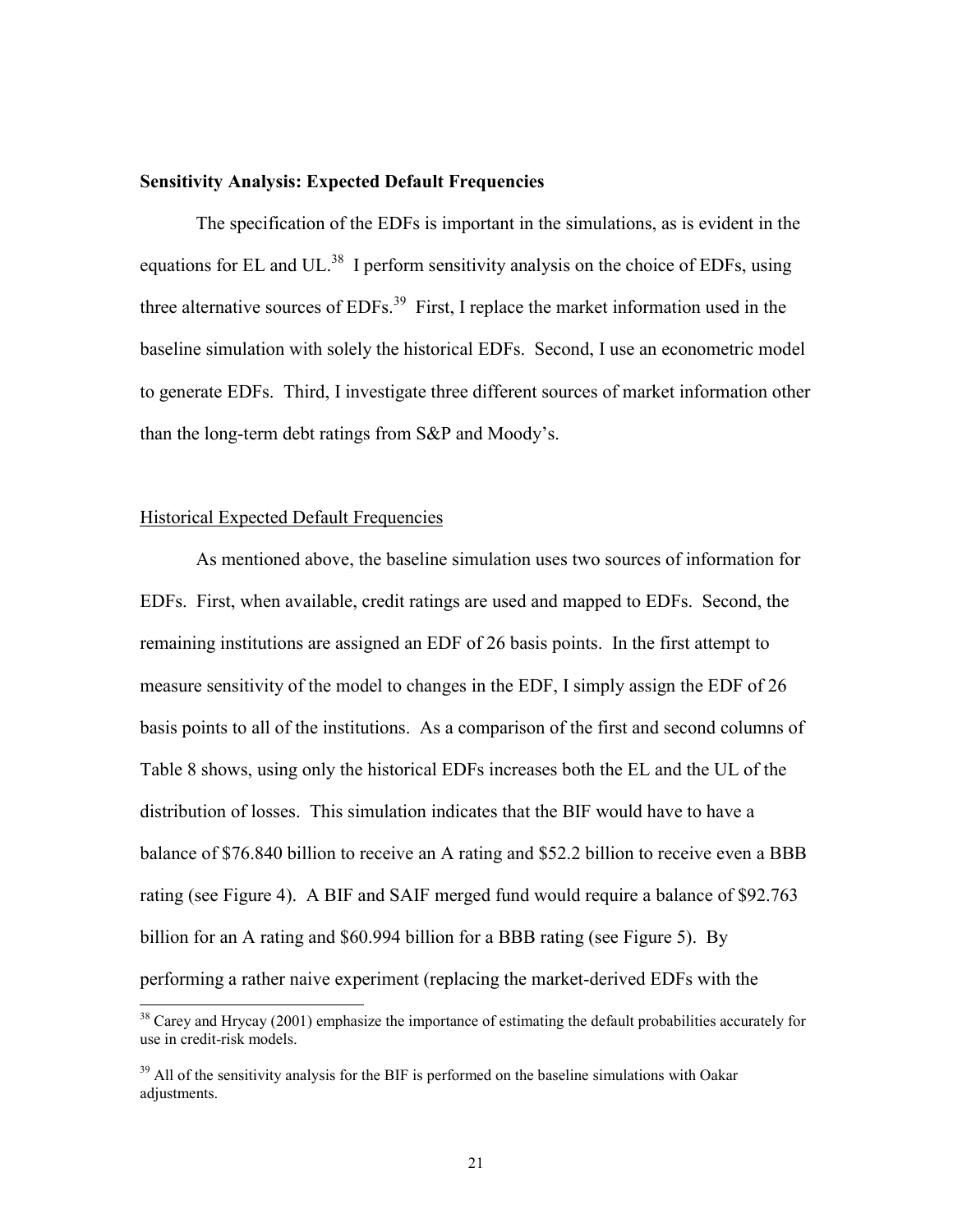historical EDFs), I show that the amount of risk to the insurance fund, as measured by the OWC credit-risk model, has increased dramatically.

#### Expected Default Frequencies from a Logit Model

A more sophisticated experiment involves generating EDFs from an econometric model. The econometric model I use is a logit model that uses financial ratios to predict the probability of bank failure (EDF). The model assumes that the probability of bank failure takes a logistic functional form and is, by definition, constrained to fall between 0 and 1. The dependent variable, the log of the odds-ratio, is assumed to be linearly related to the explanatory variables (the financial ratios).

The EDFs for all of the BIF- and SAIF-insured institutions are based upon EDF forecasts obtained from a standard "logistic" failure-prediction model. The model states that the likelihood of failure over a 12-month period is determined by the institution's financial condition as of the start of the period. Financial condition is measured by capital adequacy, asset quality, earnings, and safety-and-soundness examination ratings. The data used to estimate the model were year-end condition data and subsequent failures between 1984 and 1997 for commercial and savings banks and thrifts. (Thrift data were available only between 1991 and 1997.) Table 9 shows the estimated relationships. This model is then used to predict EDFs on the basis of December 1999 Call Report and examination data. Exposure is adjusted to account for Oakar deposits (as described above).

The first experiment replaces the EDFs in the baseline simulation with the EDFs generated by the logit model (see column 3 of Table 8). The average EDF produced by the logit model is much lower than the average EDF used in the baseline, but the standard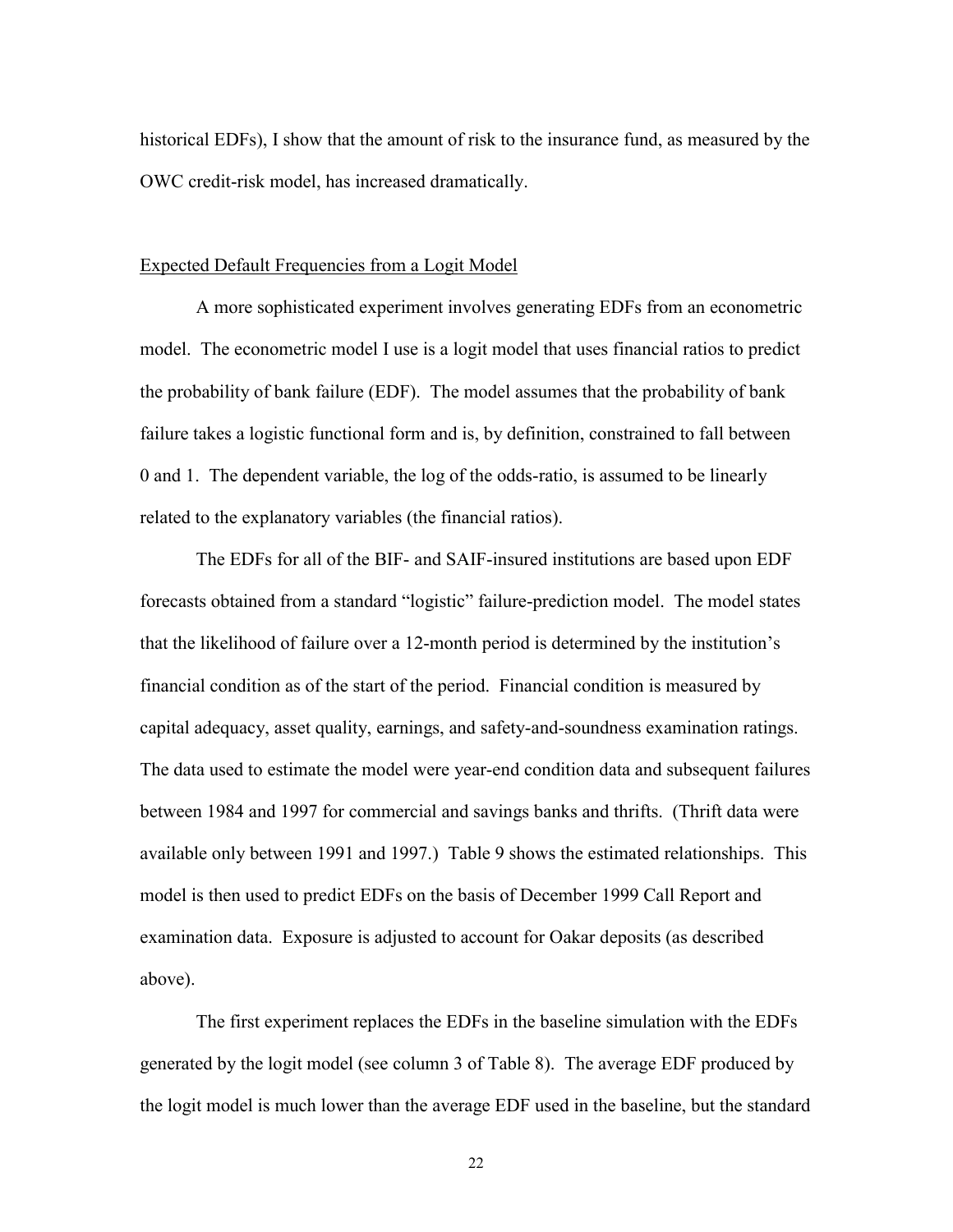deviation is much higher. The EL for the BIF is much lower than the baseline—\$338 million compared with \$1.081 billion. Similarly, the UL is much lower—\$2.3 billion compared with \$3.1 billion. In fact, when the EDFs generated by the logit model are used, the BIF (at the December 31, 2000, balance of \$29.863 billion) would earn a rating of BBB+. Similarly, the EL and UL for the BIF and SAIF merged fund decrease, and the merged BIF and SAIF (at the December 31, 2000, balance of \$40.591 billion) would earn a rating of BBB+.

 rating, and the BIF and SAIF merged fund (at a December 31, 2000, balance of \$40.591 Now, instead of replacing all of the baseline EDFs with the EDFs generated by the logit model, I replace only the historical EDFs. The institutions with market information have EDFs from the mapping of credit ratings to EDFs provided by OWC. Again, the average EDF is much lower than the average EDF in the baseline simulation (see Table 8). The mix of market information and EDFs from the logit model shows that the BIF (at the December 31, 2000, balance of \$29.863 billion) would earn a BBB+ billion) would earn an A- rating (see Figures 4 and 5).

Overall, using the EDFs generated by a logit model implies that risk to the insurance fund (as measured by the OWC credit-risk model) is lower than in the baseline simulation. The EDFs generated by the logit model are dependent on the financial condition of the insured institution at year-end 1999. Since most insured institutions were in very good financial condition relative to historical periods, it is not surprising that using this model yields lower measures of risk.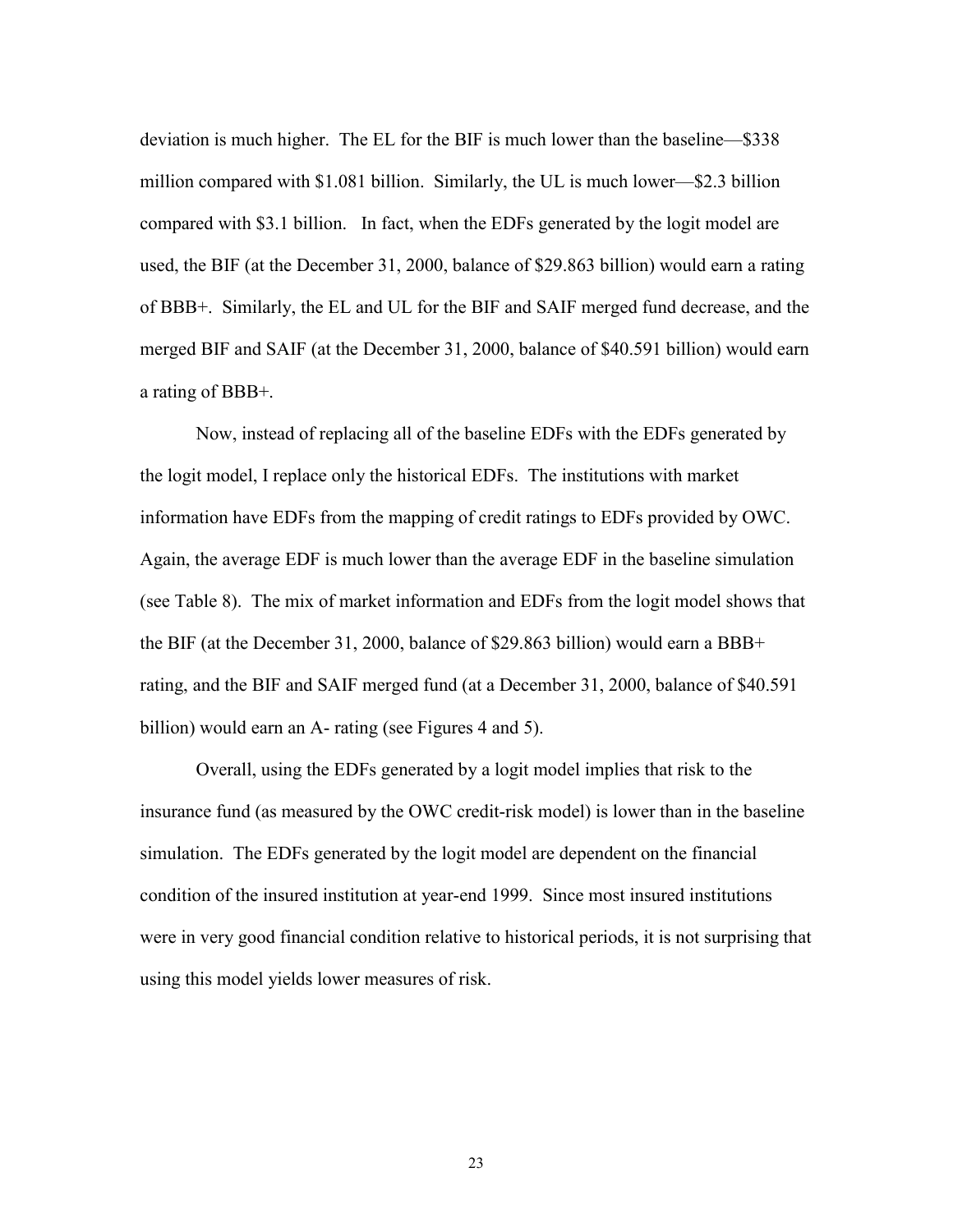## Expected Default Frequencies from Market Information

In the baseline simulation, I mapped S&P and Moody's ratings of long-term debt to EDFs using the OWC mapping. I performed a sensitivity analysis that replaced the ratings on long-term debt with ratings on long-term deposits. In addition, I looked to another source, KMV, which publishes EDFs and S&P ratings.

## *Long-Term Deposit Ratings*

benefit of deposit insurance schemes that make payments to depositors.<sup>40</sup> When a bank Long-term deposit ratings provided by Moody's do not take into account the fails, the FDIC reimburses insured depositors and then stands in their place in the receivership. In contrast, debt holders are low in the priority of claimants on the receivership; only stockholders are below them. Thus, the long-term deposit rating produced by Moody's measures risk that more closely mimics the risks incurred by the FDIC than debt ratings do.

I collected credit ratings on long-term deposits from Bloomberg between September 14, 2000, and October 4, 2000. I matched the banks first by name to the list of S&P and Moody's ratings provided to the FDIC by OWC.<sup>41</sup> The sample contained 91 BIF and 106 BIF and SAIF institutions with long-term deposit ratings. Although the number of institutions with long-term deposit ratings is smaller than the number of institutions with ratings in the baseline, institutions in the former group still account for

 $\overline{a}$ 

 $40$  Long-term deposits are deposits that have a maturity of over one year.

 $41$  In the data set, I included observations where the names exactly matched, or matches I was able to confirm using additional demographic information about the bank.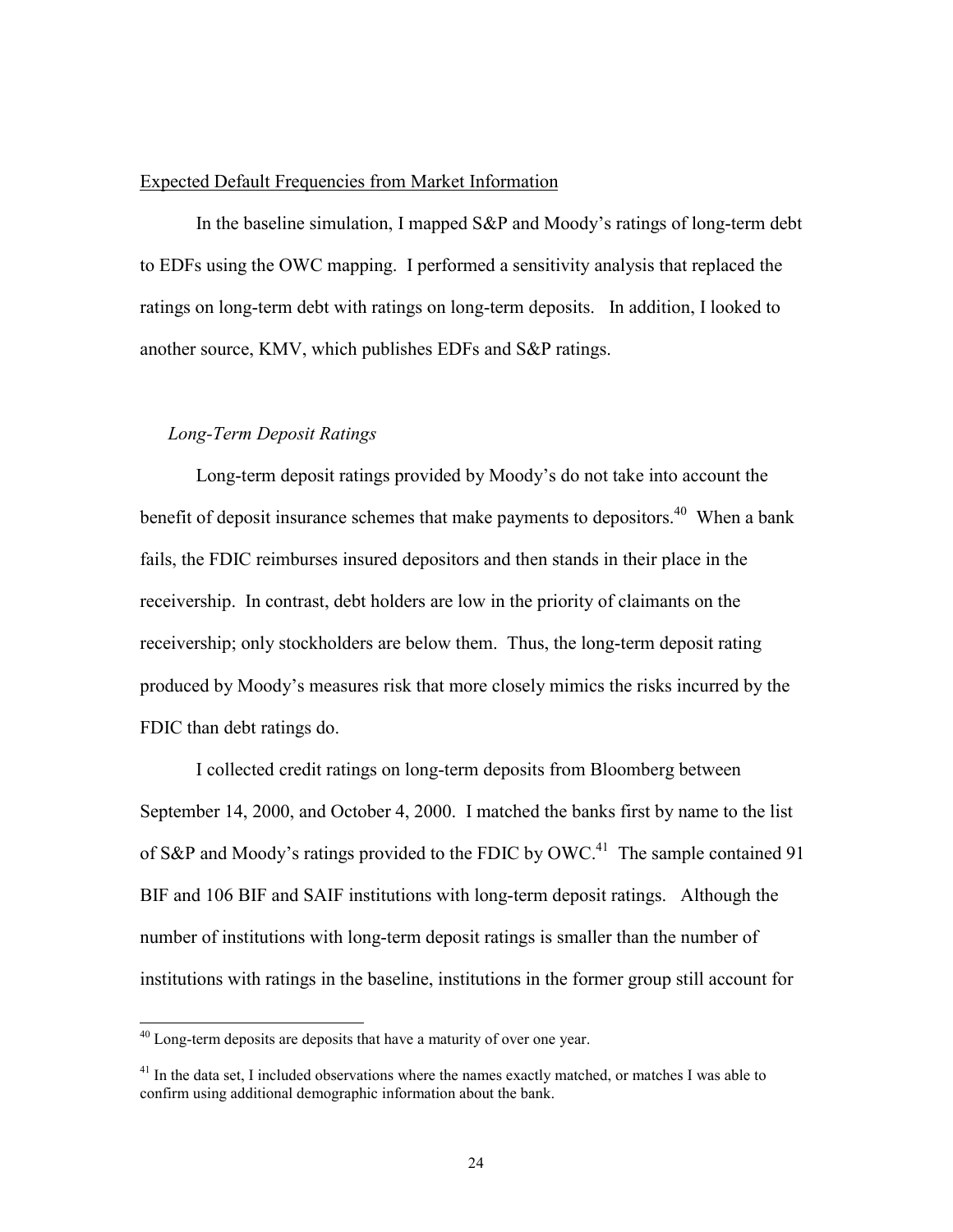more than half of the total assets, total deposits, and total insured deposits in both the BIF alone and the BIF and SAIF merged fund (see Table 10).

The simulation, which uses a combination of the EDFs from the long-term deposit ratings and the historical EDFs, results in slightly higher measured risk. The EL and UL both increase (see Table 11). The BIF (at a December 31, 2000, balance of \$29.863 billion) would not earn a BBB rating. The merged fund (at a December 31, 2000, balance of \$40.591 billion) would earn a BBB rating (see Figures 6 and 7). Replacing long-term bond ratings with long-term deposit ratings results in a measure of risk that is slightly higher.

# *Expected Default Frequencies from KMV*

 (2) a link exists between the observable volatility of a firm's equity value and the KMV developed a model of default probability, Credit Monitor, that uses equity prices and financial statements. The model relates the market value of a firm's assets (which is the sum of the market value of equity plus the market value of debts) to the probability of default.<sup>42</sup> The KMV model is based on two theoretical relationships: (1) the value of equity can be viewed as a call option on the value of a firm's assets, and unobservable volatility of asset values. The model has three steps: (1) estimate the asset value and volatility, (2) calculate the distance to default, and (3) map the distance to default into the default probability. The market value of assets and the volatility of assets are generated by an option pricing model. Credit Monitor uses option pricing theory to derive the asset value and its volatility using the market value of equity, the volatility of

 $\overline{a}$ 

 $42$  See Crosbie (1997).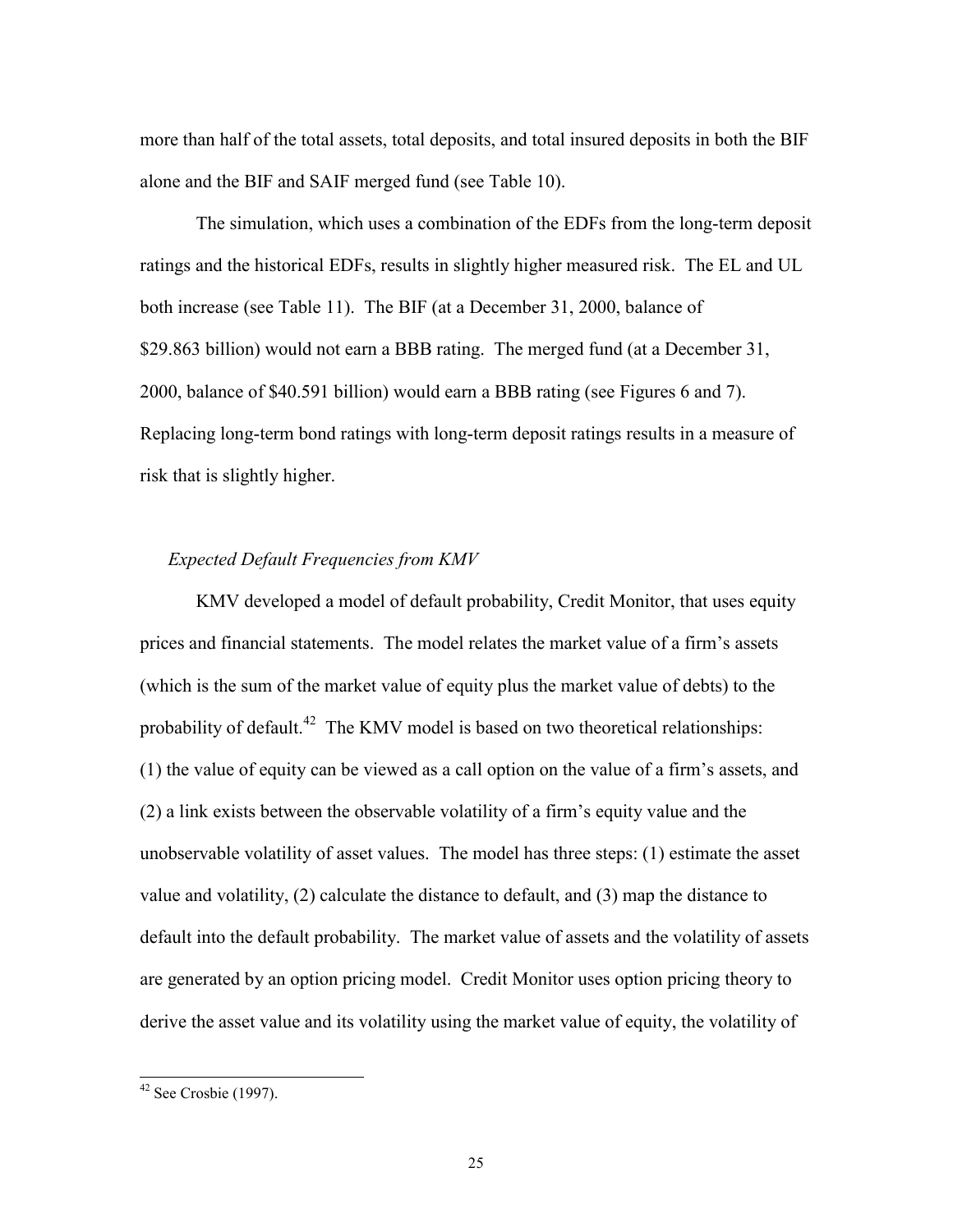total liabilities and short-term liabilities and differs from industry to industry. KMV equity, and the book value of liabilities. Using the market value of assets, Credit Monitor then determines whether the market value of assets is above or below the default point. The default point—the asset value at which the firm will default—usually lies between calculates the distance to default (the market net worth which is the market value of the firm's assets minus the firm's default point divided by the product of the asset value and the asset volatility). The distance to default measures the number of standard deviations the asset value is away from default. KMV then maps the distance to default to the probability of default on the basis of empirical studies of default rates.

Using a mapping between ticker symbols and bank certificate numbers, I assigned KMV EDFs to 119 BIF and SAIF institutions. These institutions account for approximately one-half of the total assets, total deposits, and total insured deposits in the BIF and in the BIF and SAIF merged (see Table 10). When the KMV EDFs are used in combination with the historical average EDF of 26 basis points, the average EDF is not much higher than the baseline (see Table 11). The standard deviation of the EDF, however, is much higher (over four times higher for BIF and three times higher for BIF and SAIF merged).

The risk to the insurance funds, as measured by the OWC credit-risk model, increases dramatically when the KMV EDFs are used. The EL for the BIF increases from the baseline of \$1.03 billion to \$3.24 billion, and the UL increases from the baseline of \$2.96 billion to \$8.53 billion. The EL for the BIF and SAIF merged increases from a baseline of \$1.35 billion to \$4.04 billion; similarly the UL increases from the baseline of \$3.97 billion to \$10.10 billion. The balances in the BIF and in the BIF and SAIF merged fund are far below the balance required for a BBB credit rating (see Figures 6 and 7).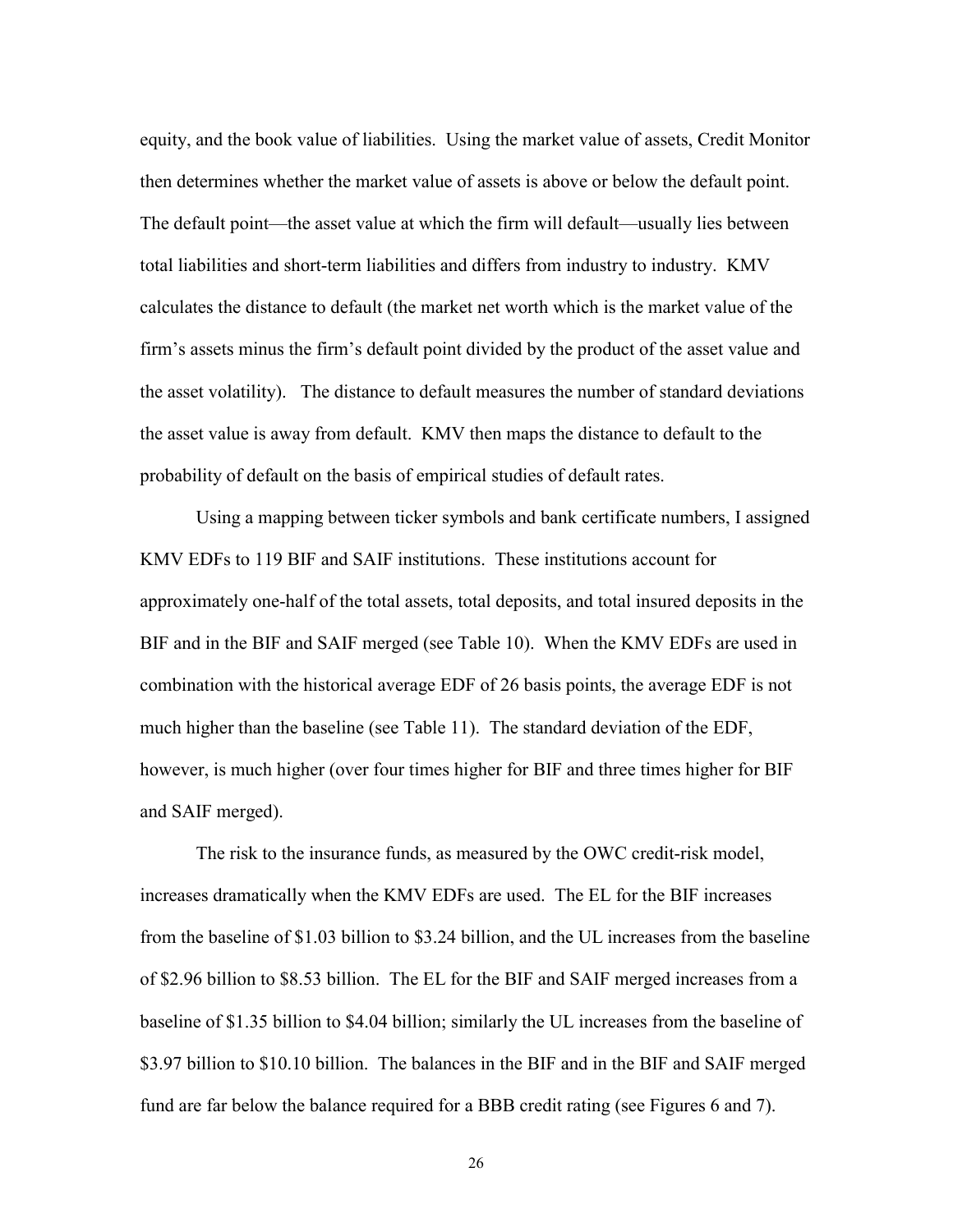The KMV EDFs are based on equity prices, which tend to be volatile. The higher standard deviation of the EDFs had a large influence on the amount of risk measured by the OWC model, although the mean of the EDFs was approximately the same.

#### *Credit Ratings from KMV*

KMV also publishes credit ratings for long-term debt. I used the same mapping between ticker symbols and bank certificate numbers using June 2000 published data and matched 103 of the BIF and SAIF institutions (see Table 10). Again, these 103 institutions account for more than one-half of the total assets, deposits, and insured deposits in both the BIF and the merged BIF and SAIF. I then mapped these credit ratings into EDFs with the OWC methodology that was used for the baseline simulations.

When the EDFs from the KMV credit ratings and the historical 26 basis point EDF are combined, the mean of the EDF is not much different from the baseline; the standard deviation is slightly lower. The EL and UL increase slightly for both the BIF and the BIF and SAIF merged (see Table 11). The BIF (at the December 31, 2000, balance of \$29.863 billion) would not earn a BBB rating. The BIF and SAIF merged fund (at the December 31, 2000, balance of \$40.591 billion) would barely earn a BBB rating (see Figures 6 and 7).

Overall, the sensitivity analysis using different methods of deriving EDFs did change the amount of risk measured by the OWC model—in some cases, dramatically. Including EDFs derived from a logit model resulted in lower risk than the baseline; it resulted in a BBB+ rating for the BIF and a BBB rating for the BIF and SAIF merged. When the EDFs from the S&P and Moody's ratings were combined with the EDFs from the logit, the risk measured by the model was even lower—the BIF almost earned a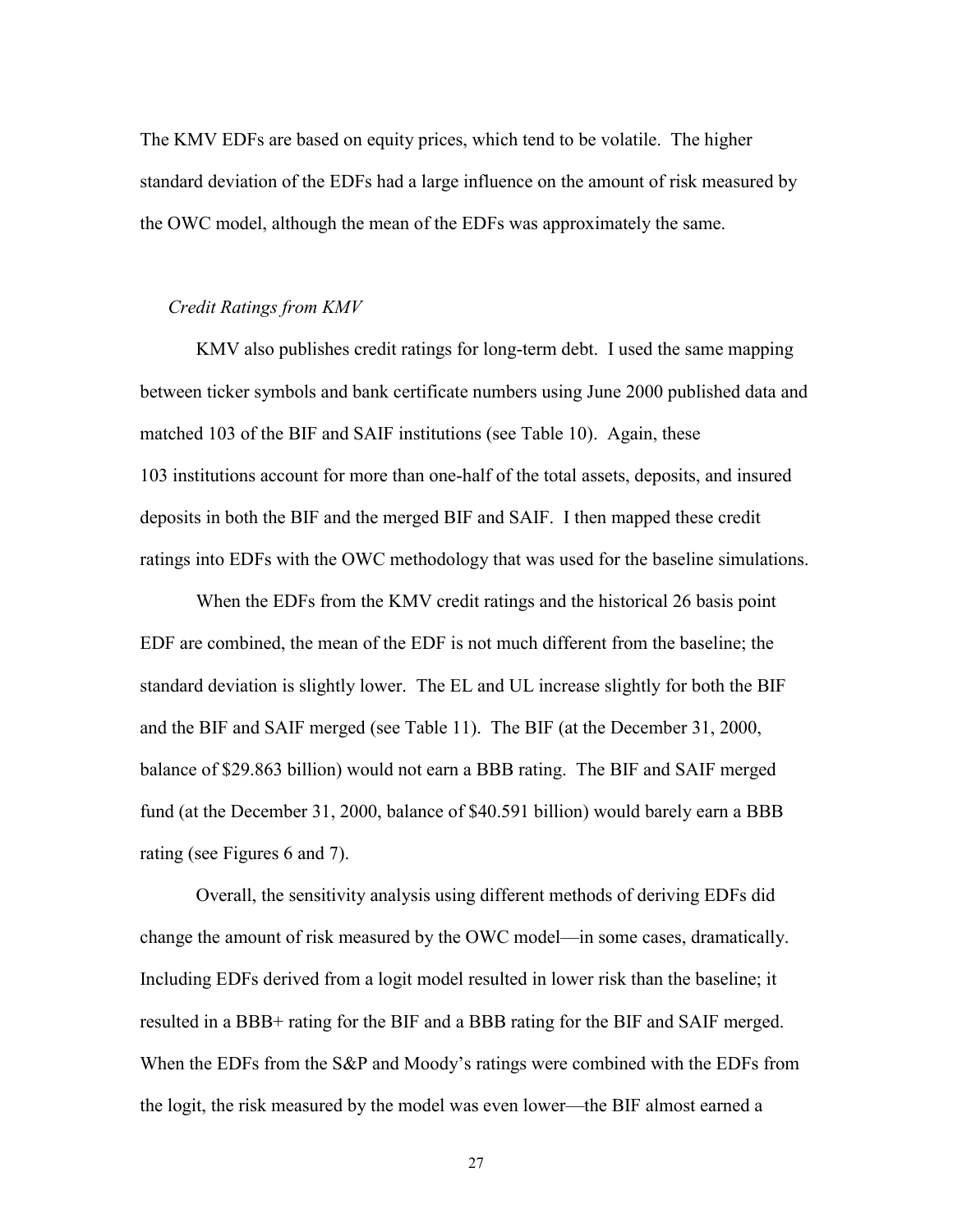BBB+ (almost an A-) rating, and the BIF and SAIF merged earned an A- rating. In contrast, measured risk increased slightly when EDFs from long-term deposit ratings were used, and increased dramatically when EDFs from KMV were used.

## **Sensitivity Analysis: Severity**

 $\overline{a}$ 

In the baseline simulation I defined severity as a 14-year weighted average loss rate calculated from the FDIC's *Failed Bank Cost Analysis*. 43 However, losses incurred by the FDIC varied over time during that 14-year period. I performed sensitivity analysis using severity calculated over different time periods. More recently—specifically, between 1990 and 1998—losses were lower than over the entire 14-year period (see Table 12). The first simulation in the severity sensitivity analysis replaces the 14-year average with this more recent loss experience.<sup>44</sup> The remaining simulations for the sensitivity analysis on severity involve averages over relatively low loss rate periods and relatively high loss rate periods. I chose the relatively high loss period, 1986–1989, and the relatively low loss period, 1990–1993, by examining the loss data and grouping the years accordingly.

 lower severity figures results in a lower EL and UL. The credit rating for the BIF (at the The first simulation run for sensitivity analysis replaces the 14-year average with a more recent loss experience: an average over 1990-1998. The mean of severity is lower over this period, and the standard deviation is much higher (see Table 13). Using the December 31, 2000, balance of \$29.863) improves from below a BBB rating to an A

 $43$  The weighted average loss rate is calculated as the sum of losses divided by the sum of assets. Thus, the weights used for the average are the total assets of the institution.

<sup>&</sup>lt;sup>44</sup> The sensitivity analysis for the BIF is performed on the baseline simulation with the Oakar adjustments.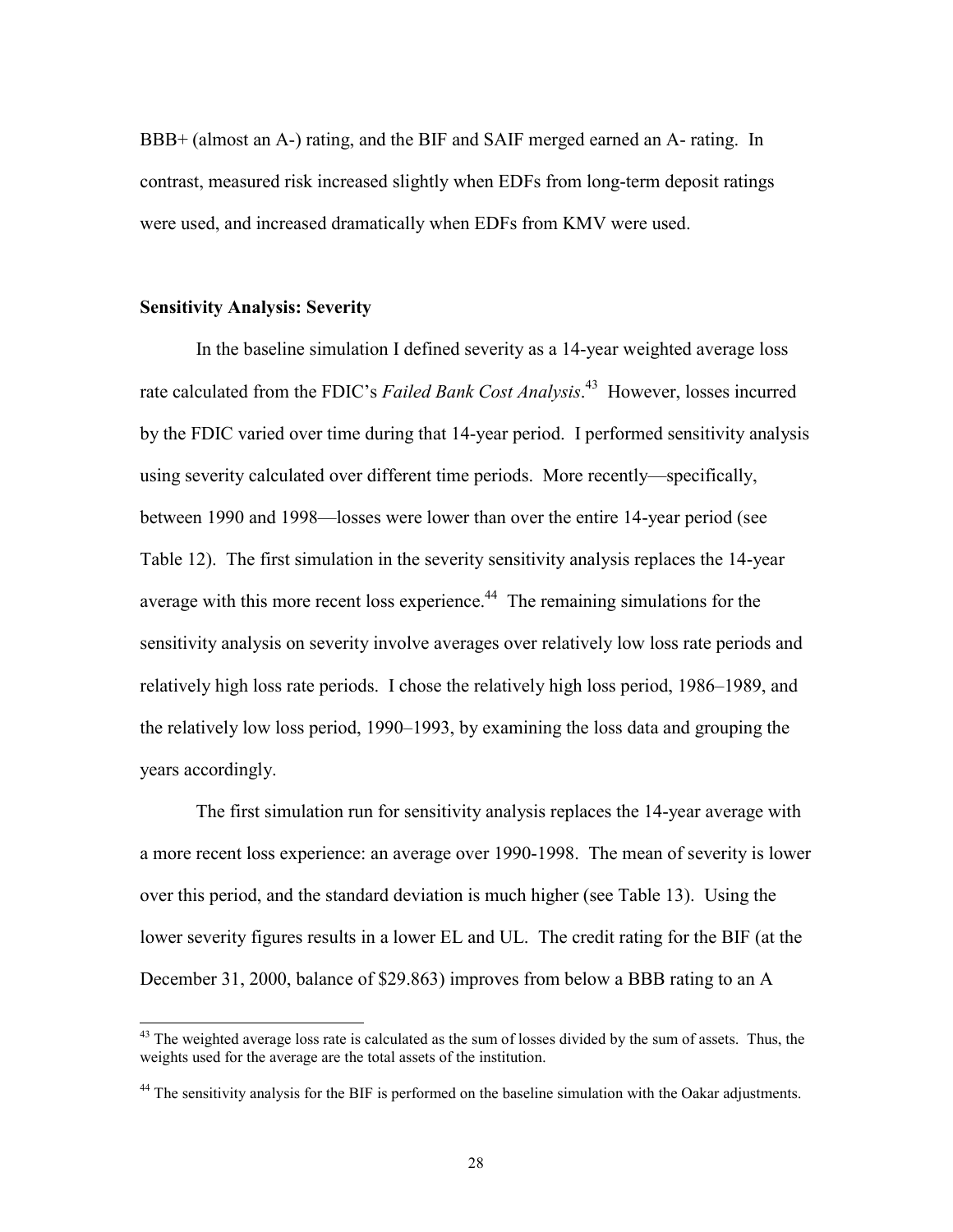rating (see Figure 8). Similarly, the credit rating for the BIF and SAIF merged fund (at the December 31, 2000, balance of \$40.591) improves from BBB for the baseline simulation to A when the 1990–1998 severity figures are used.

When the 14-year averages are replaced by the average severity in the relatively high-loss period, both the mean and the standard deviation of severity increase (see Table 13). The EL and the UL both increase when the 1986–1989 loss rates are used. In this high loss rate scenario, the BIF would have to be \$43.806 billion to earn a BBB credit rating, and the BIF and SAIF merged would have to be \$49.431 billion, well above the amount currently in the funds (see Figures 8 and 9).

The simulation using the relatively low loss rates results in a lower EL and UL (see Table 13). In this scenario, the mean and standard deviation of severity are both lower than the baseline. At the December 31, 2000, balance (\$29.863 billion), the BIF would earn an A credit rating under the low severity scenario; the BIF and SAIF merged (\$40.591 balance on December 31, 2000) would also earn an A credit rating (see Figures 8 and 9).

 BBB; the credit rating for the BIF and SAIF merged would be BBB (see Figure 8 and 9). When the low loss rate period (1990–1993) is combined with the high loss rate period (1986–1989), the results are similar to the baseline. The EL and UL are slightly lower than the baseline. As in the baseline, the credit rating for the BIF would be below a

As one would expect, when an average severity that is calculated from relatively high loss rate periods is used, the adequacy of the insurance funds drops. Conversely, when an average severity is calculated from a relatively low loss rate period, the adequacy of the insurance funds increases. What is important to note is how drastically the assessment of the adequacy of the insurance funds changes. Simply replacing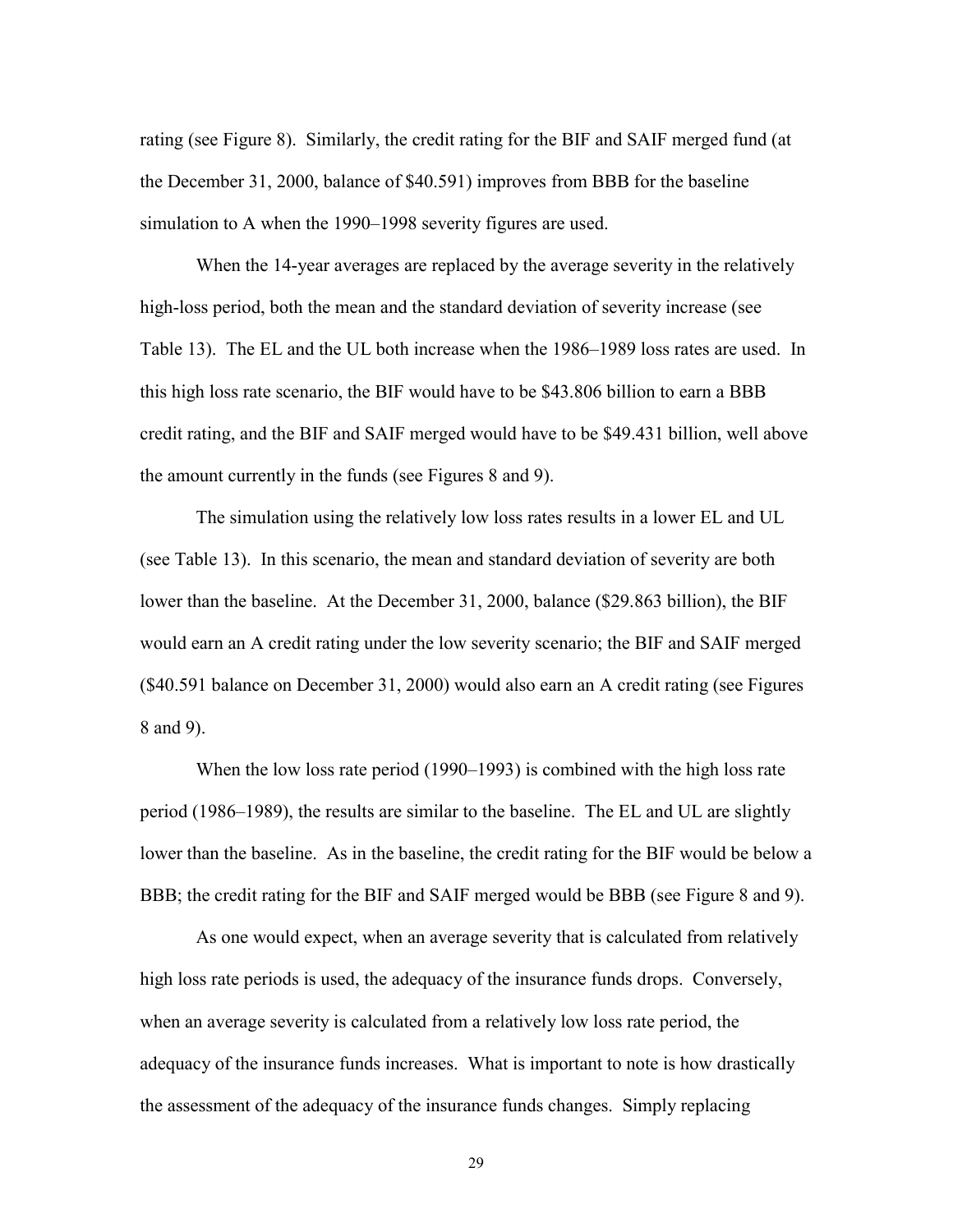BIF and the BIF and SAIF merged funds from not earning even a BBB rating to earning severity figures that are, on average, only a few percentage points lower, sends both the an A rating.

## **Sensitivity Analysis: Bucketing**

 $\overline{a}$ 

 institutions outside the buckets. Therefore, when one constructs buckets, it is best to Bucketing, or grouping institutions into separate buckets, simplifies the estimation of the relationship between defaults of different institutions. Rather than estimating the relationship between defaults for individual institutions, bucketing the model can estimate the relationship between defaults for groups of institutions. This method assumes that institutions within the buckets have the same default correlations with group institutions that have similar default characteristics.

In the baseline simulation, the 20 largest institutions were put into individual buckets, and five additional buckets group the remaining institutions by size. This bucketing scheme places particular emphasis on the largest institutions—the institutions that present the risk of high losses to the insurance fund at a low probability of occurrence. I conduct sensitivity analysis by grouping institutions, first using a naive grouping scheme and then using common characteristics that might cause them to weaken and fail together.<sup>45</sup>

<sup>&</sup>lt;sup>45</sup> As above, all sensitivity analysis for the BIF is performed on the baseline simulation including the Oakar adjustments.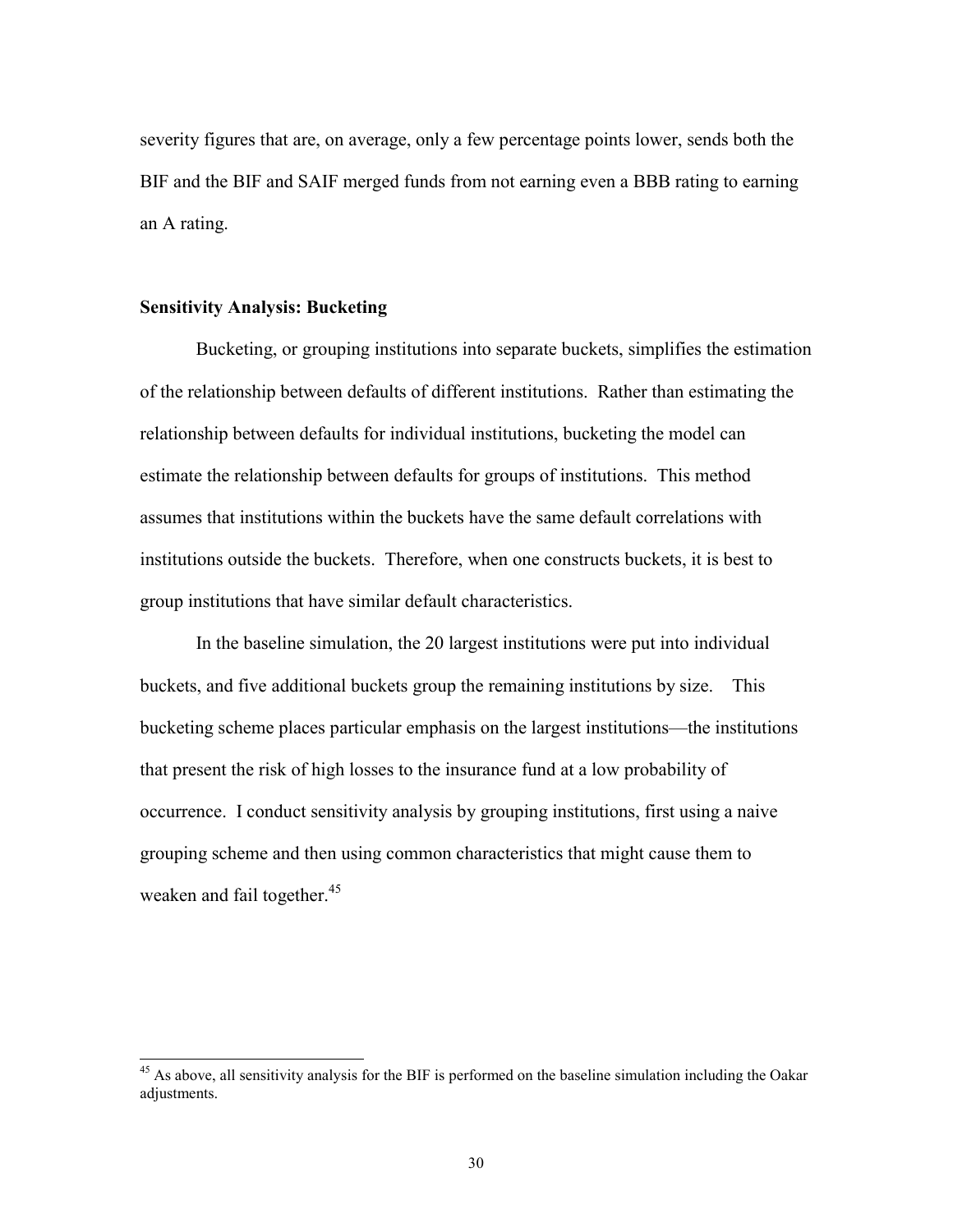## Equal Number of Institutions in Each Bucket, by Size

The first simulation takes a naive approach and separates the institutions in the sample into 25 buckets, with an equal number of institutions in each bucket. The institutions are first sorted by size; so, for example, the 346 largest BIF institutions are in the first bucket, the next 346 largest BIF institutions are in the next bucket, and so on. This naive bucketing approach causes the measures of risk (EL and UL) to decrease (see Table 14). The measures of fund adequacy improves—the December 31, 2000, balance of \$29.863 billion would earn a BBB rating for the BIF, and the BIF and SAIF merged balance of \$40.591 billion would earn a BBB+ rating (see Figures 10 and 11).

#### Size and Region

 $\overline{a}$ 

During the banking crisis of the 1980s and early 1990s, bank failures tended to be concentrated by region.<sup>46</sup> I separate institutions into buckets according to the five size categories used for the severity calculations and according to location in five regions of the United States: Northeast, Southeast, Central and Midwest, Southwest and West (see Table 15). The EL and UL again are smaller than in the baseline simulation (see Table 14). Under this scenario, fund adequacy improves: at the December 31, 2000, fund balances, the BIF is rated BBB, and the BIF and SAIF merged fund is rated BBB+.

<sup>&</sup>lt;sup>46</sup> Regional concentration may not be the case in the future, since the law now permits interstate banking. Thus, institutions may now diversify risk across regions.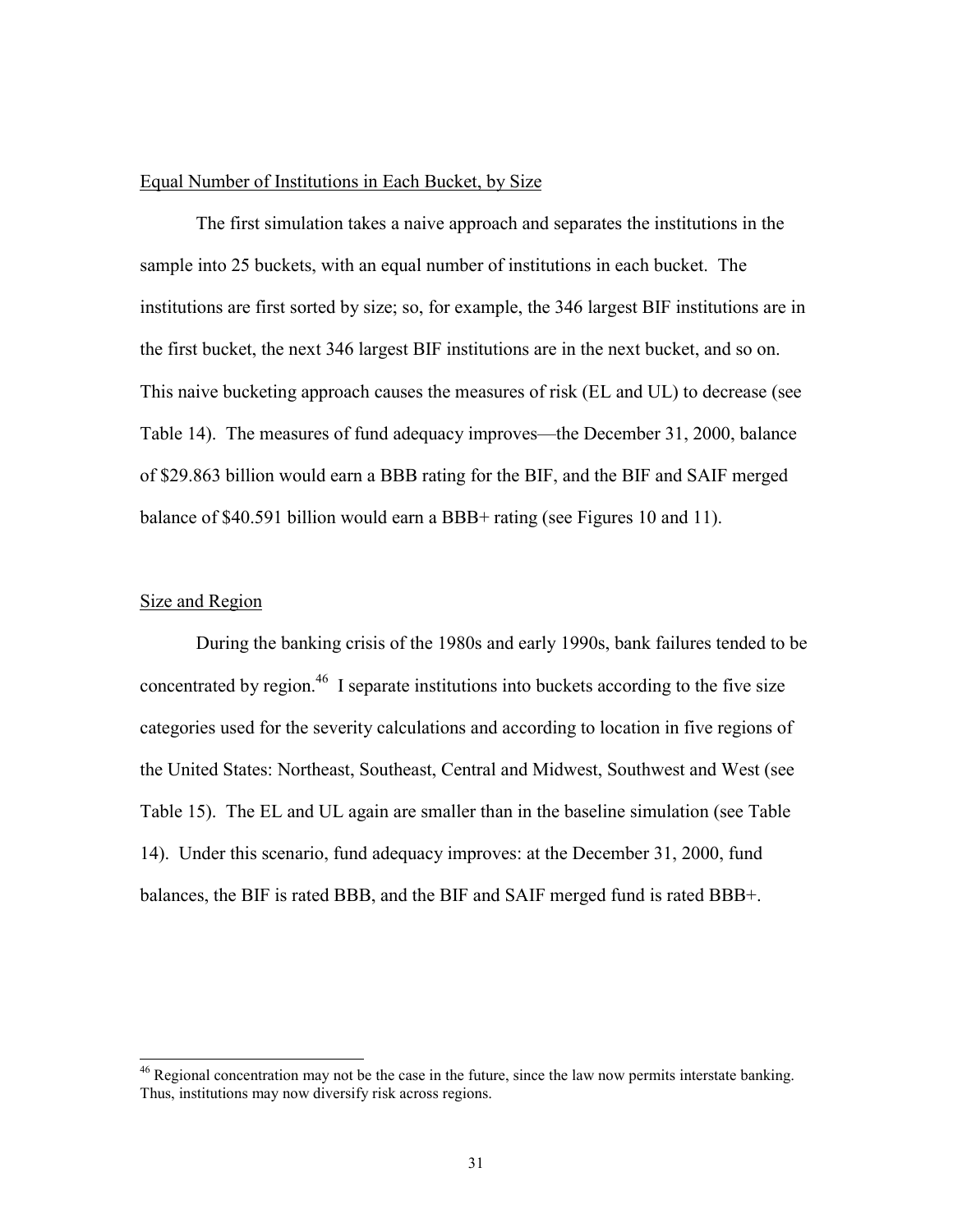#### CAMELS Rating Group and Region

capital  $(C)$ , asset quality  $(A)$ , management  $(M)$ , equity  $(E)$ , liquidity  $(L)$ , and sensitivity Institutions with similar supervisory ratings have similar default characteristics. In this simulation, I group banks by supervisory rating and by region. Supervisory, or CAMELS, ratings range from 1 to 5 (1 being the best). Each of the six components- to market risk (S)—is rated separately; in addition, supervisors rate the overall health of the institution in a composite rating. Regulatory agencies consider institutions with composite ratings of 4 or 5 to be problem institutions. A component rating of 4 or 5 indicates that the institution is having a severe problem in that particular component of its business. As of December 1999, most institutions had a composite rating of 1 or 2.

Since most institutions are concentrated in composite ratings 1 and 2, I am unable to place institutions in 25 separate buckets using solely the information from the composite rating. Therefore, I create five CAMELS groups using information from the composite ratings and from the capital and asset component ratings. The five CAMELS groups are

- $\triangleright$  CAMELS 1: Institutions with composite CAMELS ratings of 1.
- $\triangleright$  Strong 2: Institutions with a composite CAMELS rating of 2 and a capital or asset component rating of 1 or 2.
- $\triangleright$  Weak 2: Institutions with a composite CAMELS rating of 2 and a capital or asset component rating of 3, 4, or 5.
- $\triangleright$  Strong 3: Institutions with a composite CAMELS rating of 3 and a capital or asset component rating of 1 or 2.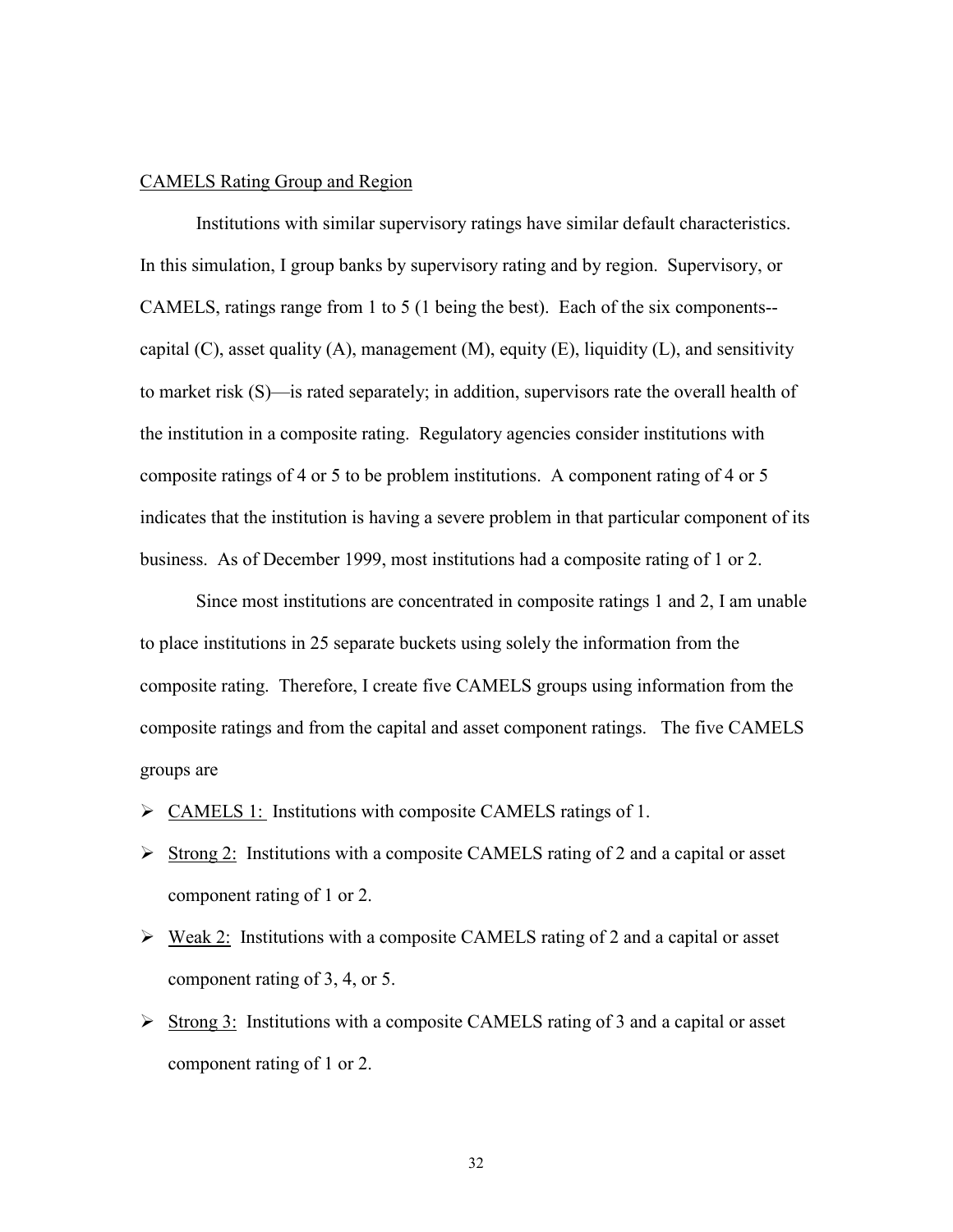$\triangleright$  Weak 3, 4 and 5: Institutions with a composite CAMELS rating of 3 and a capital or asset component rating of 3, 4, or 5, and institutions with composite CAMELS ratings of 4 or 5.

 BBB rating, and the merged BIF and SAIF would earn an A- rating (see Figures 10 and Combining the five CAMELS groups with the five regions results in 25 buckets (see Table 16). Including CAMELS groups instead of size buckets leads to slightly lower measures of risk (a lower EL and a lower UL) (see Table 14). Accordingly, the fund adequacy measures improve. The December 31, 2000, balance of the BIF would earn a 11).

#### CAMELS Rating Group and Size

If I combine the CAMELS rating groups and size buckets, I am not able to populate all 25 buckets required by the OWC model. However, if I modify the two largest size categories to be \$1 billion to \$3 billion and over \$3 billion, I am able to populate the buckets, but only for the BIF and SAIF merged fund (see Table 17).

Combining the CAMELS groups with size rather than region results in slightly higher measures of risk (the EL and UL are higher) (see Table 14). Accordingly, the measures of fund adequacy are lower. The December 31, 2000, balance of the BIF and SAIF merged earns an A- rating.

#### Specialized Lender and Region

Banks with exposures to similar types of lending or banks with similar business lines are likely to experience difficulties at the same time. For example, if a drought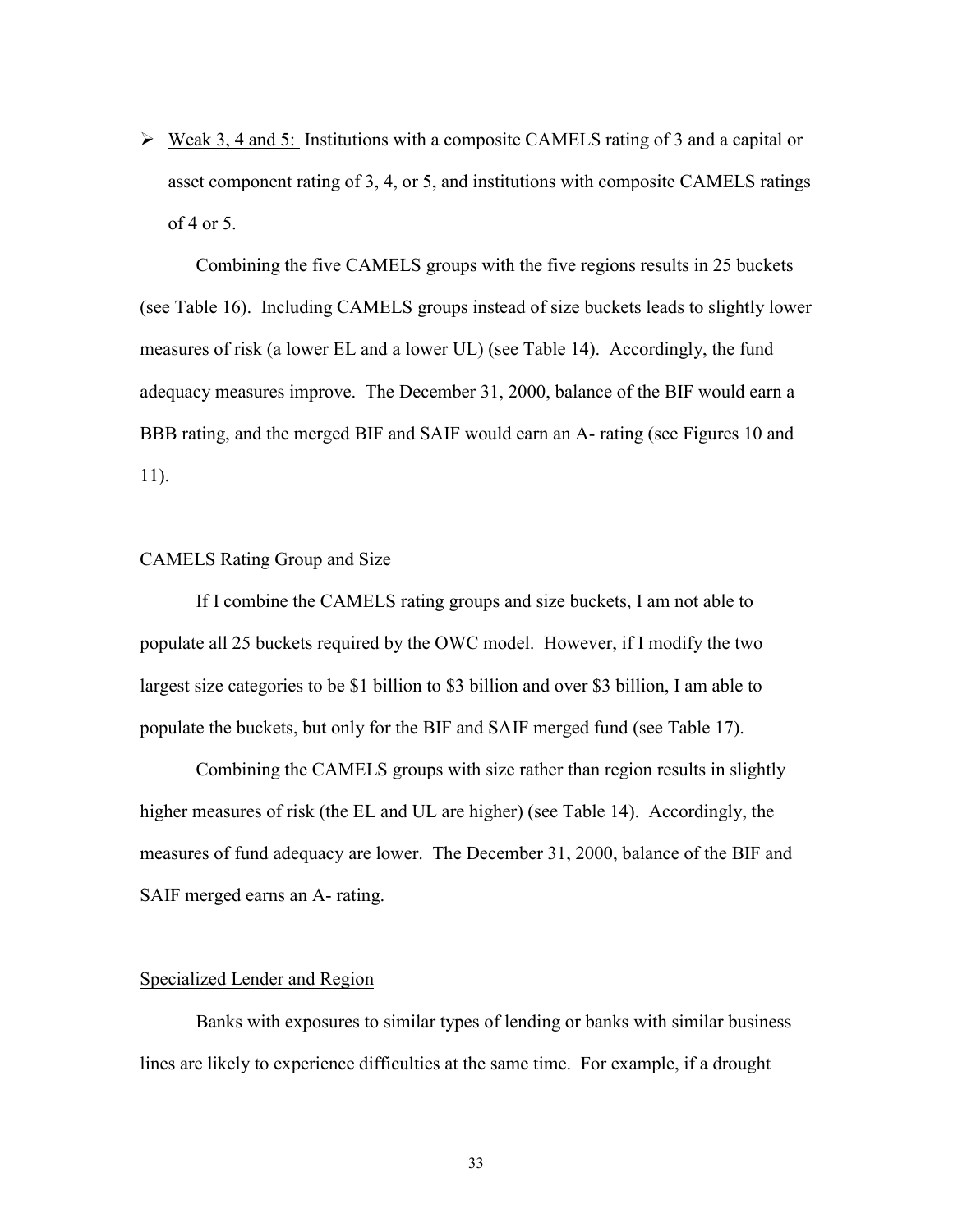occurs, I would expect agricultural banks to begin having difficulties. Accordingly, I group banks into specialized lending groups, as follows:<sup>47</sup>

- Agricultural Bank: Agricultural loans and agricultural real estate loans represent more than 25 percent of total loans.
- $\triangleright$  Consumer Lender: This category includes both credit-card lenders and other consumer lenders. Consumer lenders are lenders whose residential real estate and consumer loans are more than 50 percent of total assets. Credit-card lenders are lenders whose credit-card loans plus securitized credit-card loans sold are greater than 50 percent of total loans plus securitized credit-card loans sold and whose total loans plus securitized credit-card loans sold are greater than 50 percent of the sum of total assets plus securitized credit-card loans sold.
- $\triangleright$  Commercial Lender: Commercial and industrial loans, construction loans, multiple family real estate loans, and nonresidential real estate loans are greater than 25 percent of total assets.
- Mortgage Lender: Residential real estate loans and mortgage-backed securities are greater than 50 percent of total assets.
- $\triangleright$  Multinational Bank: Total assets are greater than \$10 billion, and more than 25 percent of total assets are held in foreign offices.
- $\triangleright$  Other Large: Total assets are greater than \$1 billion and the institution is not placed in one of the categories above.
- $\triangleright$  Other Small Specialized: Total assets are less than or equal to \$1 billion, and total loans are less than 40 percent of total assets.

 $\overline{a}$ 

 $47$  Ross Waldrop of the Division of Research and Statistics, FDIC, created these groupings.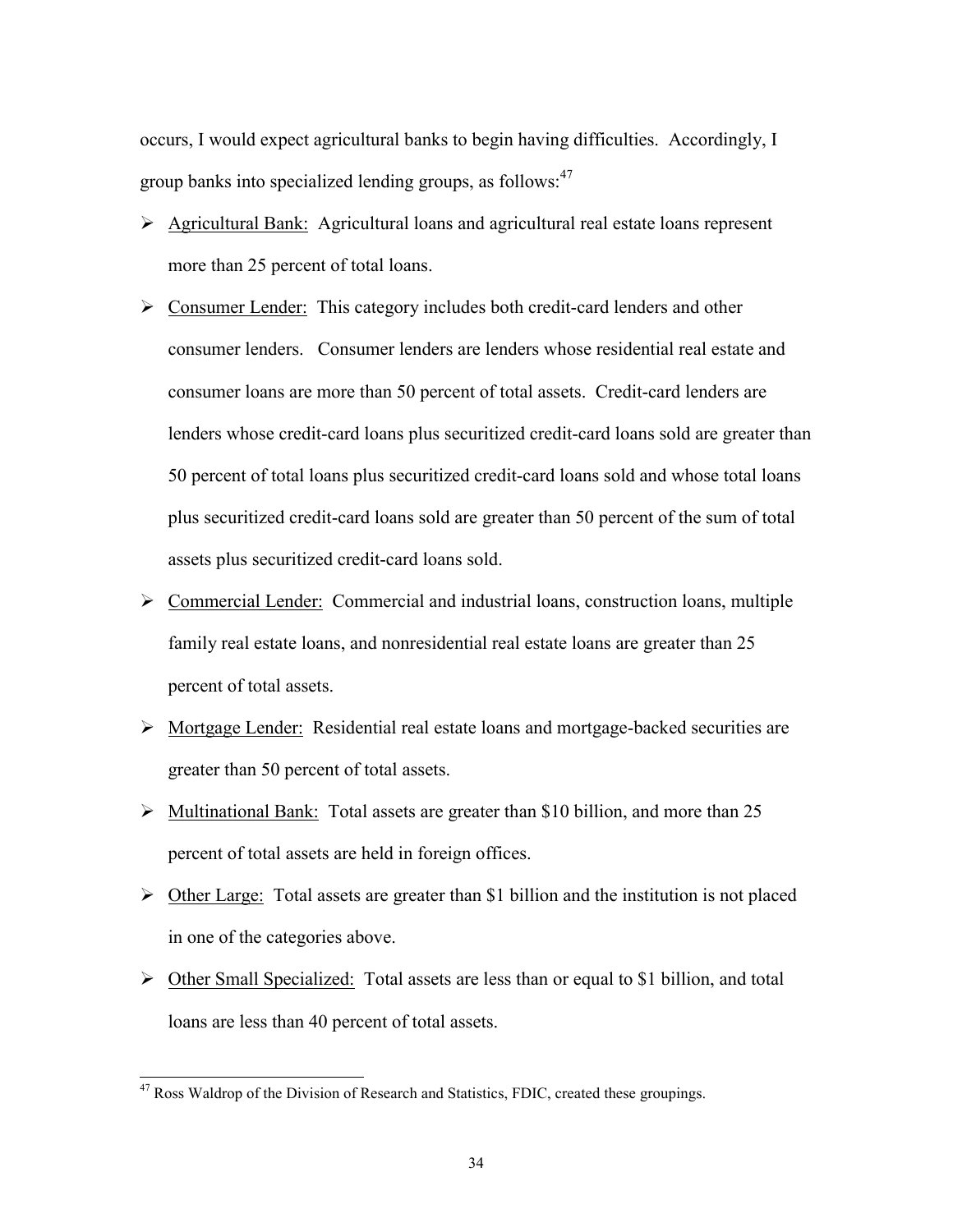$\triangleright$  Other Small: Total assets are less than or equal to \$1 billion, and the institution is not placed in one of the categories above.

 rating and the BIF and SAIF merged fund earns a BBB+ rating. When I combine five of the specialized lenders (agricultural, consumer, commercial, mortgage, and multinational) with the regions, three buckets do not have any institutions in them (see Table 18). The remaining institutions are put into the three remaining groups by type: other large, other small specialized, and other small institutions. The measures of risk (EL and UL) are lower than in the simulations that use size or CAMELS groups with region groupings (see Table 14). Fund adequacy appears slightly worse in this scenario. At the December 31, 2000, balances, the BIF earns an A-

Overall, sensitivity analysis conducted using changes in bucketing results in fund adequacy measures that fluctuate less widely than measures when other inputs are changed. The December 31, 2000, BIF balance is rated BBB for three of the four scenarios and BBB+ for the remaining scenario (specialized lender and region). The December 31, 2000, balance of the BIF and SAIF merged fund is rated BBB+ for four of the five scenarios and A- for the remaining scenario (region and CAMELS group).

#### **Further Research**

One area for further research is whether small and large banks should be segregated into separate risk portfolios. Small and large banks pose two very different types of risk to the FDIC. Small banks as a group pose a high probability of low losses, whereas large banks pose a small probability of high losses. In addition, the quality of data available to construct inputs that relate to the very large banks is lower than the quality of data available for small banks. For example, the historical data on losses

35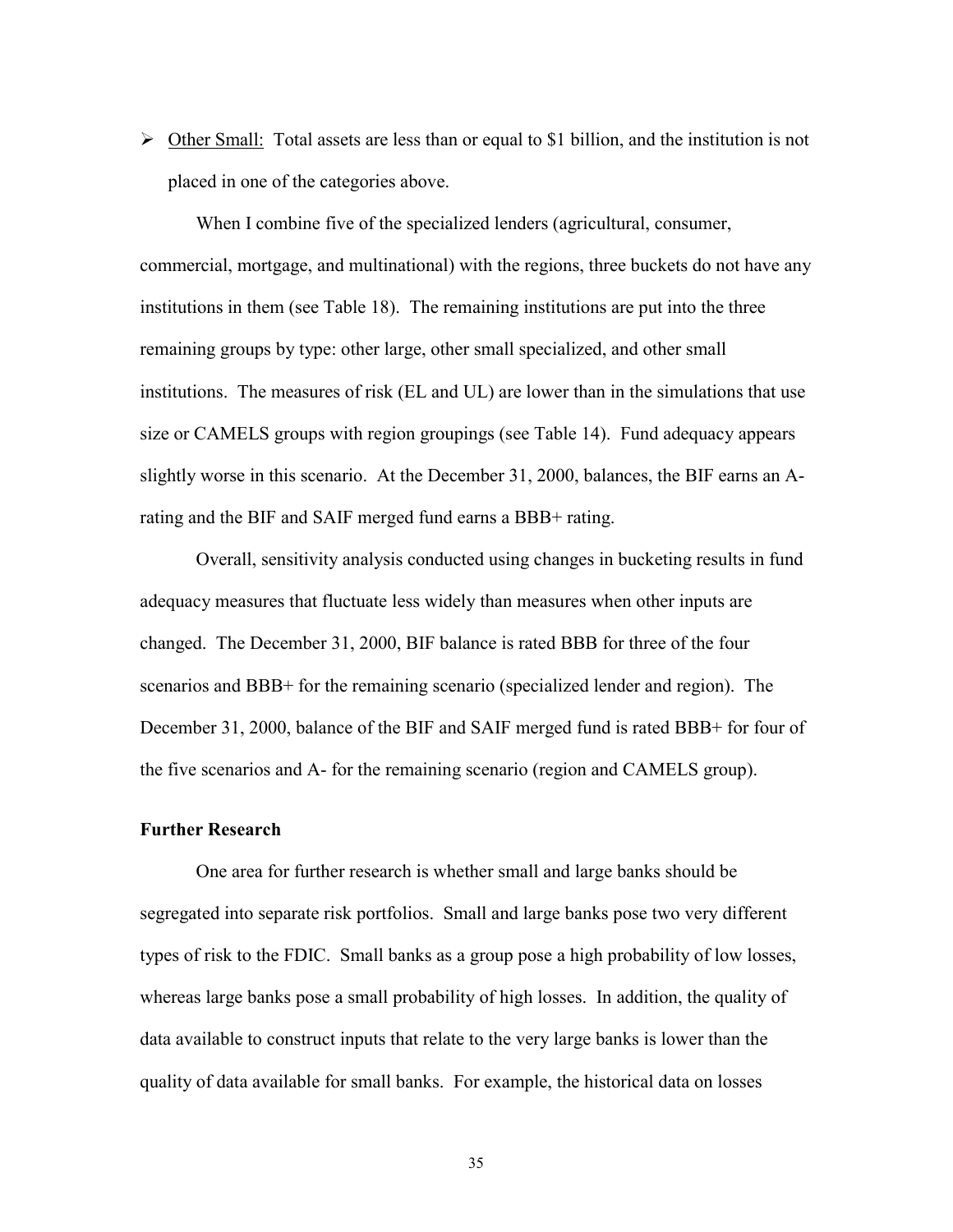billion in total assets.) It may be possible to construct some ad hoc measure of how much incurred from failures does not include information for any institution larger than \$33 billion. (The 25 largest institutions as of December 31, 1999, had an average of \$159 a large bank would cost the FDIC to close, but such a measure would be just that—ad hoc. Another issue is the systemic-risk exception: some of the large banks in the portfolio may very well fall under the systemic-risk exception to the Least-Cost Test as spelled out by FDICIA. Since this exception has never been invoked, it is difficult to figure out how to measure severity in this scenario.

 calculate the EDFs and then the resulting EDFs applied just to banks? Another area for future research relates to the application of these mappings between credit ratings and EDFs. First, is it appropriate to use the average default rate for each credit rating? If it is appropriate, should data from all industries be used to

 noisy estimate of the actual mean. As such, the historical EDF is a noisy estimate of the The mapping of credit ratings to EDFs makes the implicit assumption that all institutions with the same credit rating have the same probability of failing and that this probability of failing is equal to the historical average default rate. Kealhofer et al. (1998) show that the actual default rate can differ significantly from the historical average default rate. Within a rating grade, the range of default rates is substantial, and the mean default rate can significantly exceed the median default rate (the mean may be almost twice the median). They conclude that the historical average default rate is a probability of default for any given institution.

If the given institution is a bank, an additional issue arises when historical EDFs are used from all industries. Using these mappings of credit ratings to expected default frequency may not be appropriate for the banking sector. If banks have systematically

36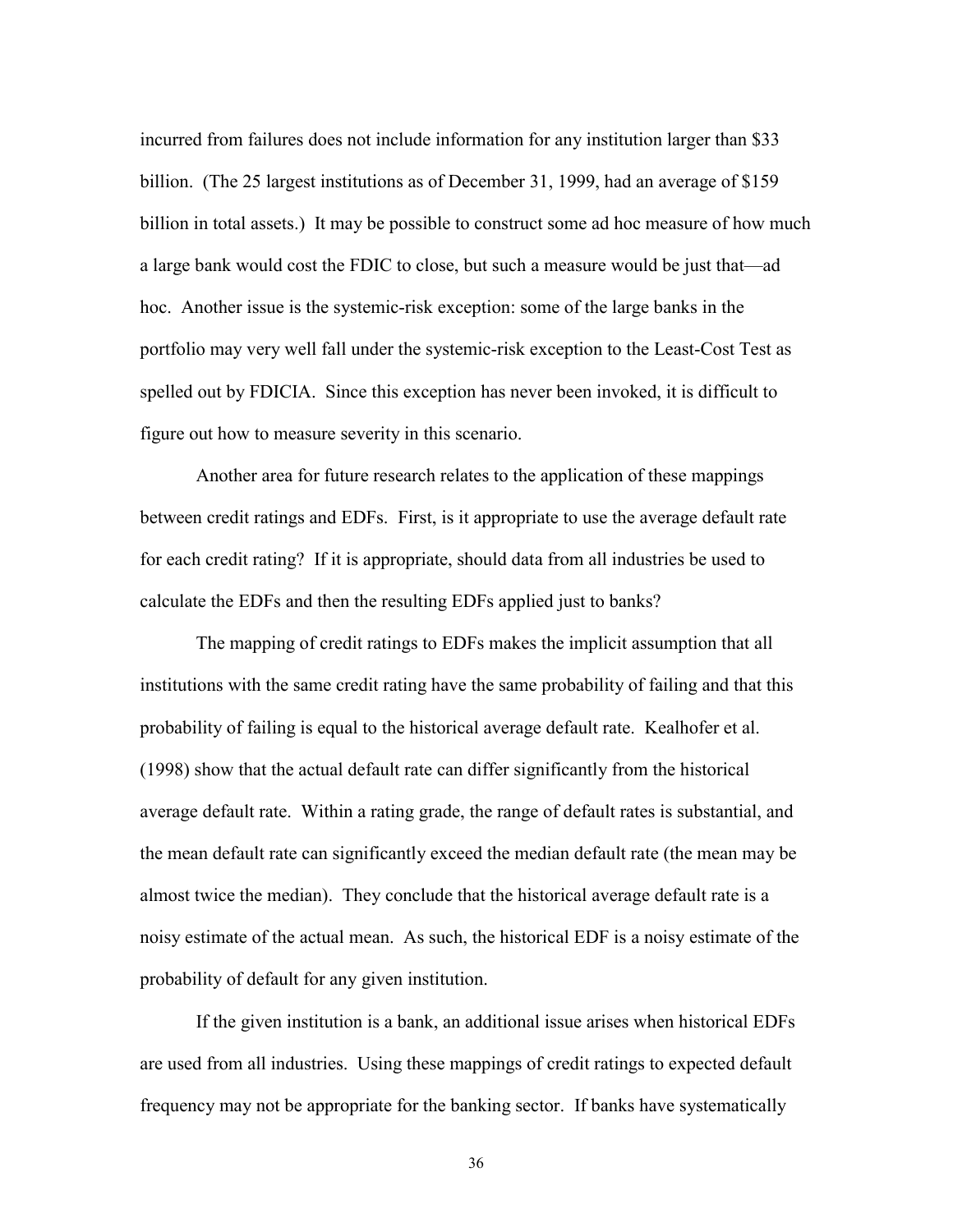There is reason to believe that this is the case, since banking is a regulated industry. In different default risks than other corporate borrowers that are assigned the same credit rating, the mapping may introduce bias in the assignment of expected default frequencies. contrast to most other industries, bank default is a regulatory event: the chartering authority closes a bank. And creditors of a bank are given a different priority to receive payment from the receivership than creditors of a corporation that goes into bankruptcy.

Evidence presented by Nickell, Perraudin, and Varotto (2000) shows that banks have less stable ratings than industrials. BIS (2000) adds further doubt that the EDFs from other industrial sectors should be applied to the banking sector. The BIS study suggests that U.S. banks experience a higher default rate than U.S. industrial firms for a given Moody's rating in a given year. Since this suggests that the true relationship between credit ratings and expected default frequencies may be different for banks than for other corporate entities, it would be useful to construct a mapping for the banking industry alone.<sup>48</sup>

Certainly I have not exhausted the possibilities for sensitivity analysis. I could use more information, such as financial ratios, to form buckets. And, I have conducted sensitivity analysis of the OWC model only under the following conditions: random severity, one state, with five factors. Any of these assumptions can be changed for a more thorough investigation of the model's sensitivity to inputs.

I also see some areas in which the model can be extended that may prove useful to the FDIC for risk assessment. As it currently stands, the OWC model is a static model

 $\overline{a}$ 

<sup>&</sup>lt;sup>48</sup> Of course, this study would also encounter problems. The amount of data available is much smaller for defaults in an individual industry than for defaults in a group of industries. The lack of data may be so severe as to make the study unreliable. Another problem this type of study would face is controlling for legislative changes to bank closing procedures, especially the changes made by FDICIA in 1991.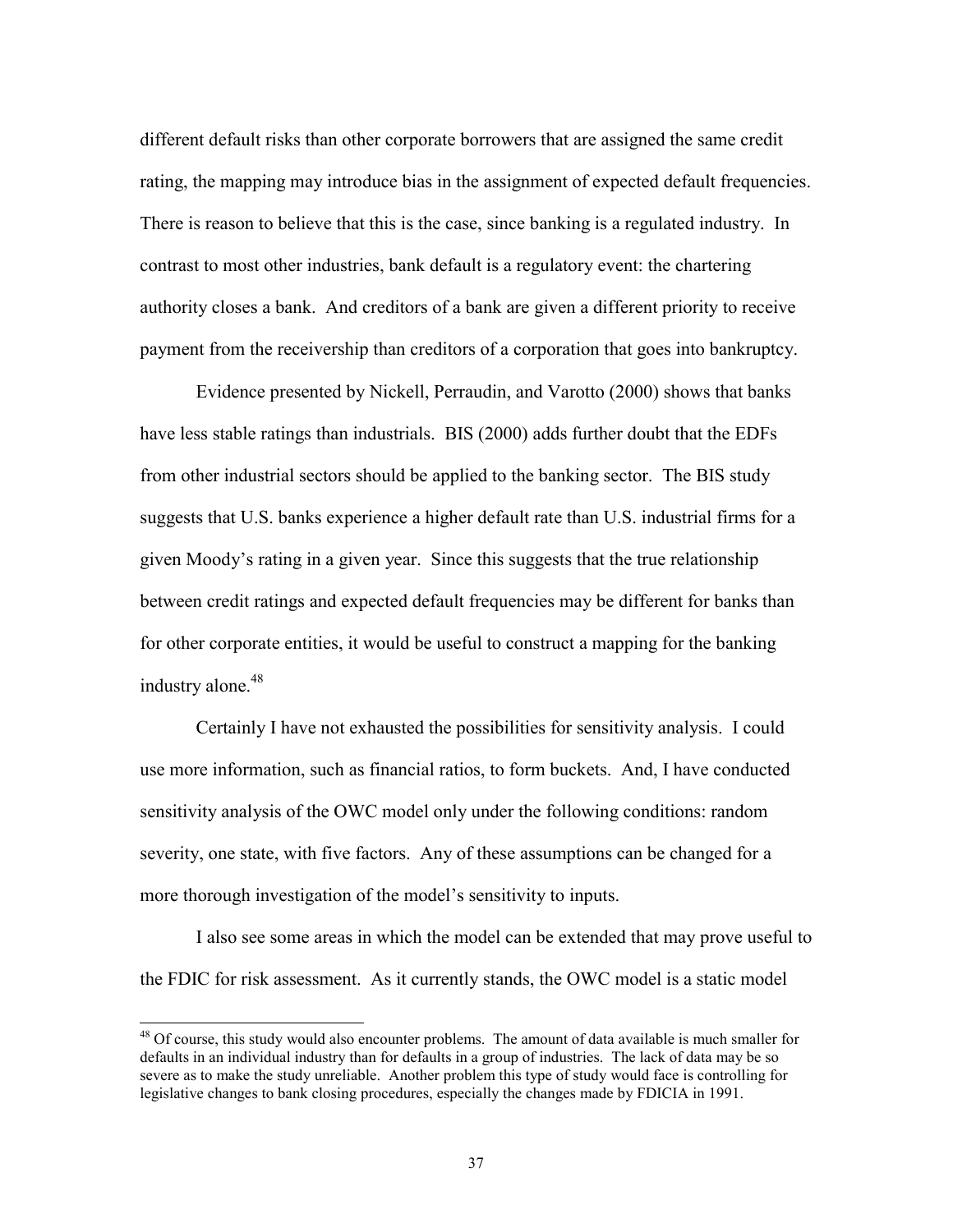multiyear simulations over the cycle and to stress testing also provides interesting evaluating fund adequacy for only one period. However, there are dynamic implications to fund adequacy (see Sheehan [1998] and Oshinsky [1999]). The model's response to research possibilities.

Another extension would address the issue of large fluctuations in insured deposits. Since data limitations allow me to measure exposure only in terms of total assets, I ignore this effect. Recently, investment companies have been able to convert some of their customer accounts very quickly into FDIC-insured accounts. This implies that insured deposits, and thus the exposure of the insurance funds, can change. Unfortunately, the OWC model is unable to take this into consideration. However, there may be a way to extend the model, using more complicated techniques that are analogous to how credit-related optionality (loan commitments and lines of credit) is treated in other credit models.

Another extension of the model that might be useful to the FDIC is to look at multistate credit-risk models. These models look at migration of credits across credit classes. The analogy for the FDIC would be to look at the migration of banks across different risk categories. This would enable the FDIC to track the source of the shifts in risk.

In an early version of documentation for CreditMetrics, J. P. Morgan stated, "…almost any risk measurement system is better at stating relative rather than absolute risk."<sup>49</sup> Given the amount of uncertainty in the model parameters, it would not be prudent to use the models for any application that required an absolute measure. Credit-

 $\overline{a}$ 

 $^{49}$  J. P. Morgan (1997), 15. This quotation is from an early version of the document and is no longer included in the current version available on J. P. Morgan's web site.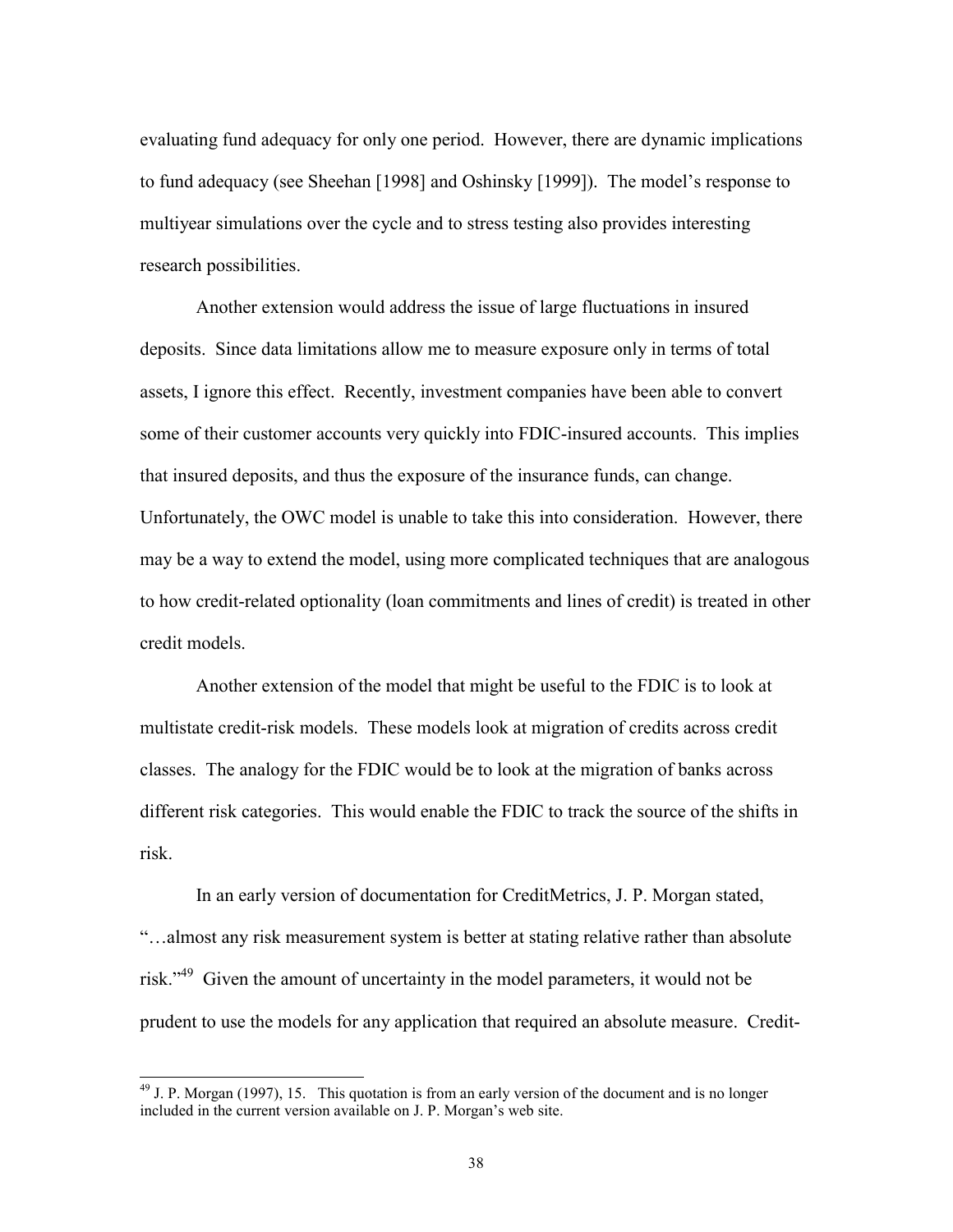risk models, however, are useful for measuring both the relative riskiness of portfolios under differing circumstances and the contribution of individual credits to the overall riskiness of the portfolio.

### **Conclusions**

As measured by the OWC credit-risk model, the credit rating of the FDIC is very sensitive to different assumptions about the expected default frequencies and the severity of losses. Under one set of assumptions the FDIC would not warrant a BBB rating, whereas under another set the FDIC would warrant an A rating.

The OWC model is sensitive to changes in the EDFs. When six different sets of EDFs were used, the credit rating for the December 31, 2000, BIF balance ranged from requiring \$54.163 billion in additional capital to earn a BBB rating to earning an Arating with no additional capital. The credit rating for the December 31, 2000, BIF and SAIF balances ranged from requiring \$58.862 billion to earn a BBB rating to earning an A- rating at current capital levels.

The model was most sensitive to changes in severity. When average severity from recent periods and periods of low loss rates was used, the BIF and the BIF and SAIF merged funds were both rated A. When average severity from high loss rate periods was used both the BIF and the BIF and SAIF merged funds would not be investment grade. In the latter case, the BIF and the BIF and SAIF merged required \$13.943 billion and \$8.841 billion, respectively, to be rated BBB.

The OWC model was less sensitive to changes in alternative bucketing techniques. Fund adequacy measures for the BIF did not change much: the BIF was rated BBB in all but one scenario, where it earned BBB- (specialized lender and region

39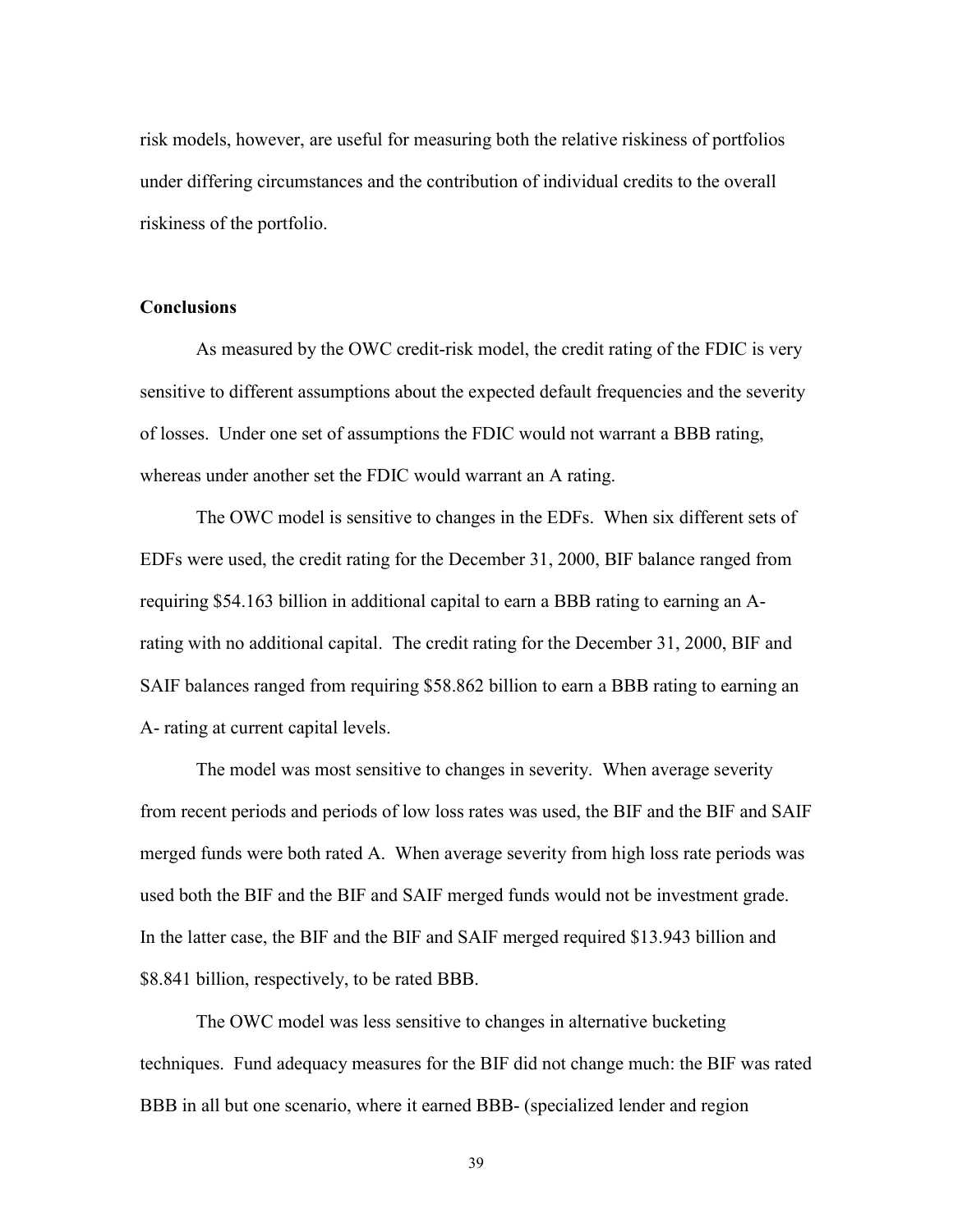bucketing). The bucketing scheme had more of an effect on the fund adequacy measures for BIF and SAIF merged: the BIF and SAIF merged fund was rated BBB+ under all but one scenario, where it was rated 'A-' (region and CAMELS group).

The model developed by OWC for the FDIC provides useful quantitative information about the risks faced by the deposit insurance funds and the adequacy of the funds. As part of the deposit insurance reform debate, there have been recommendations to eliminate the 1.25 designated reserve ratio and replace it with a wider band of accepted level of capitalization in the deposit insurance funds. Results from the model may be useful information to incorporate into a determination of acceptable levels of capitalization. However, this information must be used with caution because, as I have demonstrated with the sensitivity analysis, the model results can fluctuate rather dramatically under different reasonable assumptions.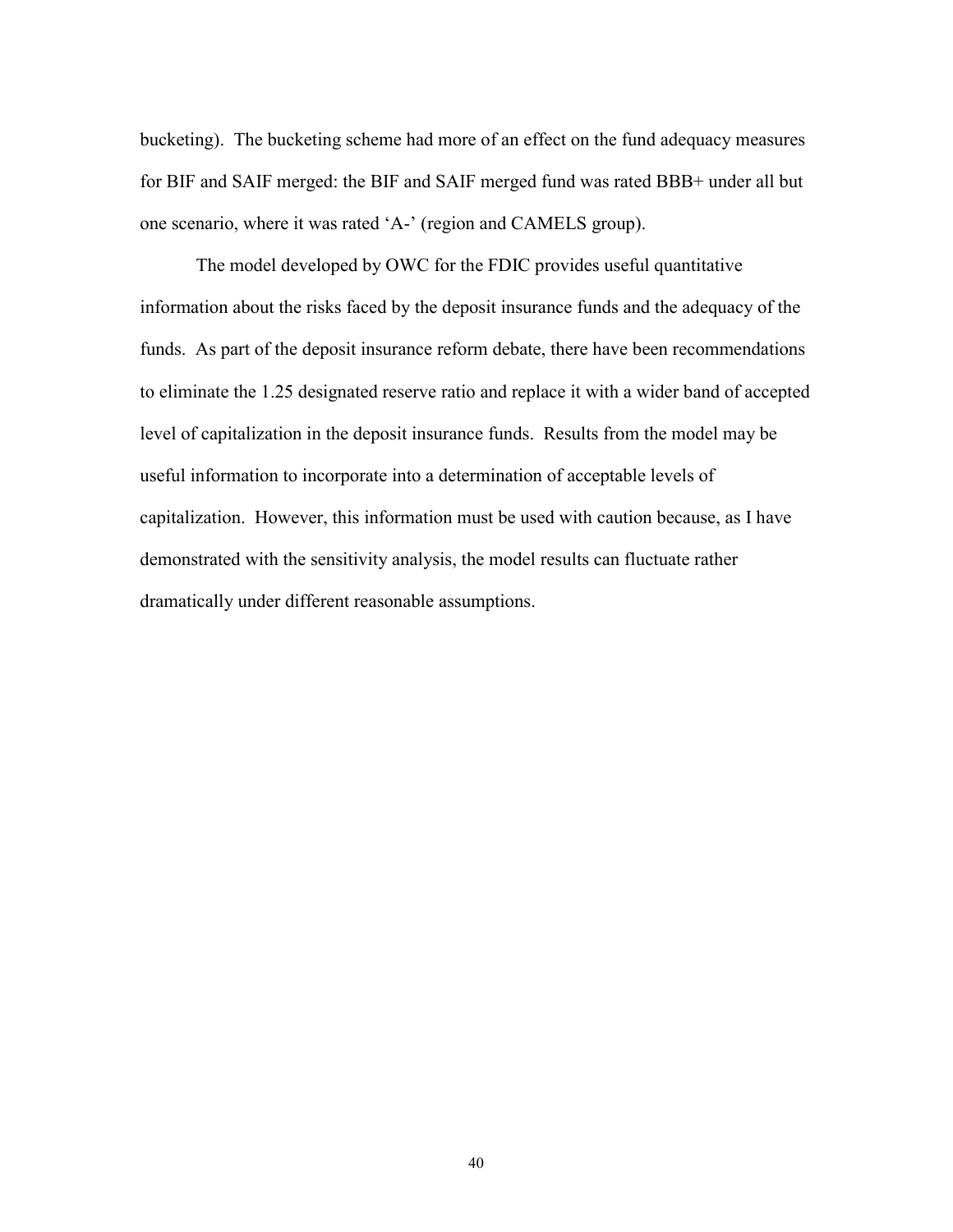#### **References**

- Bank for International Settlements (BIS). 2000. Credit Ratings and Complementary Sources of Credit Quality Information. *BASEL Committee on Banking Supervision Working Papers*.
- ———. 1999. Credit-Risk Modeling: Current Practices and Applications. BASEL Committee on Banking Supervision.
- Brand, Leo, and Reza Bahar. 2000. Ratings Performance 1999. Standard and Poor's.
- Carey, Mark, and Mark Hrycay. 2001. Parameterizing Credit-Risk Models with Rating Data. *Journal of Banking and Finance* 25, no. 1:197–270.

Crosbie, Peter. 1997. Modeling Default Risk. KMV Corporation.

- Federal Deposit Insurance Corporation (FDIC). 2000. Options Paper.
- Gordy, Michael B. 2000. A Comparative Anatomy of Credit-Risk Models. *Journal of Banking and Finance* 24, no 1:119–49.
- Hanweck, Gerald. 2000. Interpreting the Model Development and Output Outlined in "Modeling the Cumulative Loss Distribution." FDIC. Unpublished Paper.
- Jones, David, and John Mingo. 1999. Credit-Risk Modeling and Internal Capital Allocation Processes: Implications for a Models-Based Regulatory Bank Capital Standard. *Journal of Economics and Business* 51, no 2:79–108.
- ———. 1998. Industry Practices in Credit-Risk Modeling and Internal Capital Allocations. Federal Reserve Bank of New York. *Economic Policy Review* 4, no 3:53–60.
- J. P. Morgan. 1997. *CreditMetrics—Technical Document*.
- Kealhofer, Stephen, Sherry Kwok, and Wenlong Weng. 1998. Uses and Abuses of Bond Default Rates. KMV Corporation.
- Keenan, Sean C., David T. Hamilton, and Alexandra Berthault. 2000. Historical Default Rates of Corporate Bond Issuers, 1920–1999. Moody's Investors Service.
- Koyluoglu, H. Ugur, and Andrew Hickman. 1998a. A Generalized Framework for Credit Risk Portfolio Models.

<sup>——. 1998</sup>b. Reconcilable Differences. *Risk* 11, no 10:56–62.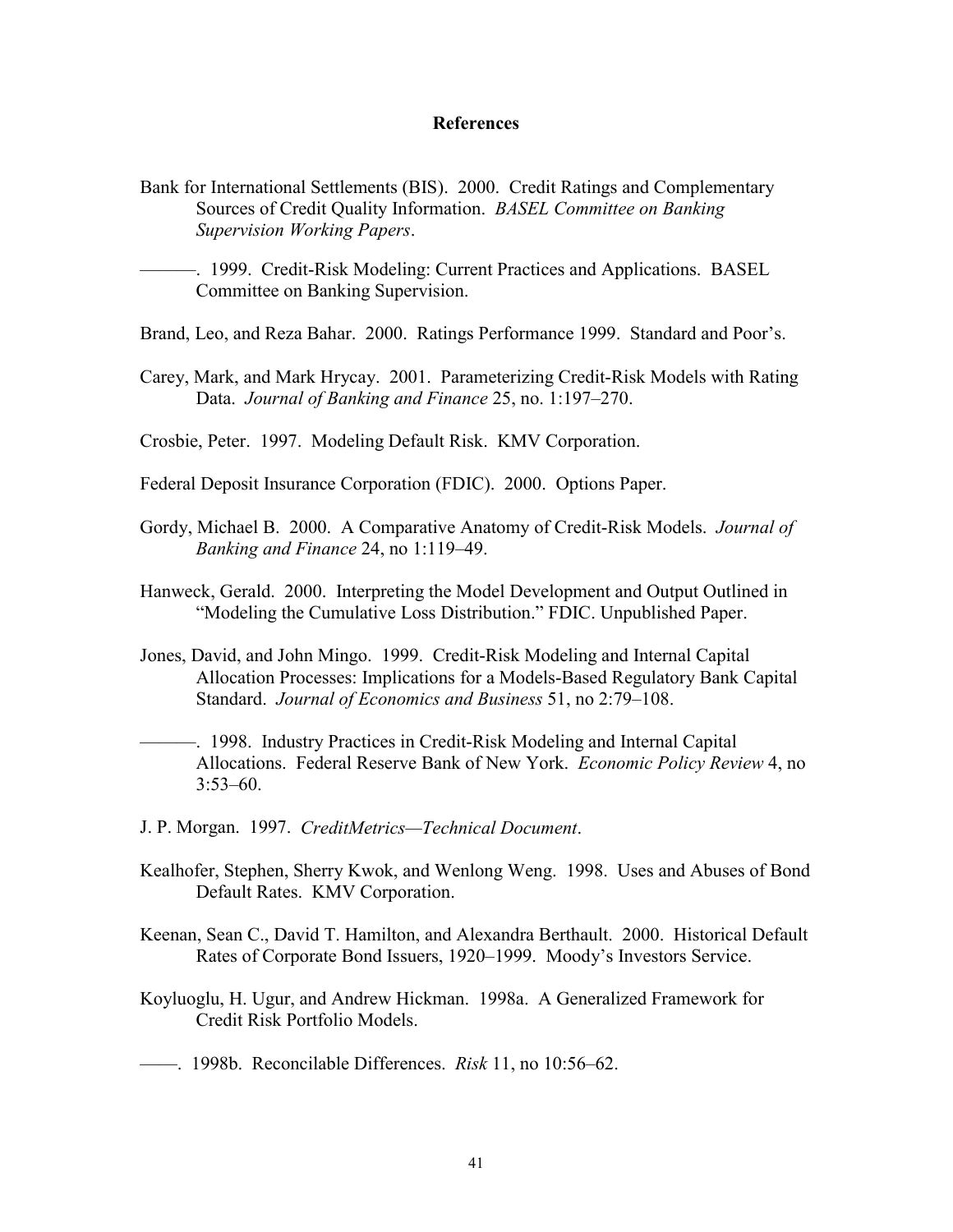- Nickell, Pamela, William Perraudin, and Simone Varotto. 2000. Stability of Rating Transitions. *Journal of Banking and Finance* no 24:203–27.
- Nuxoll, Daniel A. 1999. Internal Risk-Management Models as a Basis for Capital Requirements. *FDIC Banking Review* 12, no 1:18–29.
- Oliver, Wyman & Company, LLC. 2000a. Modeling the Cumulative Loss Distribution Discussion Notes. August 24. Confidential.
- ———. 2000b. Modeling the Cumulative Loss Distribution. Discussion Notes. August 18. Confidential.
- ———. 2000c. Modeling the Cumulative Loss Distribution. August 2. Confidential.
- ———. 2000d. Analyzing Policy Options for Deposit Insurance Reform. July 12. Confidential.
- Ong, Michael K. 1999. *Internal Credit Risk Models: Capital Allocation and Performance Measurement.* Risk Books.
- Oshinsky, Robert. 1999. Merging the BIF and the SAIF: Would the Merger Improve the Funds' Viability? FDIC Working Paper 99-4.
- Sheehan, Kevin P. 1998. Capitalization of the Bank Insurance Fund. FDIC Working Paper 98-1.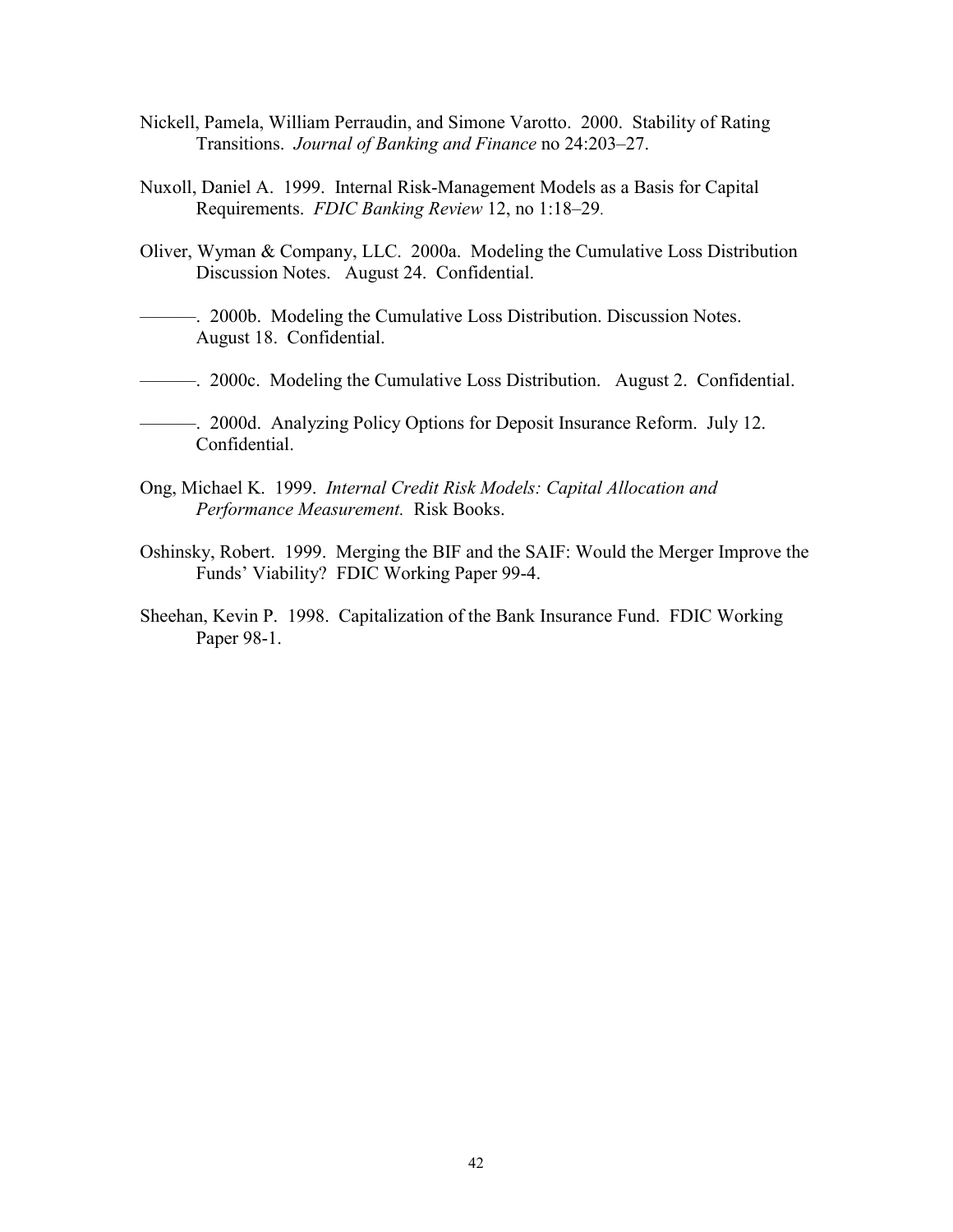| <b>Standard and Poor's Rating</b> | <b>Historical One-Year Default Rates,</b><br>1981-1999 | Oliver, Wyman & Company One-<br><b>Year Default Probability</b> |
|-----------------------------------|--------------------------------------------------------|-----------------------------------------------------------------|
| AAA                               | $0.00\%$                                               | 0.01%                                                           |
| $AA+$                             | 0.00                                                   | 0.02                                                            |
| AA                                | 0.00                                                   | 0.03                                                            |
| $AA-$                             | 0.03                                                   | 0.04                                                            |
| $A+$                              | 0.02                                                   | 0.05                                                            |
| A                                 | 0.05                                                   | 0.07                                                            |
| $A-$                              | 0.03                                                   | 0.09                                                            |
| $BBB+$                            | 0.13                                                   | 0.13                                                            |
| <b>BBB</b>                        | 0.22                                                   | 0.18                                                            |
| BBB-                              | 0.29                                                   | 0.31                                                            |
| $BB+$                             | 0.57                                                   | 0.53                                                            |
| <b>BB</b>                         | 0.89                                                   | 0.93                                                            |
| BB-                               | 1.14                                                   | 1.57                                                            |
| $B+$                              | 2.66                                                   | 2.64                                                            |
| B                                 | 8.46                                                   | 4.46                                                            |
| $B-$                              | 10.19                                                  | 7.52                                                            |

| Table 1                                                           |
|-------------------------------------------------------------------|
| <b>Comparison of Rating Calibrations with Standard and Poor's</b> |
| <b>Historical Default Rates</b>                                   |

*Sources*: Historical one-year default rates, 1981–1999, are from Brand and Bahar (2000), 15; Oliver, Wyman & Company one-year default probabilities from FDIC (2000), 29.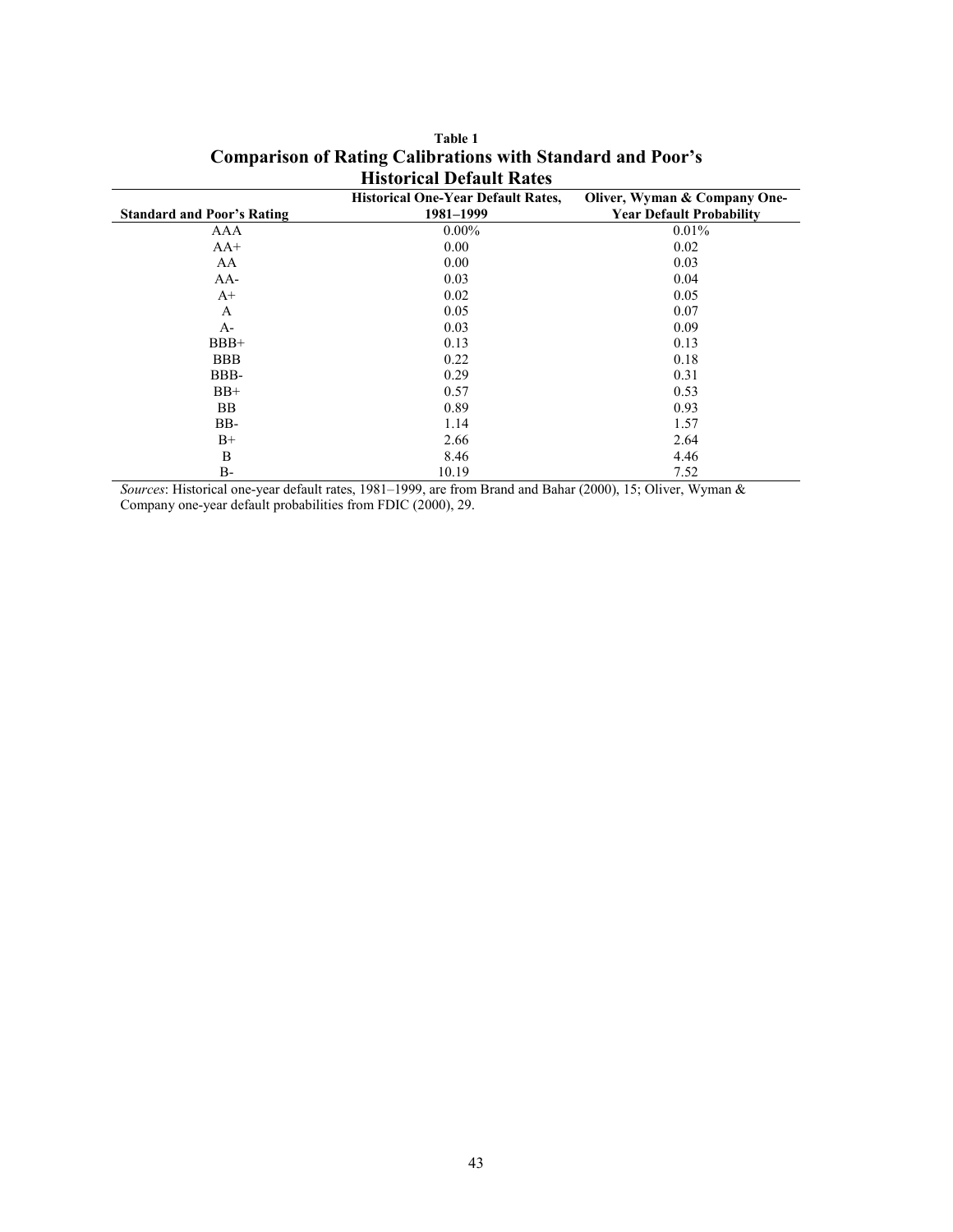|                       | <b>Historical One-Year Default Rates,</b> | Oliver, Wyman & Company One-    |
|-----------------------|-------------------------------------------|---------------------------------|
| <b>Moody's Rating</b> | 1983-1999                                 | <b>Year Default Probability</b> |
| Aaa                   | $0.00\%$                                  | 0.01%                           |
| Aa1                   | 0.00                                      | 0.02                            |
| Aa2                   | 0.00                                      | 0.03                            |
| Aa3                   | 0.07                                      | 0.04                            |
| A <sub>1</sub>        | 0.00                                      | 0.05                            |
| A <sub>2</sub>        | 0.00                                      | 0.07                            |
| A <sub>3</sub>        | 0.00                                      | 0.09                            |
| Baa1                  | 0.04                                      | 0.13                            |
| Baa2                  | 0.07                                      | 0.18                            |
| Baa3                  | 0.31                                      | 0.34                            |
| Ba1                   | 0.62                                      | 0.63                            |
| Ba <sub>2</sub>       | 0.53                                      | 1.21                            |
| Ba3                   | 2.52                                      | 2.25                            |
| B1                    | 3.46                                      | 4.21                            |
| B <sub>2</sub>        | 6.88                                      | 7.86                            |
| B <sub>3</sub>        | 12.23                                     | 12.95                           |

**Table 2 Comparison of Rating Calibrations with Moody's Historical Default Rates** 

*Sources*: Historical one-year default rates, 1983-1999, are from Keenan et al. (2000), 27; Oliver, Wyman & Company one-year default probabilities from FDIC (2000), 29.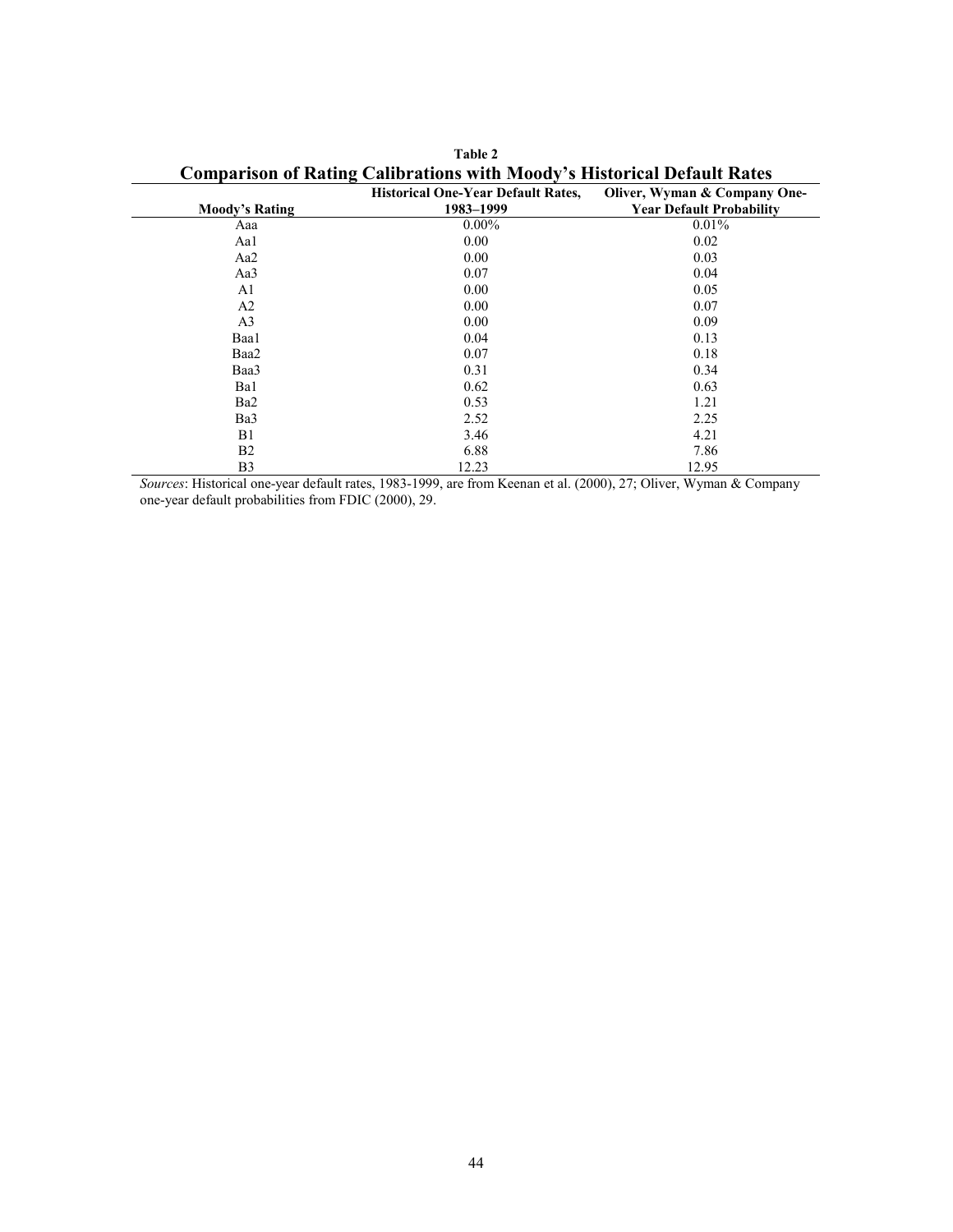|                     | <b>Mean and Standard Deviation</b> |                 |                         |                 |               |
|---------------------|------------------------------------|-----------------|-------------------------|-----------------|---------------|
| <b>Simulation</b>   |                                    | <b>Exposure</b> |                         |                 |               |
|                     | Number of                          | (Total Assets)  | <b>Expected Default</b> |                 |               |
|                     | <b>Institutions</b>                | (000 omitted)   | <b>Frequency (EDF)</b>  | <b>Severity</b> | <b>Bucket</b> |
| <b>BIF</b>          | 8,638                              | \$687,856       | 0.2575%                 | 22.67%          | 24.41         |
|                     |                                    | (9,207,674)     | (0.00022)               | (0.0302)        | (1.10)        |
| BIF with Oakar      | 8,638                              | \$637,120       | 0.2575                  | 22.67           | 24.41         |
| Adjustment          |                                    | (8,625,601)     | (0.00022)               | (0.0302)        | (1.10)        |
| BIF and SAIF Merged | 9,990                              | \$683,657       | 0.2581                  | 22.57           | 24.37         |
|                     |                                    | (8,733,580)     | (0.00031)               | (0.0311)        | (1.08)        |

## **Table 3 Descriptive Statistics for Baseline Simulations**

*Note*: Buckets are numbered 1 through 25.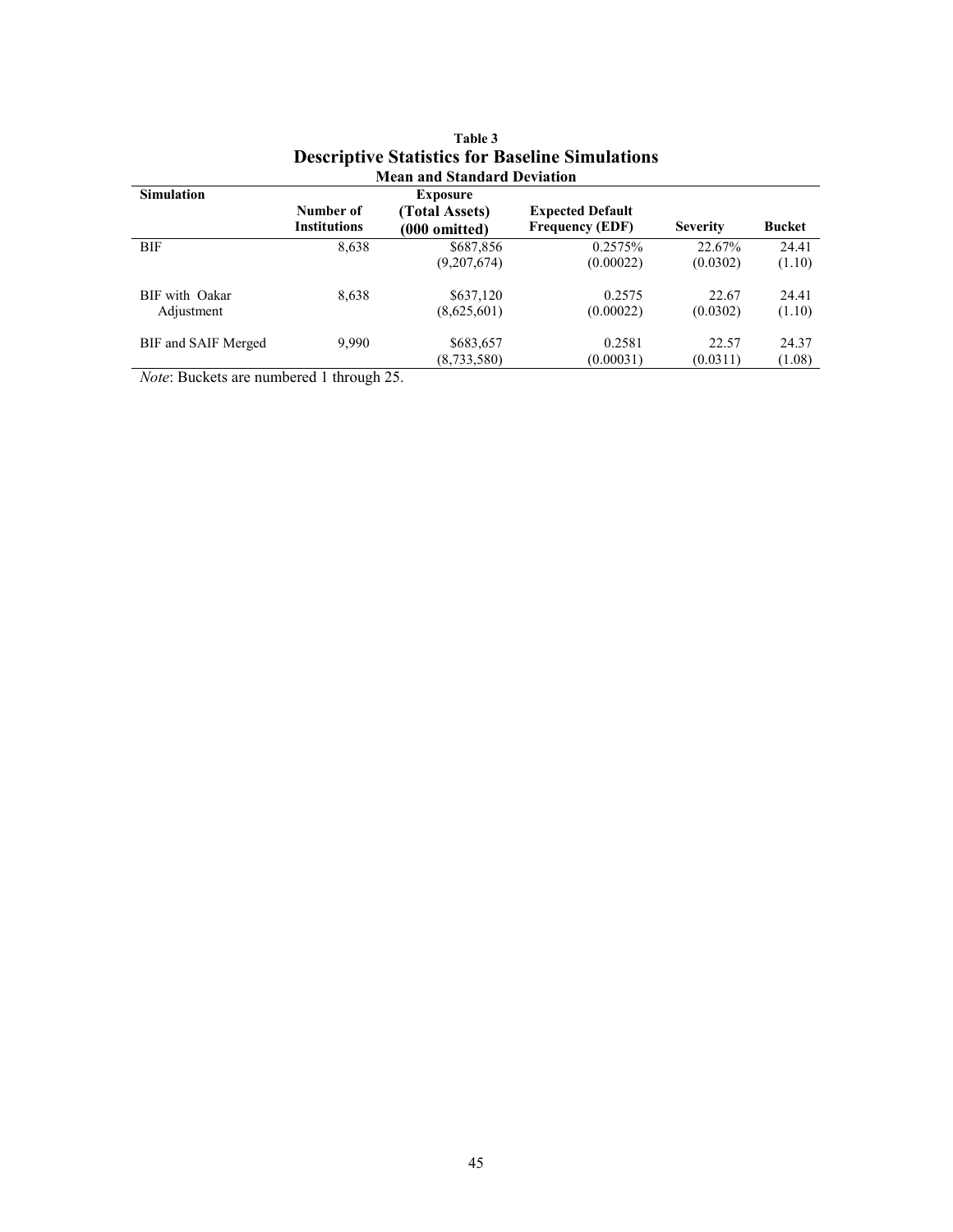|                                               |                                        | <b>RAGHIE</b> Calibrations   |                                        |
|-----------------------------------------------|----------------------------------------|------------------------------|----------------------------------------|
| <b>Standard &amp; Poor's Credit</b><br>Rating | <b>One-Year Default</b><br>Probability | <b>Moody's Credit Rating</b> | <b>One-Year Default</b><br>Probability |
| AAA                                           | $0.01\%$                               | Aaa                          | $0.01\%$                               |
| $AA+$                                         | 0.02                                   | Aa1                          | 0.02                                   |
| AA                                            | 0.03                                   | Aa2                          | 0.03                                   |
| $AA-$                                         | 0.04                                   | Aa3                          | 0.04                                   |
| $A+$                                          | 0.05                                   | A <sub>1</sub>               | 0.05                                   |
| A                                             | 0.07                                   | A <sub>2</sub>               | 0.07                                   |
| $A-$                                          | 0.09                                   | A <sub>3</sub>               | 0.09                                   |
| $BBB+$                                        | 0.13                                   | Baa1                         | 0.13                                   |
| <b>BBB</b>                                    | 0.18                                   | Baa2                         | 0.18                                   |
| BBB-                                          | 0.31                                   | Baa3                         | 0.34                                   |
| $BB+$                                         | 0.53                                   | Ba1                          | 0.63                                   |
| <b>BB</b>                                     | 0.93                                   | Ba2                          | 1.21                                   |
| BB-                                           | 1.57                                   | Ba3                          | 2.25                                   |
| $B+$                                          | 2.64                                   | B1                           | 4.21                                   |
| B                                             | 4.46                                   | B <sub>2</sub>               | 7.86                                   |
| $B-$                                          | 7.52                                   | B <sub>3</sub>               | 12.95                                  |

**Table 4 Rating Calibrations** 

*Source:* FDIC (2000), 29.

*Note:* The one-year default probabilities reflect the methodology of Oliver, Wyman & Company.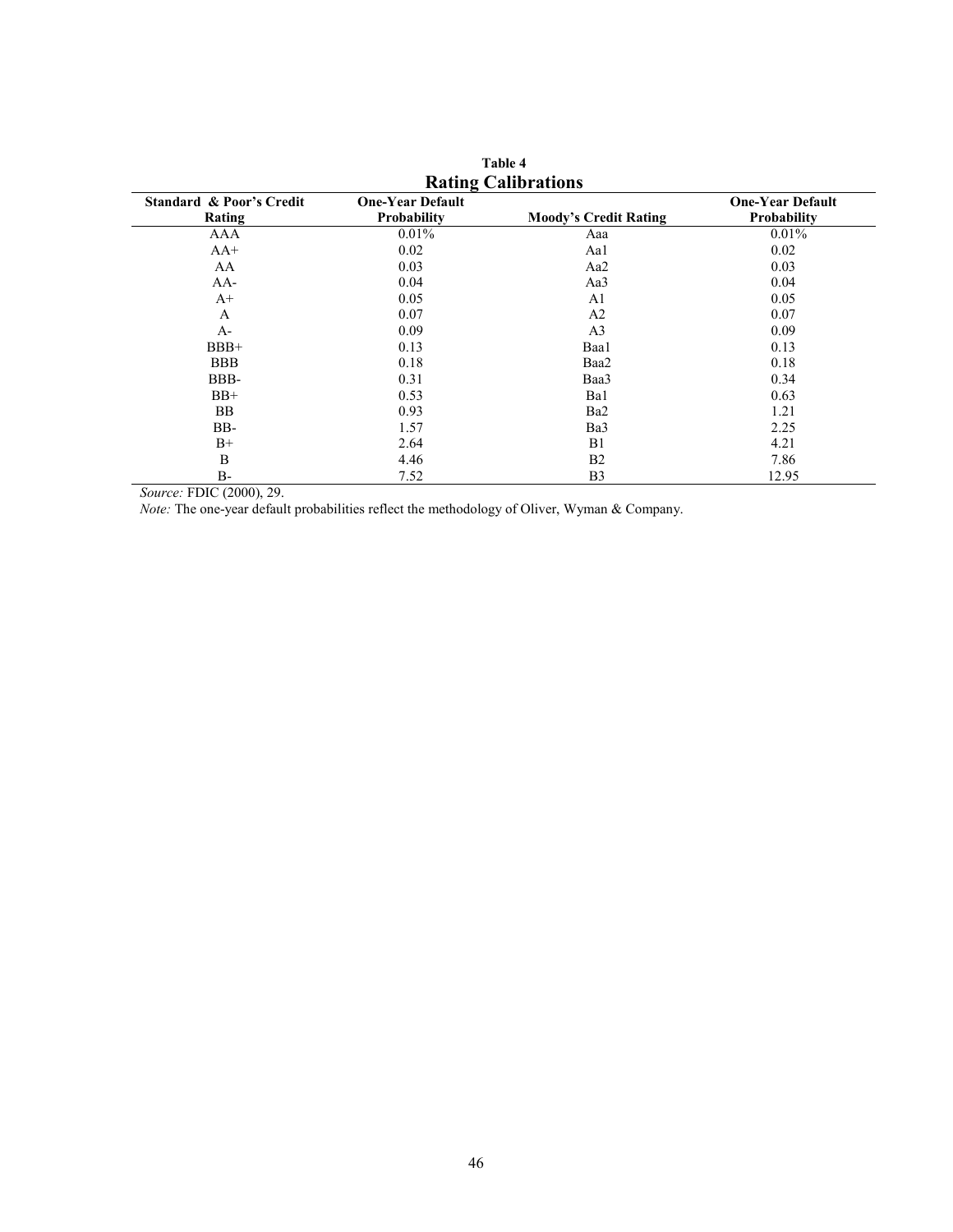| 1986–1998                   |              |                               |                              |  |
|-----------------------------|--------------|-------------------------------|------------------------------|--|
|                             | Number of    |                               | <b>Standard Deviation of</b> |  |
| <b>Asset Size</b>           | Observations | Mean of Severity <sup>a</sup> | Severity <sup>a</sup>        |  |
| Less than \$100 million     | 967          | 24.18%                        | 13.78                        |  |
| \$100 million-\$500 million | 120          | 22.39                         | 12.97                        |  |
| \$500 million–\$1 billion   | 15           | 16.46                         | 10.60                        |  |
| $$1-5$ billion              | 22           | 12.79                         | 8.45                         |  |
| Larger than \$5 billion     |              | 8.75                          | 6.93                         |  |

# **Table 5 Severity and the Standard Deviation of Severity**

*Source*: FDIC, *Failed Bank Cost Analysis*, 1986–1998, and consolidation of receiverships as performed by the FDIC Division of

Finance.<br><sup>a</sup> The mean and standard deviation of the loss as a percentage of assets for individual institutions within the asset size group.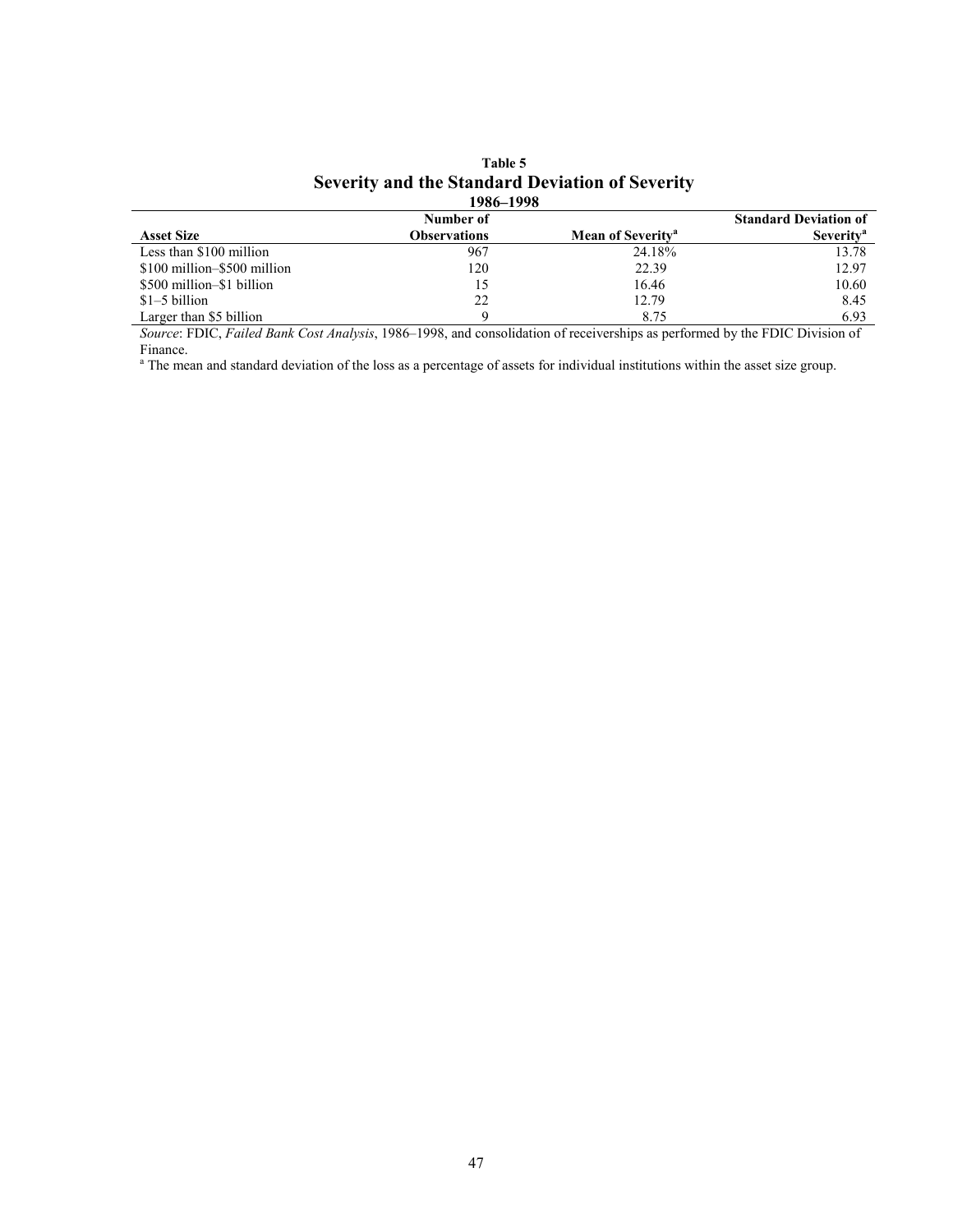| as of December 31, 1999     |       |             |       |  |
|-----------------------------|-------|-------------|-------|--|
| <b>Asset Size</b>           | BIF   | <b>SAIF</b> | Total |  |
| Less than \$100 million     | 5,030 | 584         | 5,614 |  |
| \$100 million-\$500 million | 2,854 | 567         | 3,421 |  |
| \$500 million–\$1 billion   | 334   | 89          | 423   |  |
| $$1-5$ billion              | 283   | 87          | 370   |  |
| Larger than \$5 billion     | 137   | 25          | 162   |  |
| <b>Total</b>                | 8.638 | 1.352       | 9.990 |  |

**Table 6 Size Distribution of BIF and SAIF Institutions in Sample**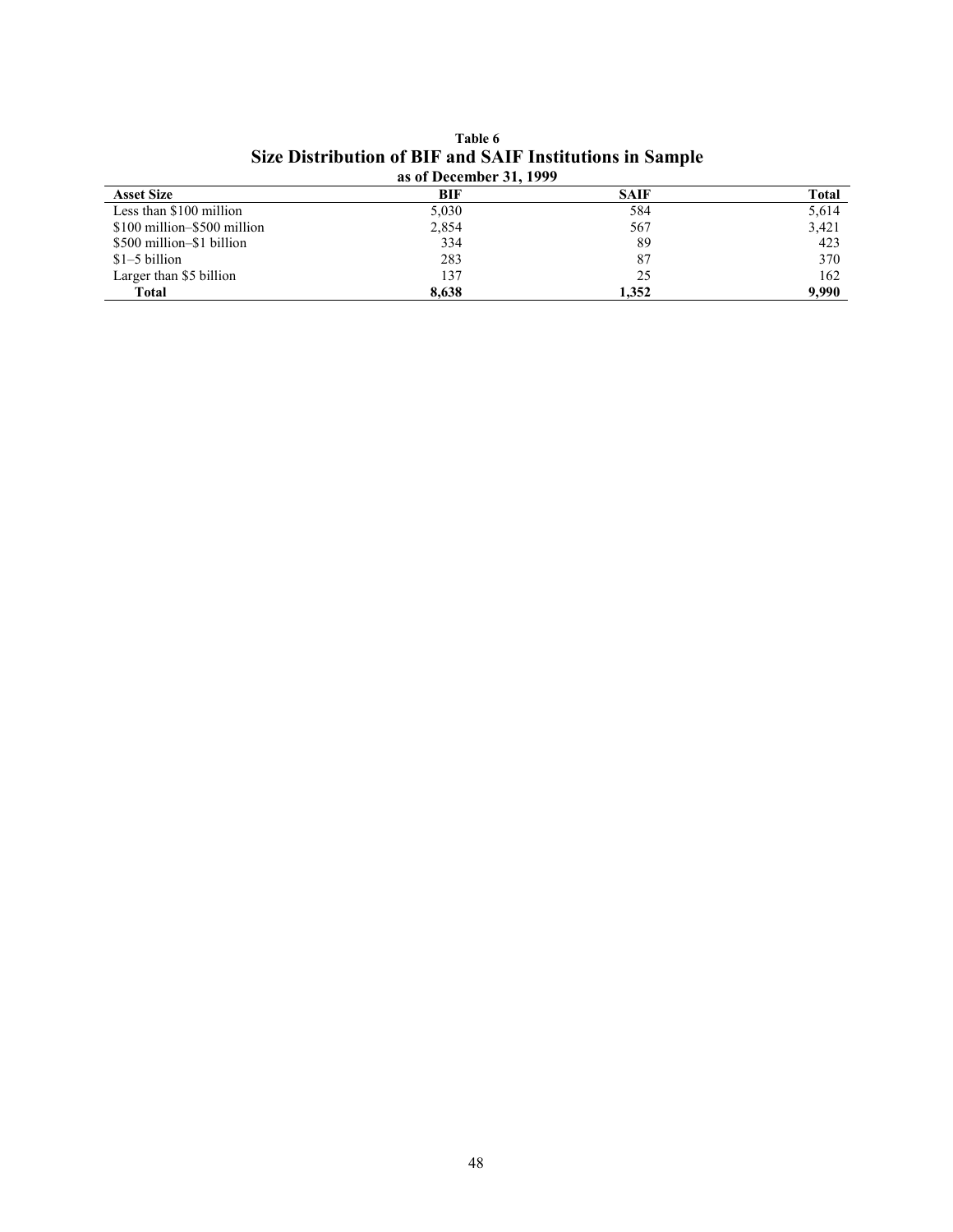|                                          |                 | Table 7                                                   |                                              |  |
|------------------------------------------|-----------------|-----------------------------------------------------------|----------------------------------------------|--|
| <b>Results from Baseline Simulations</b> |                 |                                                           |                                              |  |
| <b>BIF Only</b>                          |                 |                                                           |                                              |  |
|                                          | <b>Baseline</b> | (000 omitted)<br><b>Baseline without Oakar Adjustment</b> | Oliver, Wyman & Company Results <sup>a</sup> |  |
| Expected Loss (EL)                       | \$1,029,281     | \$1,081,123                                               | \$1,100,000                                  |  |
| Unexpected Loss (UL)                     | \$2,964,964     | \$3,122,898                                               | \$3,240,000                                  |  |
|                                          |                 |                                                           |                                              |  |
| Solvency (\$30 Billion)                  | 99.82%          | 99.80%                                                    | 99.81%                                       |  |
| Solvency (\$40 Billion)                  | 99.91%          | 99.89%                                                    | n.a.                                         |  |
|                                          |                 |                                                           |                                              |  |
| A Rating Solvency                        | \$44,730,822    | \$47,679,389                                              | \$46,840,000                                 |  |
| A-Rating Solvency                        | \$40,281,094    | \$42,809,475                                              | \$42,760,000                                 |  |
| BBB+ Rating Solvency                     | \$33,966,694    | \$35,607,379                                              | \$35,210,000                                 |  |
| <b>BBB</b> Rating Solvency               | \$30,126,141    | \$31,343,388                                              | \$30,840,000                                 |  |
| BIF Balance 12/31/2000                   | \$29,863,000    | \$29,863,000                                              | \$29,863,000                                 |  |
|                                          |                 | <b>BIF and SAIF Merged</b>                                |                                              |  |
|                                          |                 | (000 omitted)                                             |                                              |  |
|                                          | <b>Baseline</b> |                                                           | Oliver, Wyman & Company Results <sup>a</sup> |  |
| Expected Loss (EL)                       | \$1,348,092     |                                                           | \$1,360,000                                  |  |
| Unexpected Loss (UL)                     | \$3,967,074     |                                                           | \$3,610,000                                  |  |
| Solvency (\$30 Billion)                  | 99.74%          |                                                           | n.a.                                         |  |
| Solvency (\$40 Billion)                  | 99.85%          |                                                           | 99.87%                                       |  |
| A Rating Solvency                        | \$55,106,919    |                                                           | \$51,320,000                                 |  |
| A- Rating Solvency                       | \$50,532,935    |                                                           | \$45,560,000                                 |  |
| BBB+ Rating Solvency                     | \$42,725,025    |                                                           | \$40,320,000                                 |  |
| <b>BBB</b> Rating Solvency               | \$35,584,250    |                                                           | \$35,270,000                                 |  |
|                                          |                 |                                                           |                                              |  |
| BIF and SAIF Balance 12/31/2000          | \$40,591,000    |                                                           | \$40,591,000                                 |  |

a A*nalyzing Policy Options for Deposit Insurance Reform: Phase II* (Oliver, Wyman & Company, LLC, September 2000), 16.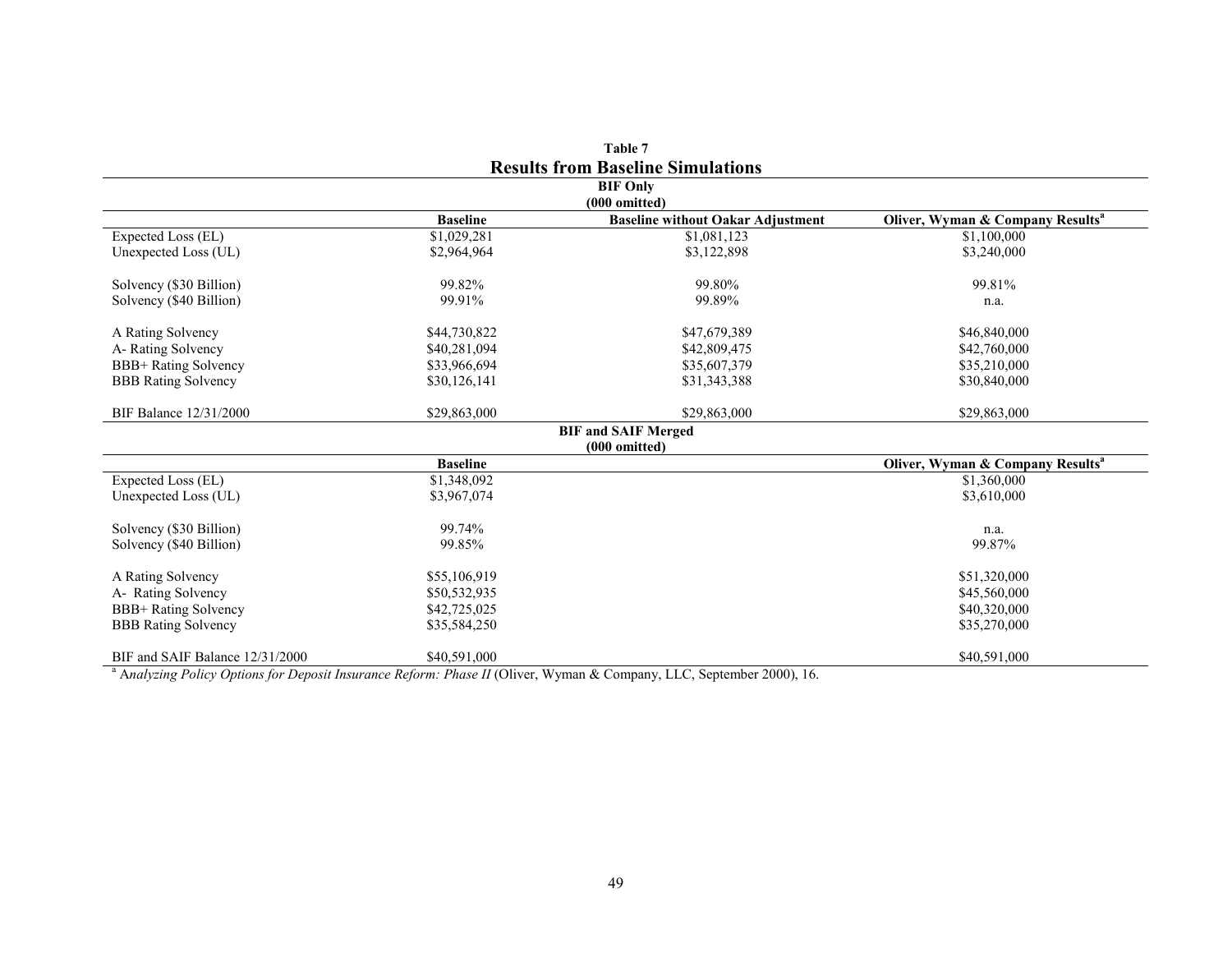|                                           |                 | Comparison of Expected Default Frequencies<br><b>BIF Only</b> |                        |                               |
|-------------------------------------------|-----------------|---------------------------------------------------------------|------------------------|-------------------------------|
|                                           | <b>Baseline</b> | <b>Historical EDFs</b>                                        | <b>Logit EDFs Only</b> | <b>S&amp;P</b> and Logit EDFs |
| Expected Loss (EL)                        | \$1,029,281     | \$1,639,147                                                   | \$338,418              | \$347,866                     |
| Unexpected Loss (UL)                      | \$2,964,964     | \$5,130,944                                                   | \$2,317,682            | \$2,130,876                   |
| Solvency (\$30 Billion)                   | 99.82%          | 99.44%                                                        | 99.87%                 | 99.91%                        |
| Solvency (\$40 Billion)                   | 99.91%          | 99.67%                                                        | 99.92%                 | 99.95%                        |
| A Rating Solvency                         | \$44,730,823    | \$76,840,452                                                  | \$41,828,549           | \$35,811,218                  |
| A-Rating Solvency                         | \$40,281,094    | \$71,624,047                                                  | \$36,347,644           | \$30,155,487                  |
| <b>BBB+</b> Rating Solvency               | \$33,966,695    | \$61,482,048                                                  | \$29,501,005           | \$25,852,732                  |
| <b>BBB Rating Solvency</b>                | \$30,126,141    | \$52,226,188                                                  | \$25,262,962           | \$20,920,374                  |
| BIF Balance 12/31/2000                    | \$29,863,000    | \$29,863,000                                                  | \$29,863,000           | \$29,863,000                  |
| Mean of EDF                               | 0.2575%         | 0.2600%                                                       | 0.0589%                | 0.0594%                       |
| <b>Standard Deviation of EDF</b>          | 0.00022         | n.a.                                                          | 0.000033               | 0.000033                      |
|                                           |                 | <b>BIF and SAIF Merged</b>                                    |                        |                               |
|                                           | <b>Baseline</b> | <b>Historical EDFs</b>                                        | <b>Logit EDFs Only</b> | <b>S&amp;P</b> and Logit EDFs |
| Expected Loss (EL)                        | \$1,348,092     | \$2,033,287                                                   | \$484,328              | \$527,947                     |
| Unexpected Loss (UL)                      | \$3,967,074     | \$6,187,109                                                   | \$3,214,885            | \$3,021,281                   |
| Solvency (\$30 Billion)                   | 99.74%          | 99.25%                                                        | 99.82%                 | 99.85%                        |
| Solvency (\$40 Billion)                   | 99.85%          | 99.56%                                                        | 99.88%                 | 99.91%                        |
| A Rating Solvency                         | \$55,106,919    | \$92,763,008                                                  | \$51,669,367           | \$43,733,125                  |
| A-Rating Solvency                         | \$50,532,935    | \$83,345,074                                                  | \$46,162,110           | \$38,577,392                  |
| <b>BBB+</b> Rating Solvency               | \$42,725,025    | \$71,136,979                                                  | \$36,902,057           | \$32,917,347                  |
| <b>BBB</b> Rating Solvency                | \$35,584,250    | \$60,994,320                                                  | \$29,650,221           | \$26,548,098                  |
| <b>BIF</b> and SAIF Balance<br>12/31/2000 | \$40,591,000    | \$40,591,000                                                  | \$40,591,000           | \$40,591,000                  |
| Mean of EDF                               | 0.2581%         | 0.2600%                                                       | 0.0708%                | 0.0717%                       |
| <b>Standard Deviation of EDF</b>          | 0.00031         | n.a.                                                          | 0.000125               | 0.000125                      |

**Table 8 Comparison of Expected Default Frequencies**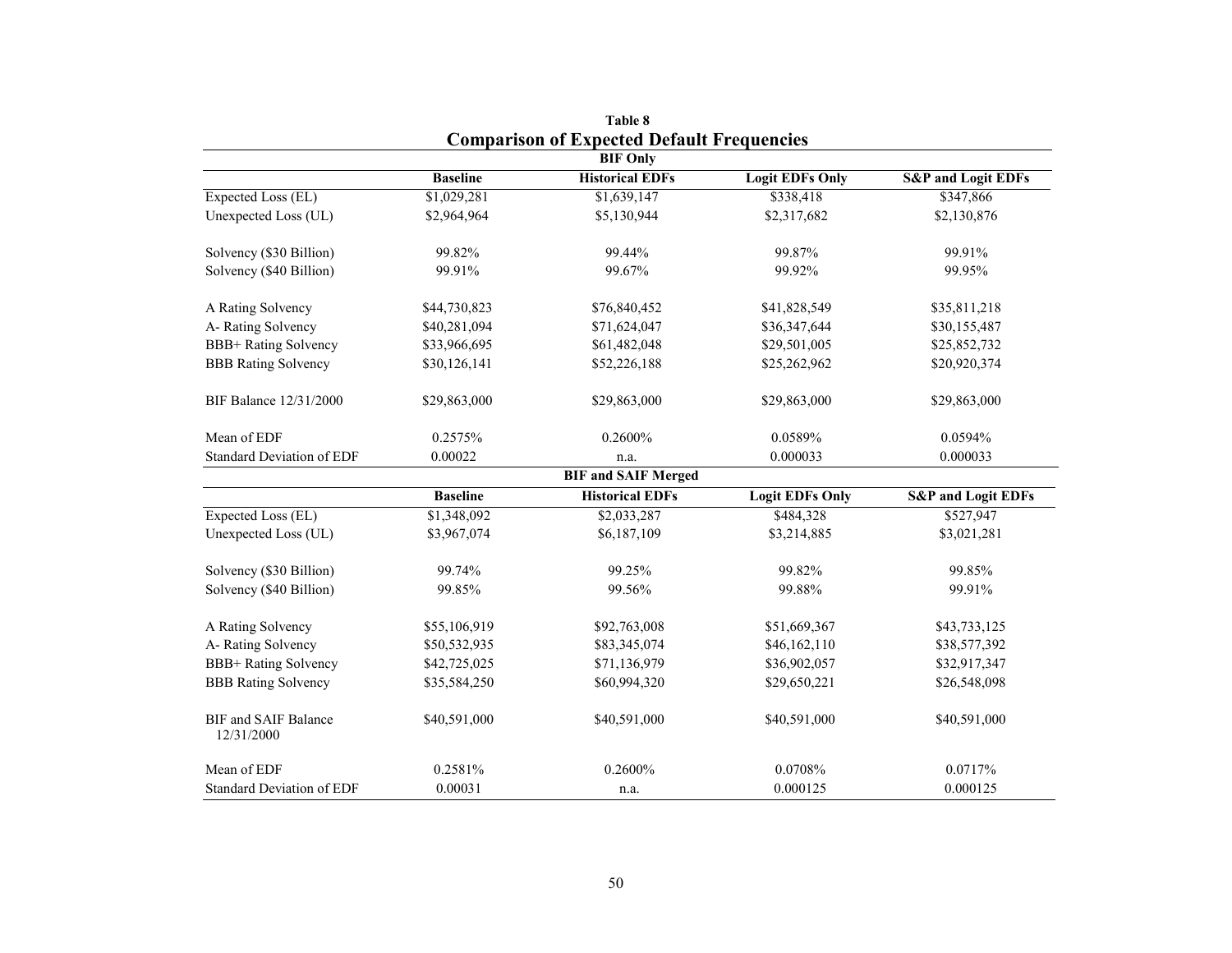| 170 <del>1</del> -1777 year-eng Can Data |                                              |  |  |  |
|------------------------------------------|----------------------------------------------|--|--|--|
| <b>Explanatory Variable</b>              | <b>Coefficient Estimate (Standard Error)</b> |  |  |  |
| Intercept                                | $-6.6763$ $(0.2352)*$                        |  |  |  |
| Equity plus loss reserves                | $-0.3847$ $(0.0140)*$                        |  |  |  |
| Loans past due 30–89 days                | $0.1321 (0.0152)^*$                          |  |  |  |
| Loans past due 90 days or more           | $0.1224$ $(0.0070)*$                         |  |  |  |
| Gross loan charge-offs                   | $-0.0507$ $(0.0121)$ <sup>*</sup>            |  |  |  |
| Net income                               | $-0.1961$ $(0.0097)$ <sup>*</sup>            |  |  |  |
| Capital rating                           | $0.1814$ $(0.0670)*$                         |  |  |  |
| Asset rating                             | $0.2492 (0.0658)^*$                          |  |  |  |
| Management rating                        | $0.3406$ $(0.0558)*$                         |  |  |  |
| Earnings rating                          | $0.0084$ $(0.0587)$                          |  |  |  |
| Liquidity rating                         | $0.3802$ $(0.0463)*$                         |  |  |  |
| "Age" of examination data                | $0.6644 (0.0354)^*$                          |  |  |  |
|                                          | Pseudo R Squared = $57\%$                    |  |  |  |
|                                          | Somers' $D = 0.953$                          |  |  |  |

**Table 9 Logistic Regression of the Incidence of Failure One Year Following Condition Measurement (1984–1997 year-end Call Data)** 

\* Significant at the 1% confidence level.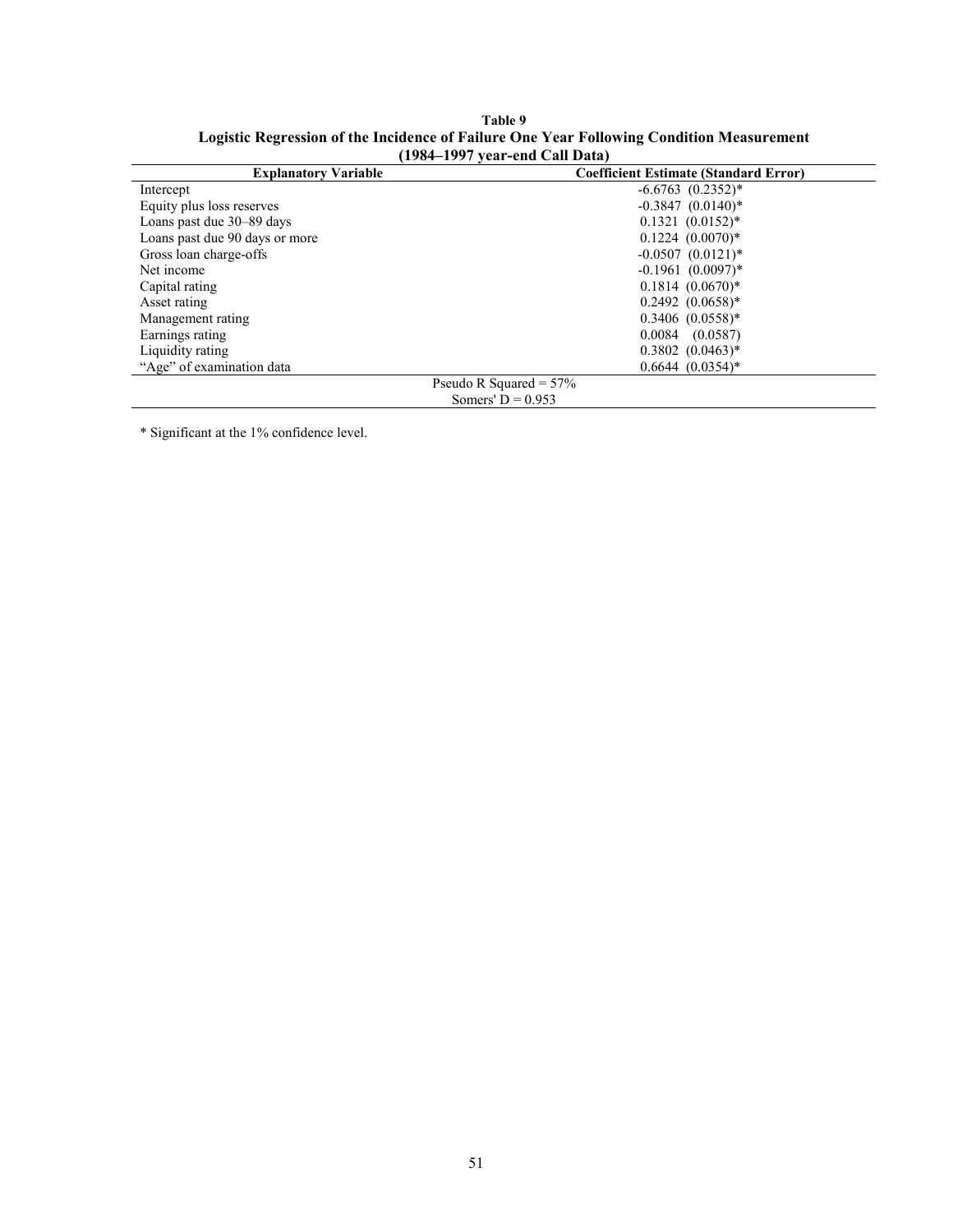|                                           |                 | <b>Coverage of Market Data</b> |                          |                 |                    |
|-------------------------------------------|-----------------|--------------------------------|--------------------------|-----------------|--------------------|
|                                           |                 | <b>BIF Only</b>                |                          |                 |                    |
|                                           |                 | <b>S&amp;P</b> and Moody's     | <b>Long-Term Deposit</b> |                 | <b>KMV S&amp;P</b> |
|                                           | <b>Total</b>    | <b>Baseline</b>                | Ratings                  | <b>KMV EDFs</b> | <b>Ratings</b>     |
| Number                                    | 8,638           | 123                            | 92                       | 107             | 91                 |
| Total Oakar Adjusted Assets (000 omitted) | \$5,941,700,000 |                                |                          |                 |                    |
| Percent of Total Oakar Adjusted Assets    |                 | 65.46%                         | 55.13%                   | 55.07%          | 52.72%             |
| Total Deposits (000 omitted)              | \$3,964,400,000 |                                |                          |                 |                    |
| Percent of Total Deposits                 |                 | 63.99%                         | 53.75%                   | 53.24%          | 56.06%             |
| Total Insured Deposits (000 omitted)      | \$2,361,800,000 |                                |                          |                 |                    |
| Percent of Total Insured Deposits         |                 | 55.85%                         | 47.87%                   | 51.15%          | 48.40%             |
|                                           |                 | <b>BIF and SAIF Merged</b>     |                          |                 |                    |
|                                           |                 | <b>S&amp;P</b> and Moody's     | <b>Long-Term Deposit</b> |                 | <b>KMV S&amp;P</b> |
|                                           | <b>Total</b>    | <b>Baseline</b>                | Ratings                  | <b>KMV EDFs</b> | <b>Ratings</b>     |
| Number                                    | 9,990           | 146                            | 106                      | 119             | 103                |
| Total Assets (000 omitted)                | \$6,829,700,000 |                                |                          |                 |                    |
| Percent of Total Assets                   |                 | 63.35%                         | 51.23%                   | 51.94%          | 54.30%             |
| Total Deposits (000 omitted)              | \$4,506,300,000 |                                |                          |                 |                    |
| Percent of Total Deposits                 |                 | 61.36%                         | 50.00%                   | 50.06%          | 52.54%             |
| Total Insured Deposits (000 omitted)      | \$2,849,000,000 |                                |                          |                 |                    |
| Percent of Total Insured Deposits         |                 | 53.42%                         | 43.45%                   | 47.00%          | 44.73%             |

| Table 10                       |
|--------------------------------|
| <b>Coverage of Market Data</b> |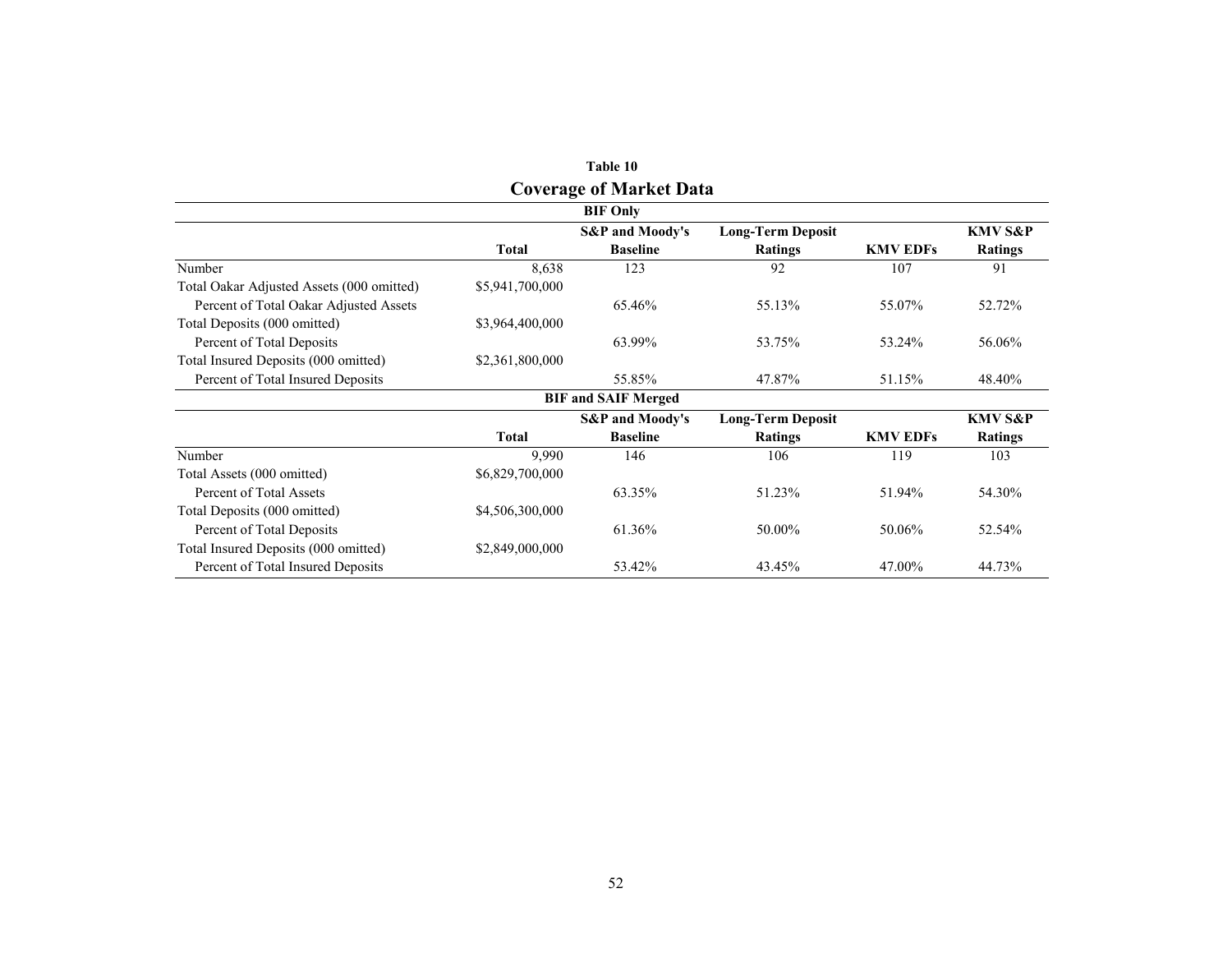|                                  |                 | <b>BIF Only</b>                  |                      |                            |
|----------------------------------|-----------------|----------------------------------|----------------------|----------------------------|
|                                  | <b>Baseline</b> | <b>EDFS from Deposit Ratings</b> | <b>EDFs from KMV</b> | <b>KMV S&amp;P Ratings</b> |
| Expected Loss (EL)               | \$1,029,281     | \$1,130,759                      | \$3,241,537          | \$1,135,890                |
| Unexpected Loss (UL)             | \$2,964,964     | \$3,469,460                      | \$8,531,030          | \$3,178,776                |
| Solvency (\$30 Billion)          | 99.82%          | 99.71%                           | 98.43%               | 99.80%                     |
| Solvency (\$40 Billion)          | 99.91%          | 99.84%                           | 99.04%               | 99.90%                     |
| A Rating Solvency                | \$44,730,823    | \$52,669,028                     | \$117,729,928        | \$48,847,790               |
| A-Rating Solvency                | \$40,281,094    | \$50,391,163                     | \$106,984,102        | \$43,513,512               |
| <b>BBB+</b> Rating Solvency      | \$33,966,695    | \$43,999,126                     | \$93,874,997         | \$35,844,012               |
| <b>BBB Rating Solvency</b>       | \$30,126,141    | \$37,368,571                     | \$84,026,021         | \$31,238,261               |
| BIF Balance 12/31/2000           | \$29,863,000    | \$29,863,000                     | \$29,863,000         | \$29,863,000               |
| Mean of EDF                      | 0.2575%         | 0.2581%                          | 0.2680%              | 0.2583%                    |
| <b>Standard Deviation of EDF</b> | 0.00022         | 0.00019                          | 0.00095              | 0.00018                    |
|                                  |                 | <b>BIF and SAIF Merged</b>       |                      |                            |
|                                  | <b>Baseline</b> | <b>EDFs from Deposit Ratings</b> | <b>EDFs from KMV</b> | <b>KMV S&amp;P Ratings</b> |
| Expected Loss (EL)               | \$1,348,092     | \$1,422,982                      | \$4,036,797          | \$1,478,630                |
| Unexpected Loss (UL)             | \$3,967,074     | \$4,216,838                      | \$10,095,162         | \$4,229,332                |
| Solvency (\$30 Billion)          | 99.74%          | 99.66%                           | 97.85%               | 99.71%                     |
| Solvency (\$40 Billion)          | 99.85%          | 99.84%                           | 98.66%               | 99.83%                     |
| A Rating Solvency                | \$55,106,919    | \$57,845,132                     | \$133,540,821.19     | \$57,571,691               |
| A-Rating Solvency                | \$50,532,935    | \$52,406,777                     | \$127,289,519.36     | \$52,606,527               |
| <b>BBB+</b> Rating Solvency      | \$42,725,025    | \$44,213,931                     | \$111,200,218.98     | \$46,444,241               |
| <b>BBB</b> Rating Solvency       | \$35,584,250    | \$38,751,914                     | \$99,452,835.69      | \$39,008,221               |
| BIF and SAIF Balance 12/31/2000  | \$40,591,000    | \$40,591,000                     | \$40,591,000         | \$40,591,000               |
| Mean of EDF                      | 0.2581%         | 0.2584%                          | 0.2677%              | 0.2586%                    |
| <b>Standard Deviation of EDF</b> | 0.00031         | 0.00032                          | 0.00093              | 0.00019                    |

**Table 11 Comparison of Market Information**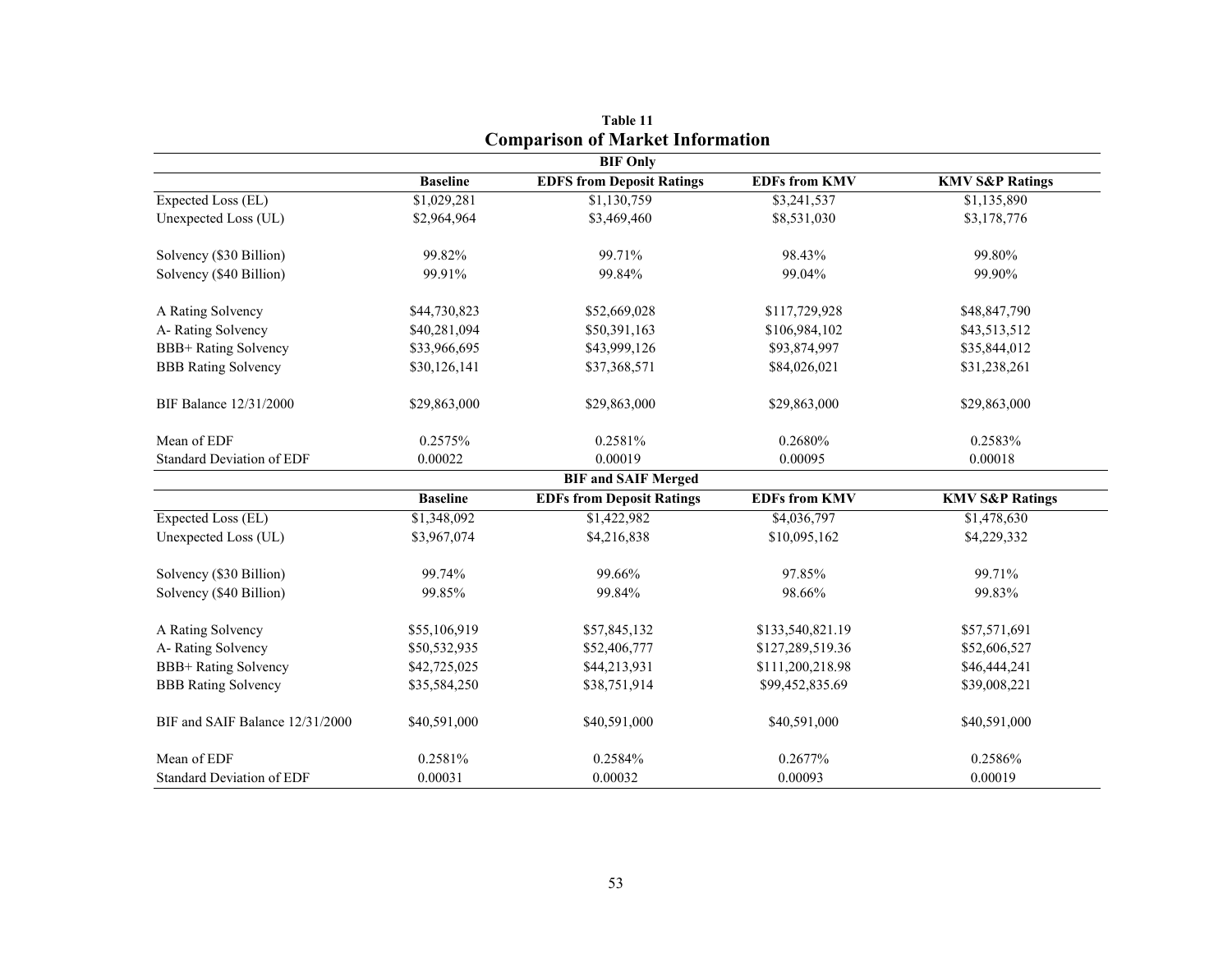| <b>Mean, Standard Deviation, and Number of Observations</b> |             |           |           |           |               |  |  |  |
|-------------------------------------------------------------|-------------|-----------|-----------|-----------|---------------|--|--|--|
|                                                             |             |           |           |           | 1986–1989 and |  |  |  |
| <b>Asset Size Group</b>                                     | 1986-1998   | 1990-1998 | 1986-1989 | 1990-1993 | 1990-1993     |  |  |  |
| Less than \$100 Million                                     | 24.18%      | 20.30%    | 26.28%    | 20.37%    | 24.28%        |  |  |  |
|                                                             | (13.78)     | (12.17)   | (14.15)   | (12.21)   | (13.81)       |  |  |  |
|                                                             | $n = 967$   | $n = 339$ | $n = 628$ | $n = 322$ | $n = 950$     |  |  |  |
| \$100 Mil.-\$500 Mil.                                       | 22.39%      | 20.23%    | 26.70%    | 20.67%    | 22.89%        |  |  |  |
|                                                             | (12.97)     | (12.33)   | (13.29)   | (12.21)   | (12.85)       |  |  |  |
|                                                             | $n = 120$   | $n = 80$  | $n = 40$  | $n = 69$  | $n = 109$     |  |  |  |
| \$500 Mil.-\$1 Bil.                                         | 16.46%      | 17.96%    | 14.21%    | 17.96%    | 16.46%        |  |  |  |
|                                                             | (10.59)     | (10.18)   | (11.76)   | (10.18)   | (10.59)       |  |  |  |
|                                                             | $n = 15$    | $n = 9$   | $n = 6$   | $n = 9$   | $n = 15$      |  |  |  |
| \$1-\$5 Billion                                             | 12.79%      | 12.20%    | 14.81%    | 12.20%    | 12.79%        |  |  |  |
|                                                             | (8.45)      | (8.19)    | (10.02)   | (8.19)    | (8.45)        |  |  |  |
|                                                             | $n = 22$    | $n = 17$  | $n = 5$   | $n = 17$  | $n = 22$      |  |  |  |
| Larger than \$5 Billion                                     | 8.75%       | 4.43%     | 14.15%    | 4.43%     | 8.75%         |  |  |  |
|                                                             | (6.93)      | (4.91)    | (5.10)    | (4.91)    | (6.93)        |  |  |  |
|                                                             | $n = 9$     | $n = 5$   | $n = 4$   | $n = 5$   | $n = 9$       |  |  |  |
| All Size Groups                                             | 23.55%      | 19.75%    | 26.05%    | 19.85%    | 23.68%        |  |  |  |
|                                                             | (13.71)     | (12.15)   | (14.11)   | (12.16)   | (13.73)       |  |  |  |
|                                                             | $n = 1,133$ | $n = 450$ | $n = 683$ | $n = 422$ | $n = 1,105$   |  |  |  |

| Table 12                                                    |
|-------------------------------------------------------------|
| <b>Severity</b>                                             |
| <b>Mean, Standard Deviation, and Number of Observations</b> |

*Source*: FDIC, *Failed Bank Cost Analysis*, 1986–1998.

*Note:* Severity is defined as the loss to the FDIC as a percentage of total assets at failure.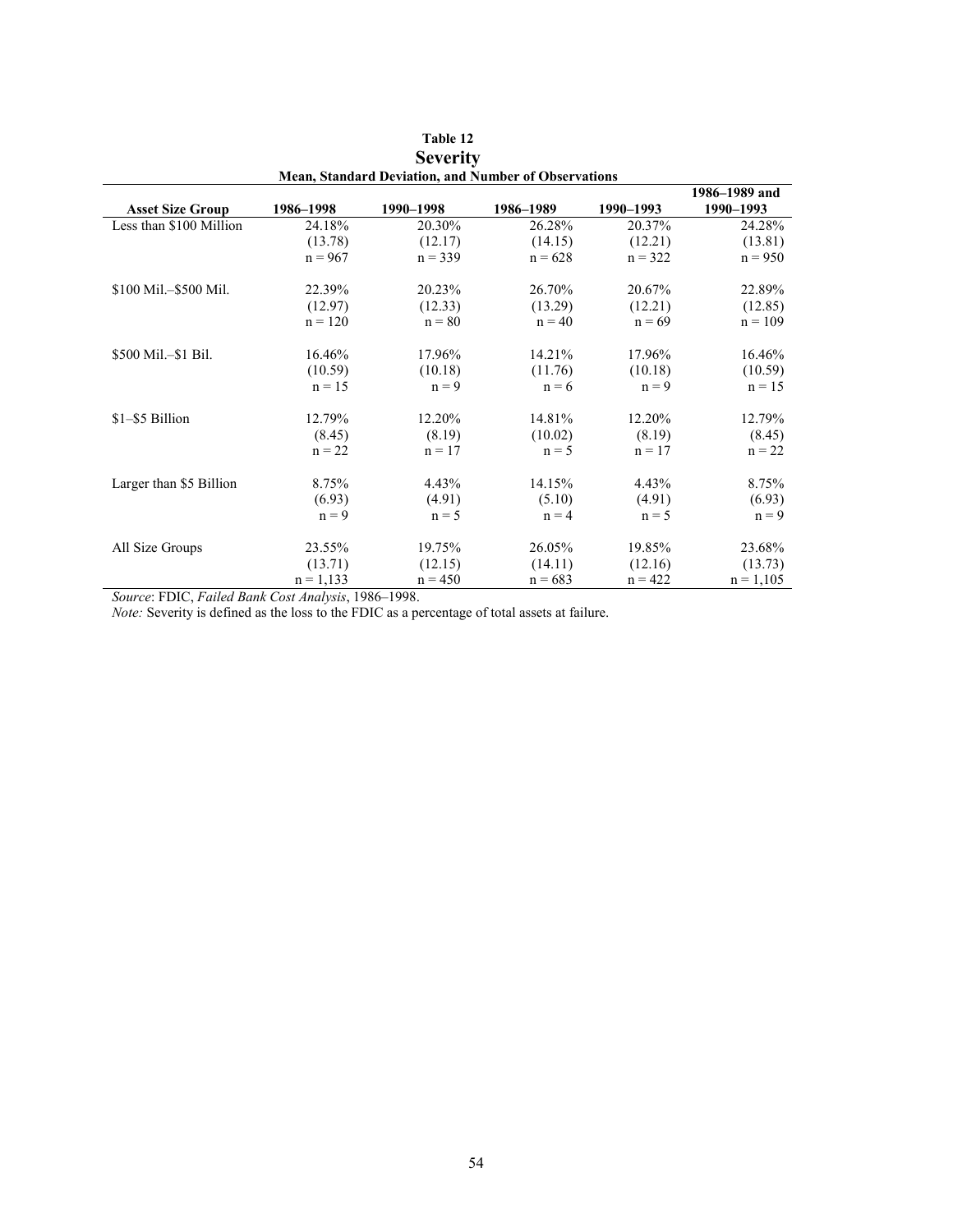|                                       |                 | <b>Comparison of Severity</b> |                        |                        |                           |
|---------------------------------------|-----------------|-------------------------------|------------------------|------------------------|---------------------------|
|                                       |                 | <b>BIF Only</b>               |                        |                        |                           |
|                                       | <b>Baseline</b> | 1990-1998 FBCA Loss           | 1986-1989 FBCA Loss    | 1990-1993 FBCA Loss    | 1986-1989, 1990-1993 FBCA |
| Expected Loss (EL)                    | \$1,029,281     | \$831,740                     | \$1,304,806            | \$838,685              | \$1,037,303               |
| Unexpected Loss (UL)                  | \$2,964,964     | \$2,043,576                   | \$4,097,239            | \$2,054,773            | \$2,976,544               |
| Solvency (\$30 Billion)               | 99.82%          | 99.94%                        | 99.63%                 | 99.93%                 | 99.81%                    |
| Solvency (\$40 Billion)               | 99.91%          | 99.98%                        | 99.78%                 | 99.98%                 | 99.91%                    |
| A Rating Solvency                     | \$44,730,823    | \$29,088,866                  | \$68,411,002           | \$29,267,814           | \$44,890,290              |
| A-Rating Solvency                     | \$40,281,094    | \$26,273,941                  | \$61,286,866           | \$26,469,106           | \$40,302,622              |
| BBB+ Rating Solvency                  | \$33,966,695    | \$22,930,585                  | \$51,332,350           | \$23,005,923           | \$34,148,599              |
| <b>BBB Rating Solvency</b>            | \$30,126,141    | \$19,322,538                  | \$43,805,777           | \$19,489,892           | \$30,189,626              |
| BIF Balance 12/31/2000                | \$29,893,000    | \$29,893,000                  | \$29,893,000           | \$29,893,000           | \$29,893,000              |
| Mean of Severity                      | 22.67%          | 19.67%                        | 25.38%                 | 19.86%                 | 22.90%                    |
| <b>Standard Deviation of Severity</b> | 0.0302          | 0.0244                        | 0.0340                 | 0.0249                 | 0.0304                    |
|                                       |                 | <b>BIF and SAIF Merged</b>    |                        |                        |                           |
|                                       |                 | 1990-1998                     | 1986-1989              | 1990-1993              | 1986-1989, 1990-1993      |
|                                       | <b>Baseline</b> | <b>FBCA Loss Rates</b>        | <b>FBCA Loss Rates</b> | <b>FBCA Loss Rates</b> | <b>FBCA Loss Rates</b>    |
| Expected Loss (EL)                    | \$1,348,092     | \$1,088,398                   | \$1,698,828            | \$1,096,962            | \$1,357,969               |
| Unexpected Loss (UL)                  | \$3,967,074     | \$2,770,582                   | \$5,185,556            | \$2,783,737            | \$3,980,995               |
| Solvency (\$30 Billion)               | 99.74%          | 99.89%                        | 99.52%                 | 99.89%                 | 99.74%                    |
| Solvency (\$40 Billion)               | 99.85%          | 99.94%                        | 99.71%                 | 99.94%                 | 99.85%                    |
| A Rating Solvency                     | \$55,106,919    | \$36,864,877                  | \$80,947,302           | \$37,071,417.38        | \$55,197,745              |
| A-Rating Solvency                     | \$50,532,935    | \$33,439,131                  | \$67,808,472           | \$33,504,511.09        | \$50,812,284              |
| <b>BBB+</b> Rating Solvency           | \$42,725,025    | \$28,069,456                  | \$57,599,839           | \$28,284,784.95        | \$42,855,240              |
| <b>BBB</b> Rating Solvency            | \$35,584,250    | \$24,261,820                  | \$49,431,794           | \$24,403,095.26        | \$35,650,181              |
| BIF and SAIF Balance 12/31/2000       | \$40,591,000    | \$40,591,000                  | \$40,591,000           | \$40,591,000           | \$40,591,000              |
| Mean of Severity                      | 22.57%          | 19.62%                        | 25.29%                 | 19.81%                 | 22.80%                    |
| <b>Standard Deviation of Severity</b> | 0.0312          | 0.0251                        | 0.0354                 | 0.0256                 | 0.0318                    |

| Table 13                     |  |
|------------------------------|--|
| <b>Comparison of Severit</b> |  |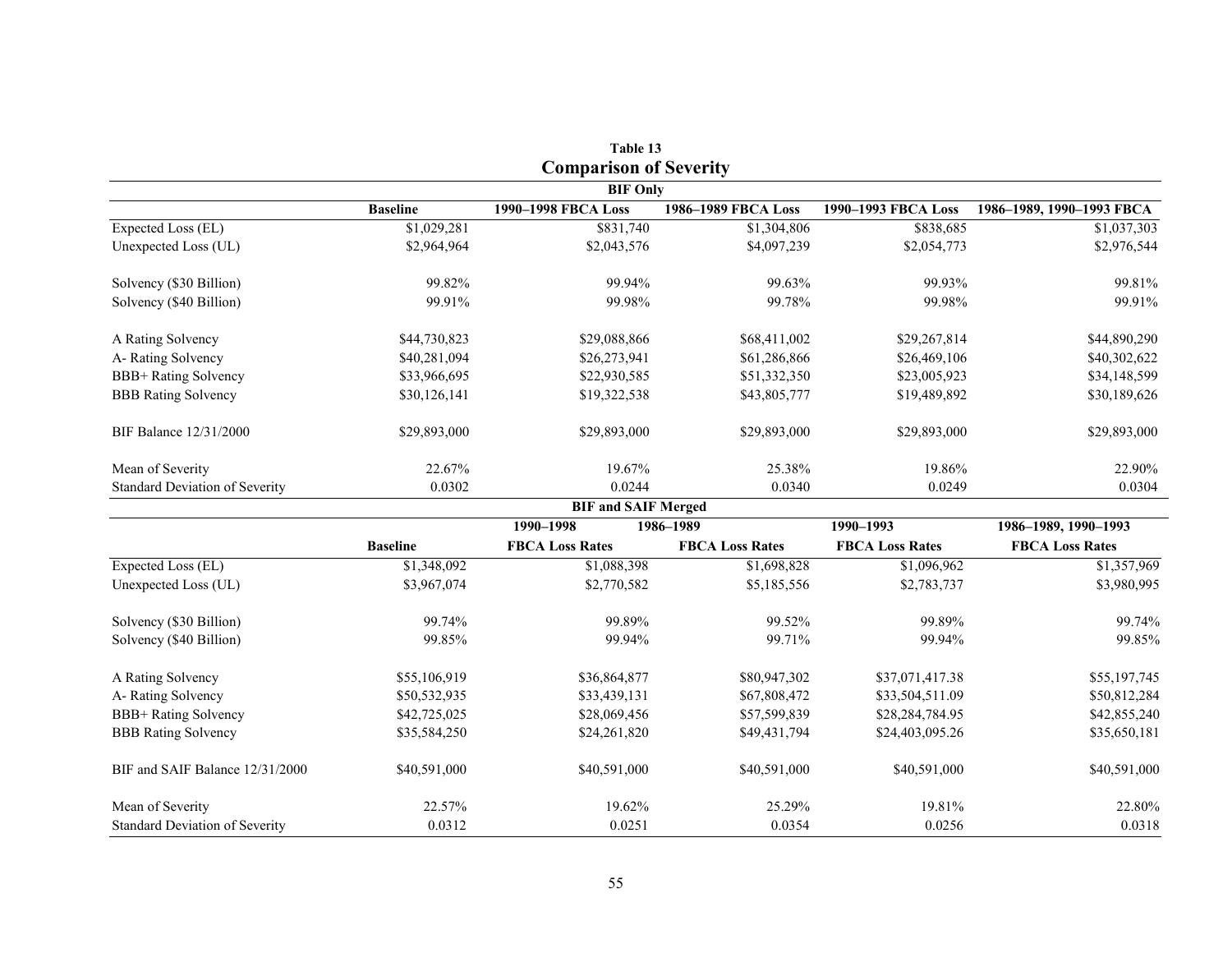|                                 |                 |                               | Table 14                                  |                                |                              |  |  |  |  |  |
|---------------------------------|-----------------|-------------------------------|-------------------------------------------|--------------------------------|------------------------------|--|--|--|--|--|
|                                 |                 |                               | <b>Comparison of Bucketing Techniques</b> |                                |                              |  |  |  |  |  |
| <b>BIF Only</b>                 |                 |                               |                                           |                                |                              |  |  |  |  |  |
|                                 | <b>Baseline</b> | <b>25 Equal-Sized Buckets</b> | <b>Size and Region Buckets</b>            | <b>Region and CAMELS Group</b> | <b>Size and CAMELS Group</b> |  |  |  |  |  |
| Expected Loss (EL)              | \$1,029,281     | \$1,022,313                   | \$1,021,277                               | \$1,018,609                    | n.a.                         |  |  |  |  |  |
| Unexpected Loss (UL)            | \$2,964,964     | \$2,850,705                   | \$2,904,048                               | \$2,672,266                    | n.a.                         |  |  |  |  |  |
| Solvency (\$30 Billion)         | 99.82%          | 99.85%                        | 99.85%                                    | 99.86%                         | n.a.                         |  |  |  |  |  |
| Solvency (\$40 Billion)         | 99.91%          | 99.94%                        | 99.92%                                    | 99.94%                         | n.a.                         |  |  |  |  |  |
| A Rating Solvency               | \$44,730,823    | \$37,928,519                  | \$41,120,109                              | \$38,270,777                   | n.a.                         |  |  |  |  |  |
| A-Rating Solvency               | \$40,281,094    | \$34,607,657                  | \$37,073,875                              | \$36,126,245                   | n.a.                         |  |  |  |  |  |
| <b>BBB+</b> Rating Solvency     | \$33,966,695    | \$31,726,703                  | \$32,072,389                              | \$30,502,680                   | n.a.                         |  |  |  |  |  |
| <b>BBB Rating Solvency</b>      | \$30,126,141    | \$27,567,381                  | \$28,096,159                              | \$26,438,022                   | n.a.                         |  |  |  |  |  |
| <b>BIF Balance 12/31/2000</b>   | \$29,863,000    | \$29,863,000                  | \$29,863,000                              | \$29,863,000                   | \$29,863,000                 |  |  |  |  |  |
|                                 |                 |                               | <b>BIF and SAIF Merged</b>                |                                |                              |  |  |  |  |  |
|                                 | <b>Baseline</b> | <b>25 Equal-Sized Buckets</b> | <b>Size and Region Buckets</b>            | <b>Region and CAMELS Group</b> | <b>Size and CAMELS Group</b> |  |  |  |  |  |
| Expected Loss (EL)              | \$1,348,092     | \$1,358,606                   | \$1,318,140                               | \$1,322,520                    | \$1,340,016                  |  |  |  |  |  |
| Unexpected Loss (UL)            | \$3,967,074     | \$4,112,536                   | \$3,332,633                               | \$3,147,276                    | \$3,487,437                  |  |  |  |  |  |
| Solvency (\$30 Billion)         | 99.74%          | 99.81%                        | 99.82%                                    | 99.83%                         | 99.77%                       |  |  |  |  |  |
| Solvency (\$40 Billion)         | 99.85%          | 99.90%                        | 99.91%                                    | 99.92%                         | 99.87%                       |  |  |  |  |  |
| A Rating Solvency               | \$55,106,919    | \$50,094,404                  | \$43,968,687                              | \$42,337,006                   | \$50,223,083                 |  |  |  |  |  |
| A-Rating Solvency               | \$50,532,935    | \$41,029,174                  | \$41,190,330                              | \$38,340,234                   | \$45,683,066                 |  |  |  |  |  |
| <b>BBB+</b> Rating Solvency     | \$42,725,025    | \$35,556,210                  | \$34,266,907                              | \$33,966,022                   | \$39,383,483                 |  |  |  |  |  |
| <b>BBB</b> Rating Solvency      | \$35,584,250    | \$30,349,565                  | \$30,445,176                              | \$29,523,589                   | \$33,645,466                 |  |  |  |  |  |
| BIF and SAIF Balance 12/31/2000 | \$40,591,000    | \$40,591,000                  | \$40,591,000                              | \$40,591,000                   | \$40,591,000                 |  |  |  |  |  |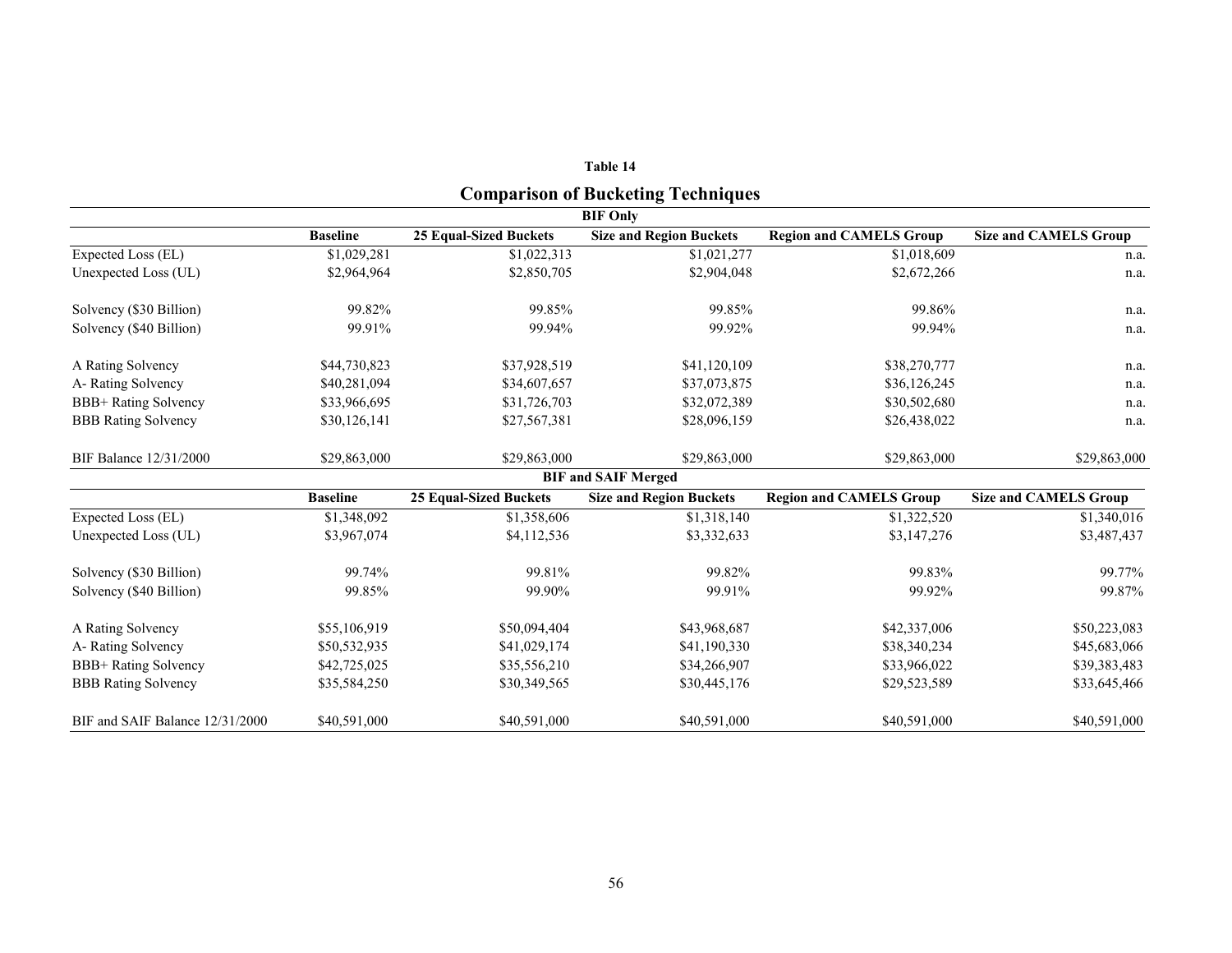|                                 |                 | <b>Comparison of Bucketing Techniques</b> |                 |
|---------------------------------|-----------------|-------------------------------------------|-----------------|
|                                 |                 |                                           | <b>BIF Only</b> |
|                                 |                 | <b>Specialized Lender</b>                 |                 |
|                                 | <b>Baseline</b> | and Region                                |                 |
| Expected Loss (EL)              | \$1,029,281     | \$1,011,899                               |                 |
| Unexpected Loss (UL)            | \$2,964,964     | \$2,669,365                               |                 |
| Solvency (\$30 Billion)         | 99.82%          | 99.88%                                    |                 |
| Solvency (\$40 Billion)         | 99.91%          | 99.93%                                    |                 |
| A Rating Solvency               | \$44,730,823    | \$39,197,578                              |                 |
| A-Rating Solvency               | \$40,281,094    | \$33,656,518                              |                 |
| BBB+ Rating Solvency            | \$33,966,695    | \$28,535,282                              |                 |
| <b>BBB Rating Solvency</b>      | \$30,126,141    | \$25,375,685                              |                 |
| BIF Balance 12/31/2000          | \$29,863,000    | \$29,863,000                              |                 |
|                                 |                 | <b>BIF and SAIF Merged</b>                |                 |
|                                 |                 | <b>Specialized Lender</b>                 |                 |
|                                 | <b>Baseline</b> | and Region                                |                 |
| Expected Loss (EL)              | \$1,348,092     | \$1,342,231                               |                 |
| Unexpected Loss (UL)            | \$3,967,074     | \$3,425,842                               |                 |
| Solvency (\$30 Billion)         | 99.74%          | 99.79%                                    |                 |
| Solvency (\$40 Billion)         | 99.85%          | 99.89%                                    |                 |
| A Rating Solvency               | \$55,106,919    | \$46,895,982                              |                 |
| A-Rating Solvency               | \$50,532,935    | \$42,561,018                              |                 |
| BBB+ Rating Solvency            | \$42,725,025    | \$37,820,884                              |                 |
| <b>BBB Rating Solvency</b>      | \$35,584,250    | \$33,177,356                              |                 |
| BIF and SAIF Balance 12/31/2000 | \$40,591,000    | \$40,591,000                              |                 |

| Table 14 (continued)                      |
|-------------------------------------------|
| <b>Comparison of Bucketing Techniques</b> |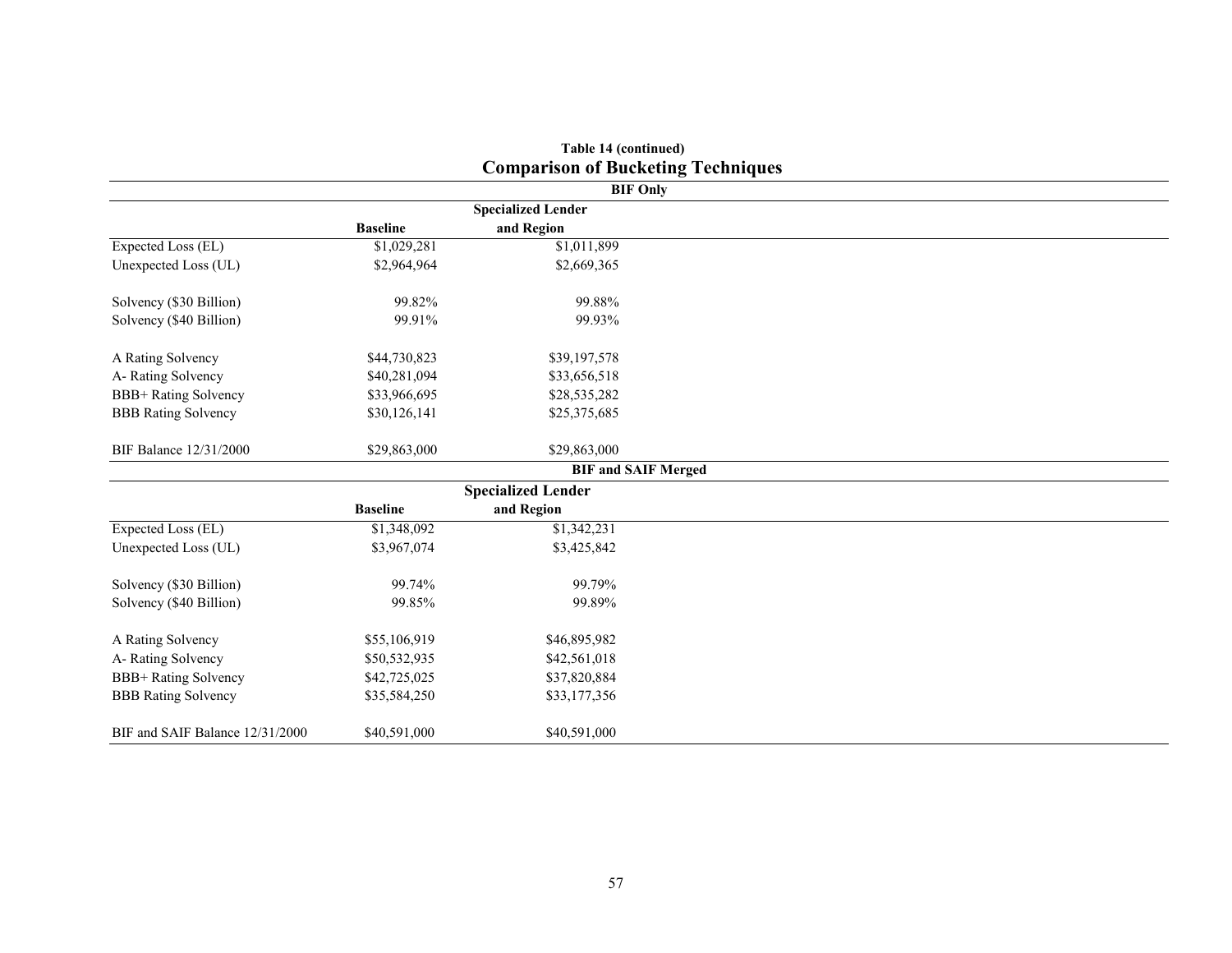|                         |                         |           | <b>Size and Region Buckets</b>   |                  |       |       |  |  |  |
|-------------------------|-------------------------|-----------|----------------------------------|------------------|-------|-------|--|--|--|
|                         | <b>BIF</b> Institutions |           |                                  |                  |       |       |  |  |  |
| <b>Central and</b>      |                         |           |                                  |                  |       |       |  |  |  |
|                         | <b>Northeast</b>        | Southeast | <b>Midwest</b>                   | <b>Southwest</b> | West  | Total |  |  |  |
| Less than \$100 Million | 213                     | 673       | 2,757                            | 944              | 443   | 5,030 |  |  |  |
| $$100 - $500$ Million   | 490                     | 565       | 1,045                            | 422              | 332   | 2,854 |  |  |  |
| \$500 Mil.-\$1 Billion  | 92                      | 49        | 111                              | 37               | 45    | 334   |  |  |  |
| \$1-\$5 Billion         | 97                      | 45        | 65                               | 21               | 55    | 283   |  |  |  |
| More than \$5 Billion   | 45                      | 27        | 37                               | 10               | 18    | 137   |  |  |  |
| Total                   | 937                     | 1,359     | 4,015                            | 1,434            | 893   | 8,638 |  |  |  |
|                         |                         |           | <b>BIF and SAIF Institutions</b> |                  |       |       |  |  |  |
|                         |                         |           | <b>Central and</b>               |                  |       |       |  |  |  |
|                         | <b>Northeast</b>        | Southeast | <b>Midwest</b>                   | <b>Southwest</b> | West  | Total |  |  |  |
| Less than \$100 Million | 341                     | 777       | 3,027                            | 1,003            | 466   | 5,614 |  |  |  |
| \$100-\$500 Million     | 641                     | 666       | 1,275                            | 460              | 379   | 3,421 |  |  |  |
| \$500 Mil.-\$1 Billion  | 115                     | 67        | 138                              | 42               | 61    | 423   |  |  |  |
| \$1-\$5 Billion         | 120                     | 60        | 91                               | 29               | 70    | 370   |  |  |  |
| More than \$5 Billion   | 47                      | 29        | 46                               | 13               | 27    | 162   |  |  |  |
| <b>Total</b>            | 1,264                   | 1,599     | 4,577                            | 1,547            | 1,003 | 9,990 |  |  |  |

**Table 15** 

*Note:* The Northeast region includes the following states: Connecticut, Delaware, District of Columbia, Maine, Maryland, Massachusetts, New Hampshire, New Jersey, New York, Pennsylvania, Rhode Island, and Vermont. The Southeast region includes the following states: Alabama, Florida, Georgia, Mississippi, North Carolina, South Carolina, Tennessee, Virginia, and West Virginia. The Central and Midwest region includes the following states: Illinois, Indiana, Iowa, Kansas, Kentucky, Michigan, Minnesota, Missouri, Nebraska, North Dakota, Ohio, South Dakota, and Wisconsin. The Southwest region includes the following states: Arkansas, Louisiana, New Mexico, Oklahoma, and Texas. The West includes the following states: Alaska, Arizona, California, Colorado, Hawaii, Idaho, Montana, Nevada, Oregon, Utah, Washington, and Wyoming.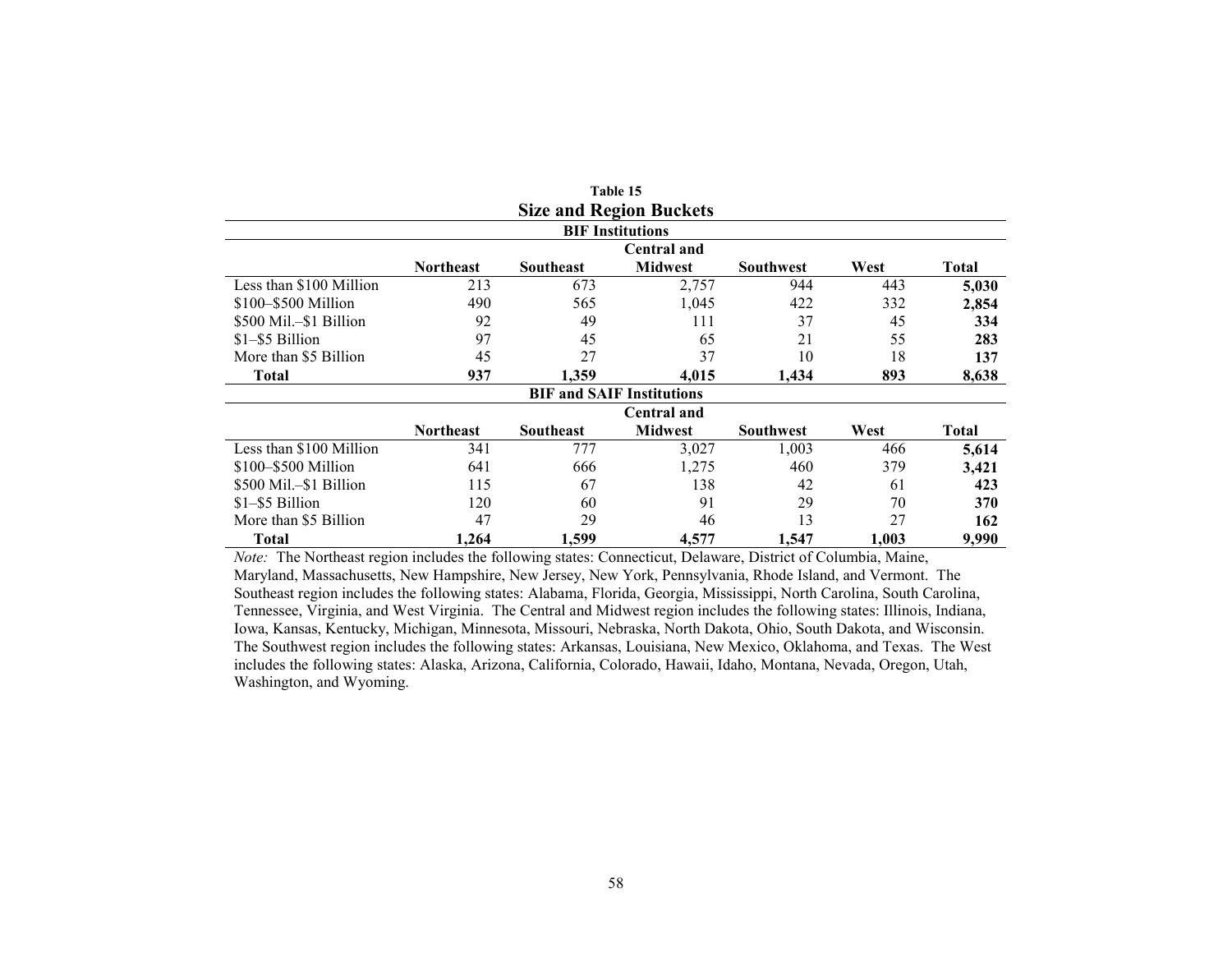|                    |                  |           | <b>CAMELS Group and Region Buckets</b> |                  |       |              |
|--------------------|------------------|-----------|----------------------------------------|------------------|-------|--------------|
|                    |                  |           | <b>BIF</b> Institutions                |                  |       |              |
|                    |                  |           | <b>Central and</b>                     |                  |       |              |
|                    | <b>Northeast</b> | Southeast | <b>Midwest</b>                         | <b>Southwest</b> | West  | <b>Total</b> |
| <b>CAMELS 1s</b>   | 433              | 498       | 1,837                                  | 713              | 280   | 3,761        |
| Strong 2s          | 406              | 699       | 1,804                                  | 562              | 470   | 3,941        |
| Weak 2s            | 51               | 81        | 214                                    | 63               | 72    | 481          |
| Strong 3s          | 30               | 56        | 123                                    | 62               | 50    | 321          |
| Weak 3s, 4s and 5s | 17               | 25        | 37                                     | 34               | 21    | 134          |
| <b>Total</b>       | 937              | 1,359     | 4,015                                  | 1,434            | 893   | 8,638        |
|                    |                  |           | <b>BIF and SAIF Institutions</b>       |                  |       |              |
|                    |                  |           | <b>Central and</b>                     |                  |       |              |
|                    | <b>Northeast</b> | Southeast | <b>Midwest</b>                         | <b>Southwest</b> | West  | <b>Total</b> |
| <b>CAMELS 1s</b>   | 556              | 584       | 2,072                                  | 754              | 308   | 4,274        |
| Strong 2s          | 567              | 814       | 2,047                                  | 617              | 529   | 4,574        |
| Weak 2s            | 72               | 97        | 248                                    | 65               | 78    | 560          |
| Strong 3s          | 47               | 71        | 161                                    | 70               | 63    | 412          |
| Weak 3s, 4s and 5s | 22               | 33        | 49                                     | 41               | 25    | 170          |
| <b>Total</b>       | 1,264            | 1,599     | 4,577                                  | 1,547            | 1,003 | 9,990        |

| Table 16                               |  |  |  |  |  |  |  |
|----------------------------------------|--|--|--|--|--|--|--|
| <b>CAMELS Group and Region Buckets</b> |  |  |  |  |  |  |  |
|                                        |  |  |  |  |  |  |  |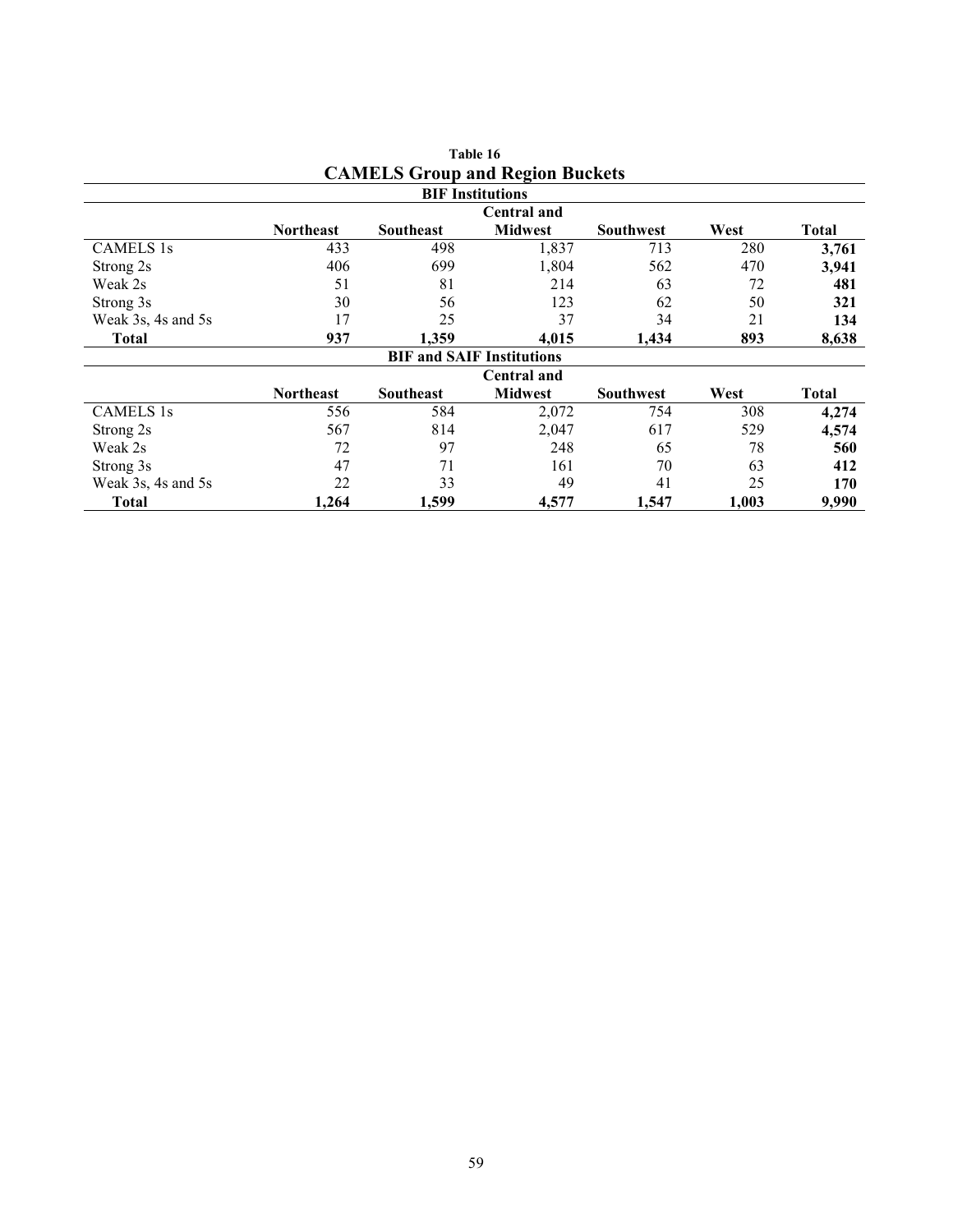|                                  | <b>CAMELS Group and Size Buckets</b> |                   |             |            |           |       |  |
|----------------------------------|--------------------------------------|-------------------|-------------|------------|-----------|-------|--|
| <b>BIF and SAIF Institutions</b> |                                      |                   |             |            |           |       |  |
|                                  | Less than                            | $$100$ Mill-      | \$500 Mill- | $$1$ Bill- | More than |       |  |
|                                  | \$100 Million                        | <b>\$500 Mill</b> | \$1 Bill    | \$3 Bill   | \$3 Bill  | Total |  |
| <b>CAMELS</b> 1s                 | 2,208                                | 1,603             | 219         | 143        | 101       | 4.274 |  |
| Strong 2s                        | 2,671                                | 1,482             | 176         | 134        | 111       | 4,574 |  |
| Weak 2s                          | 352                                  | 174               | 15          | 15         | 4         | 560   |  |
| Strong 3s                        | 263                                  | 124               |             |            |           | 412   |  |
| Weak 3s, 4s and 5s               | 120                                  | 38                | 6           |            |           | 170   |  |
| Total                            | 5.614                                | 3.421             | 423         | 308        | 224       | 9,990 |  |

| Table 17 |                                      |  |  |  |  |  |  |
|----------|--------------------------------------|--|--|--|--|--|--|
|          | <b>CAMELS Group and Size Buckets</b> |  |  |  |  |  |  |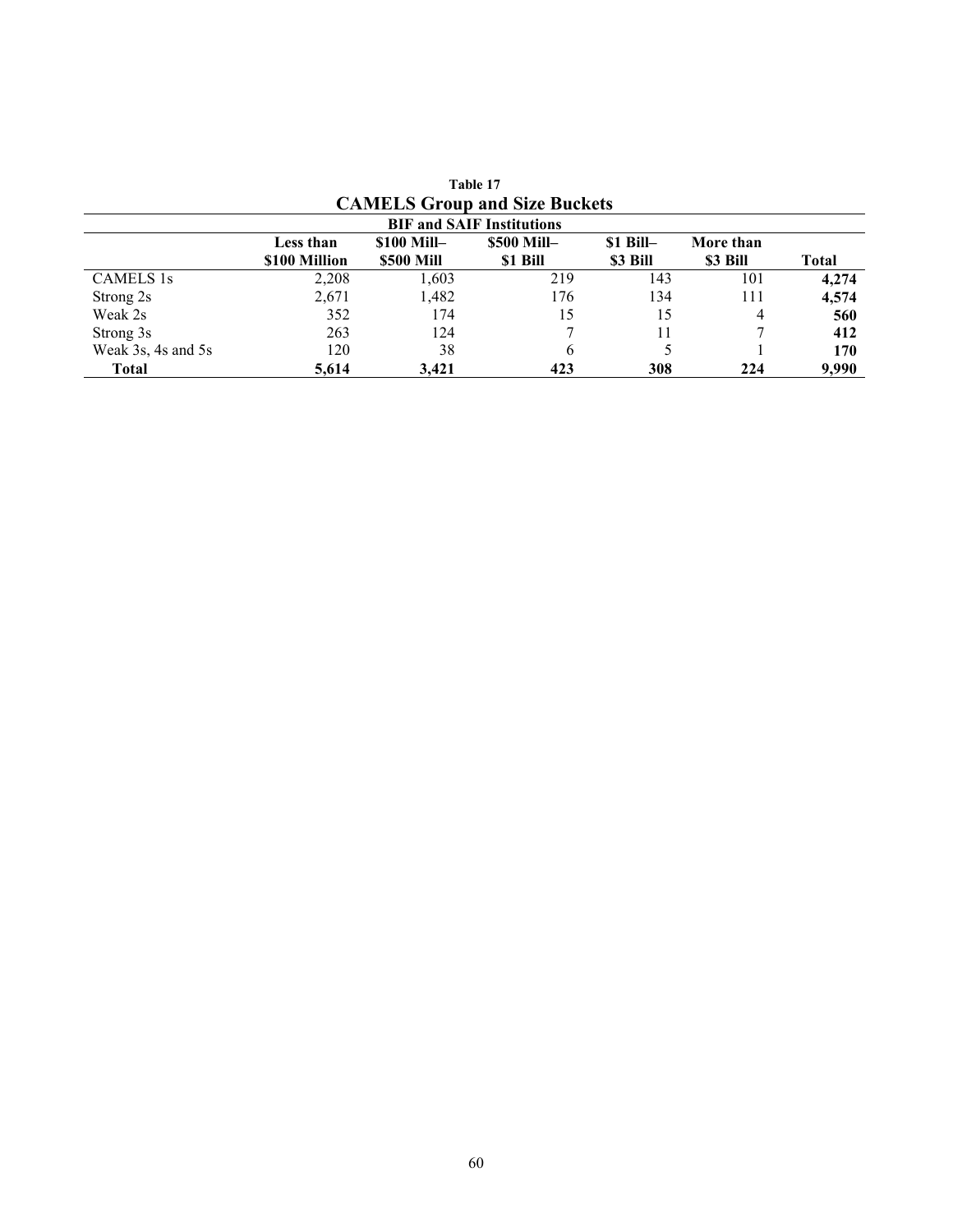| Table 18<br><b>Asset Concentration and Region Buckets</b><br><b>BIF Institutions</b> |                  |           |                |                  |      |              |  |  |                    |                  |           |                |                  |      |              |  |  |
|--------------------------------------------------------------------------------------|------------------|-----------|----------------|------------------|------|--------------|--|--|--------------------|------------------|-----------|----------------|------------------|------|--------------|--|--|
|                                                                                      |                  |           |                |                  |      |              |  |  | <b>Central and</b> |                  |           |                |                  |      |              |  |  |
|                                                                                      |                  |           |                |                  |      |              |  |  |                    | <b>Northeast</b> | Southeast | <b>Midwest</b> | <b>Southwest</b> | West | <b>Total</b> |  |  |
| <b>Agricultural Bank</b>                                                             |                  | 55        | ,608           | 304              | 125  | 2,093        |  |  |                    |                  |           |                |                  |      |              |  |  |
| Consumer Lender                                                                      | 48               | 72        | 139            | 25               | 33   | 317          |  |  |                    |                  |           |                |                  |      |              |  |  |
| Commercial Lender                                                                    | 361              | 774       | 1,199          | 491              | 588  | 3,413        |  |  |                    |                  |           |                |                  |      |              |  |  |
| Mortgage Lender                                                                      | 246              | 28        | 86             | 26               | 27   | 413          |  |  |                    |                  |           |                |                  |      |              |  |  |
| <b>Multinational Bank</b>                                                            | 7                | n.a.      |                | n.a.             | n.a. | 8            |  |  |                    |                  |           |                |                  |      |              |  |  |
| Other Large Lenders                                                                  | n.a.             | n.a.      | n.a.           | n.a.             | n.a. | 80           |  |  |                    |                  |           |                |                  |      |              |  |  |
| Other Small Specialized                                                              |                  |           |                |                  |      |              |  |  |                    |                  |           |                |                  |      |              |  |  |
| Lenders                                                                              | n.a.             | n.a.      | n.a.           | n.a.             | n.a. | 464          |  |  |                    |                  |           |                |                  |      |              |  |  |
| Other Small Institutions                                                             | n.a.             | n.a.      | n.a.           | n.a.             | n.a. | 1,850        |  |  |                    |                  |           |                |                  |      |              |  |  |
| <b>BIF and SAIF Institutions</b>                                                     |                  |           |                |                  |      |              |  |  |                    |                  |           |                |                  |      |              |  |  |
|                                                                                      |                  |           | Central and    |                  |      |              |  |  |                    |                  |           |                |                  |      |              |  |  |
|                                                                                      | <b>Northeast</b> | Southeast | <b>Midwest</b> | <b>Southwest</b> | West | <b>Total</b> |  |  |                    |                  |           |                |                  |      |              |  |  |
| <b>Agricultural Bank</b>                                                             |                  | 55        | 1,613          | 307              | 125  | 2,101        |  |  |                    |                  |           |                |                  |      |              |  |  |
| Consumer Lender                                                                      | 54               | 81        | 156            | 32               | 37   | 360          |  |  |                    |                  |           |                |                  |      |              |  |  |
| Commercial Lender                                                                    | 392              | 845       | 1,297          | 512              | 638  | 3,684        |  |  |                    |                  |           |                |                  |      |              |  |  |
| Mortgage Lender                                                                      | 509              | 166       | 493            | 96               | 78   | 1,342        |  |  |                    |                  |           |                |                  |      |              |  |  |
| <b>Multinational Bank</b>                                                            | 7                | n.a.      |                | n.a.             | n.a. | 8            |  |  |                    |                  |           |                |                  |      |              |  |  |
| Other Large Lenders                                                                  | n.a.             | n.a.      | n.a.           | n.a.             | n.a. | 86           |  |  |                    |                  |           |                |                  |      |              |  |  |
| Other Small Specialized                                                              |                  |           |                |                  |      |              |  |  |                    |                  |           |                |                  |      |              |  |  |
| Lenders                                                                              | n.a.             | n.a.      | n.a.           | n.a.             | n.a. | 487          |  |  |                    |                  |           |                |                  |      |              |  |  |
| Other Small Institutions                                                             | n.a.             | n.a.      | n.a.           | n.a.             | n.a. | 1,922        |  |  |                    |                  |           |                |                  |      |              |  |  |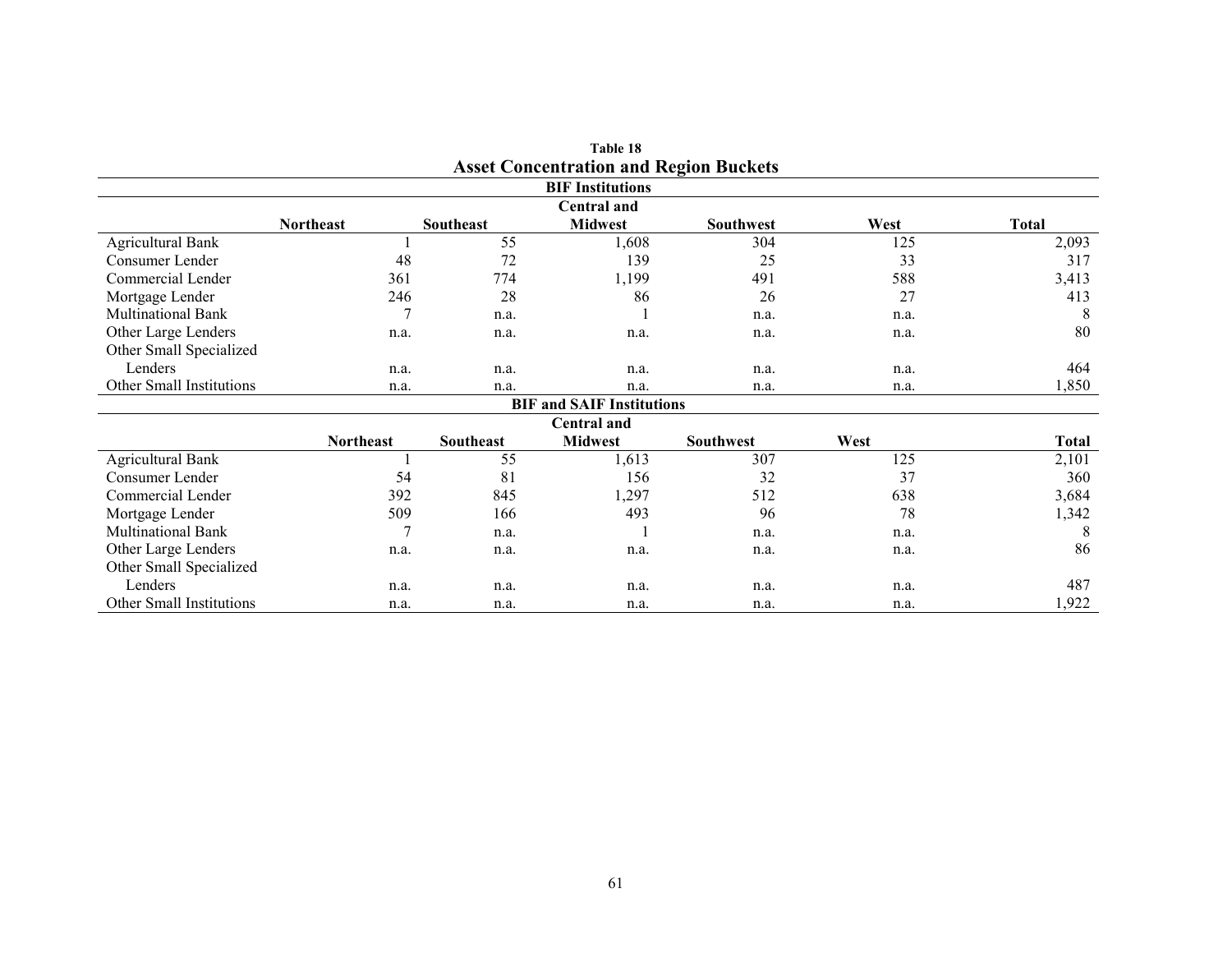

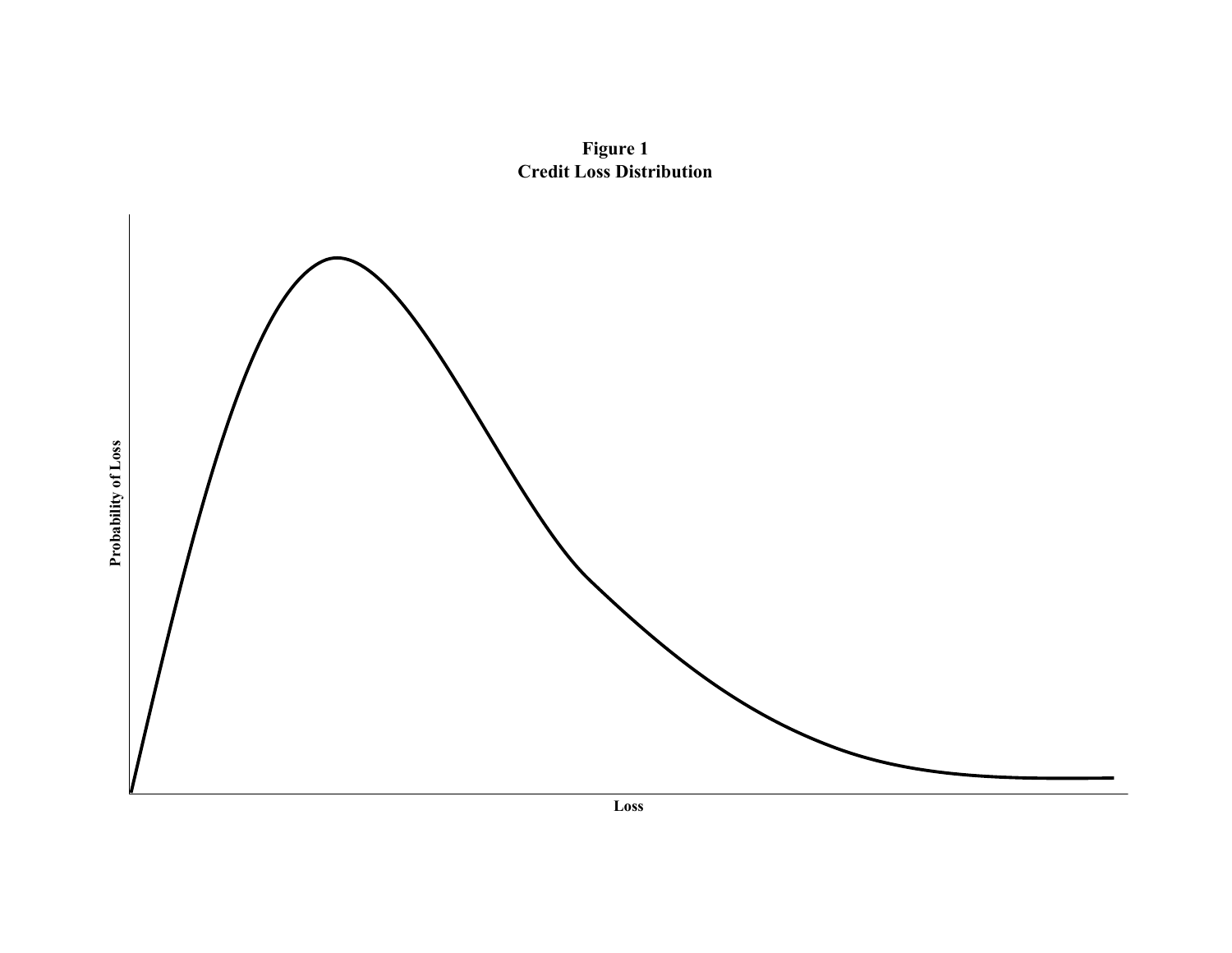

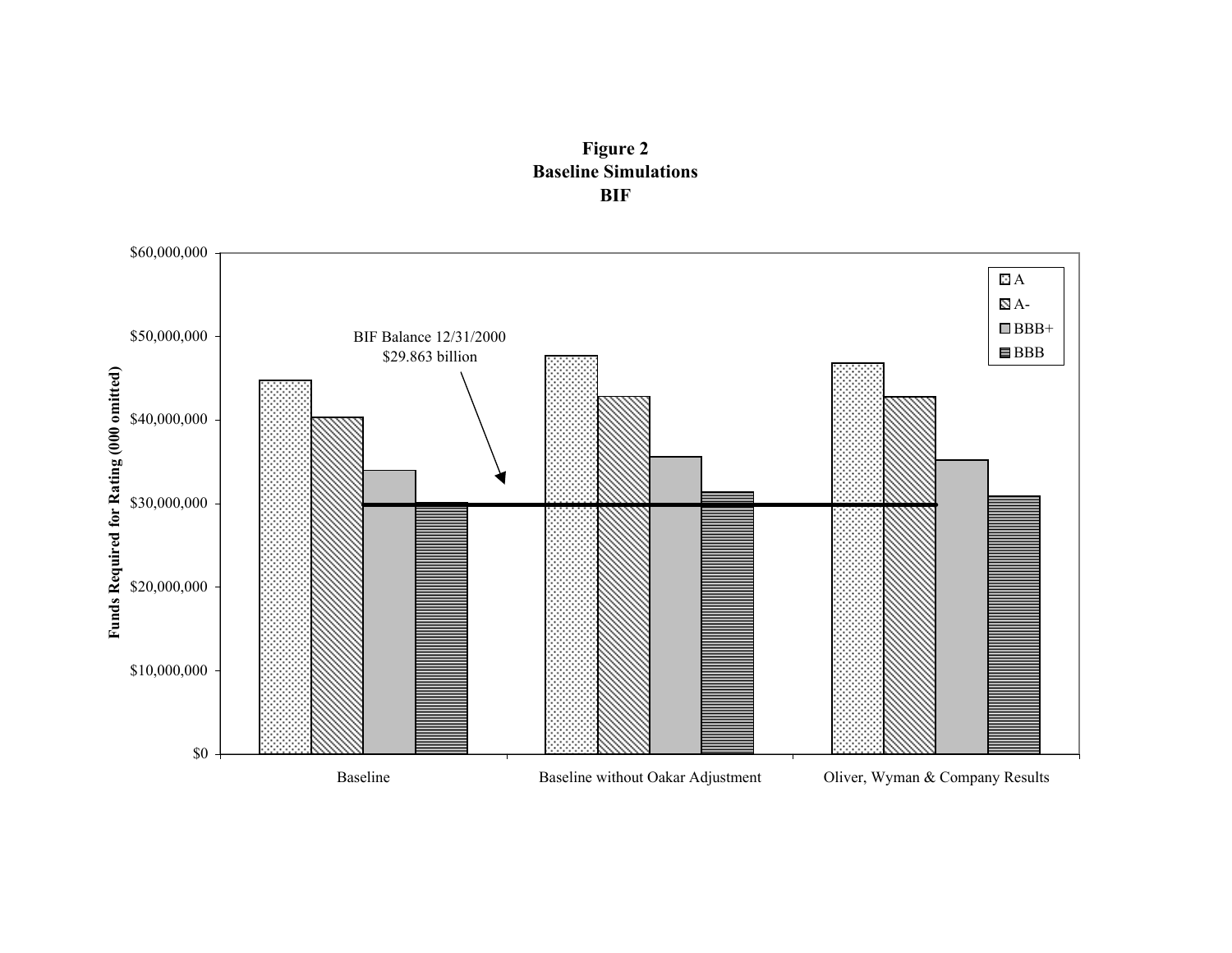

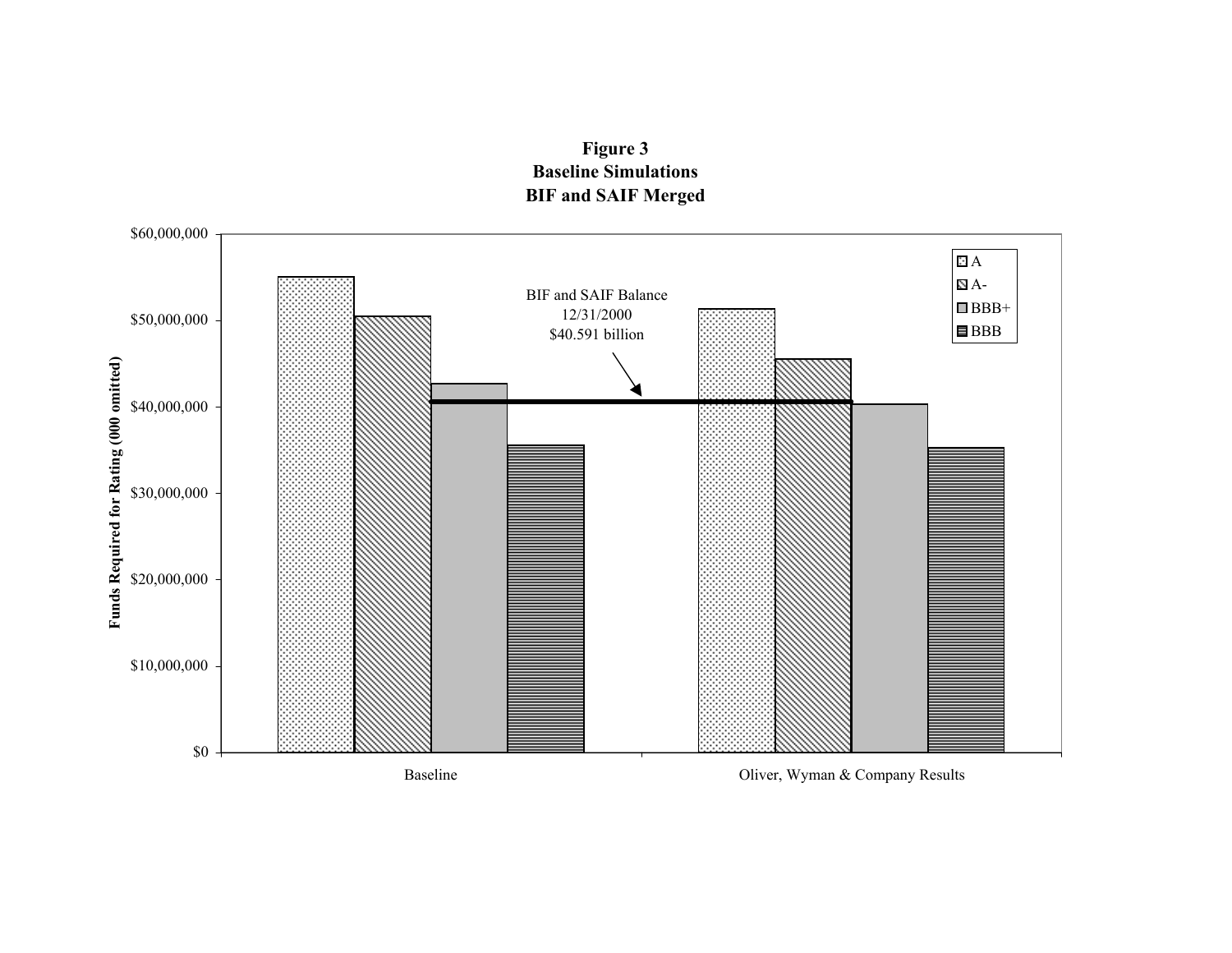**Figure 4 Sensitivity Analysis: Expected Default Frequencies BIF** 

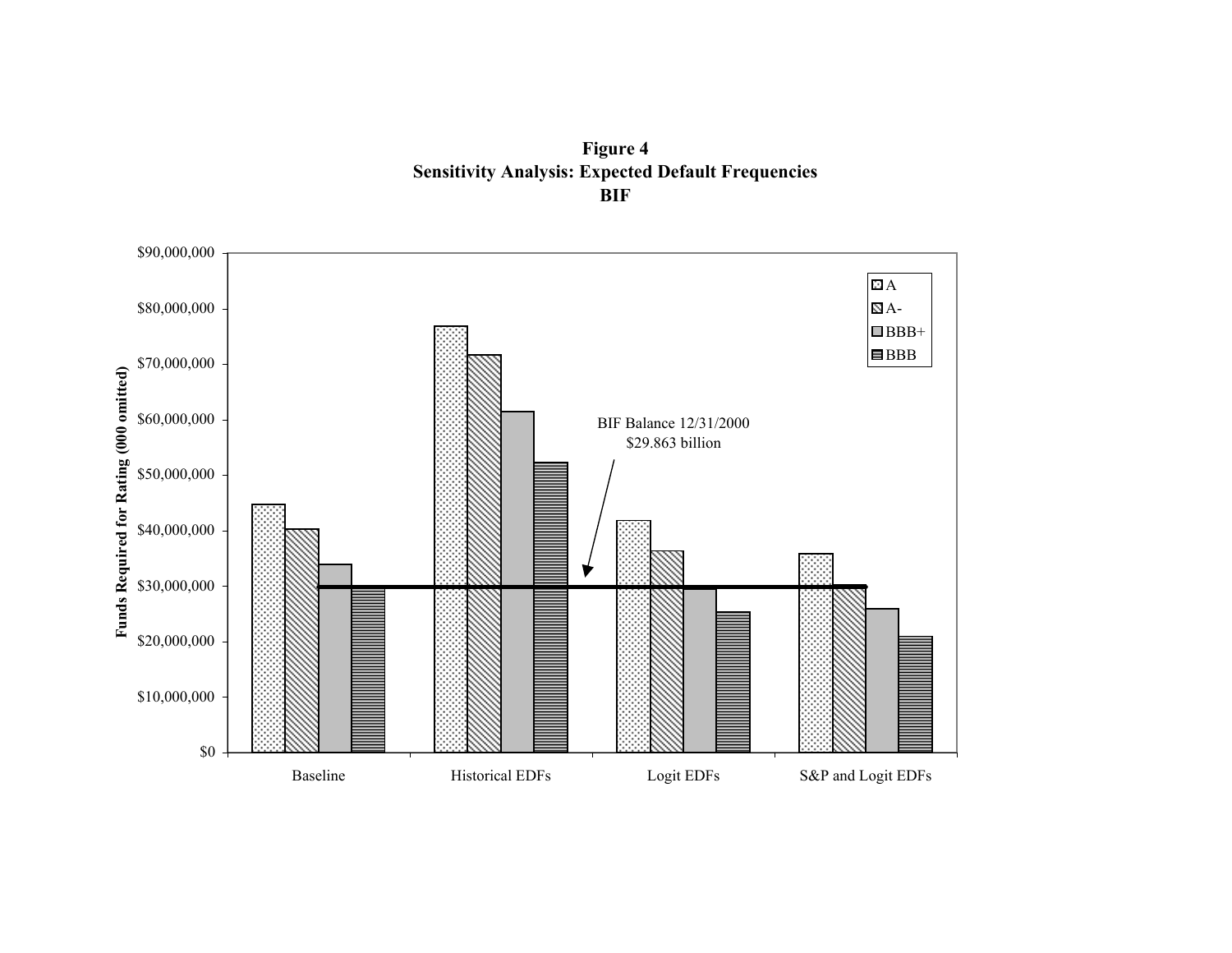

**Figure 5** 

**Alternative EDF Simulations**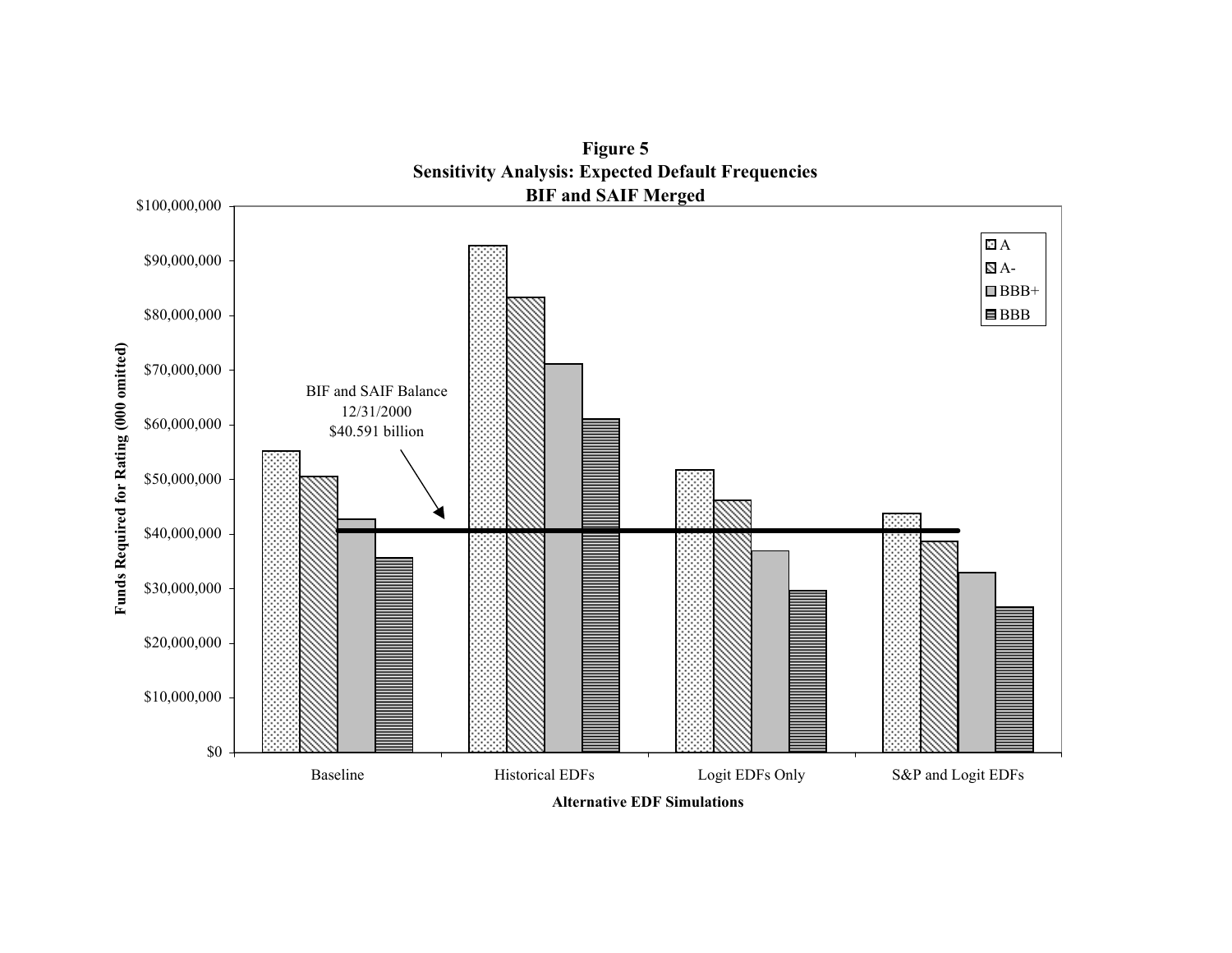**Figure 6 Sensitivity Analysis: EDFs from Market Information BIF** 

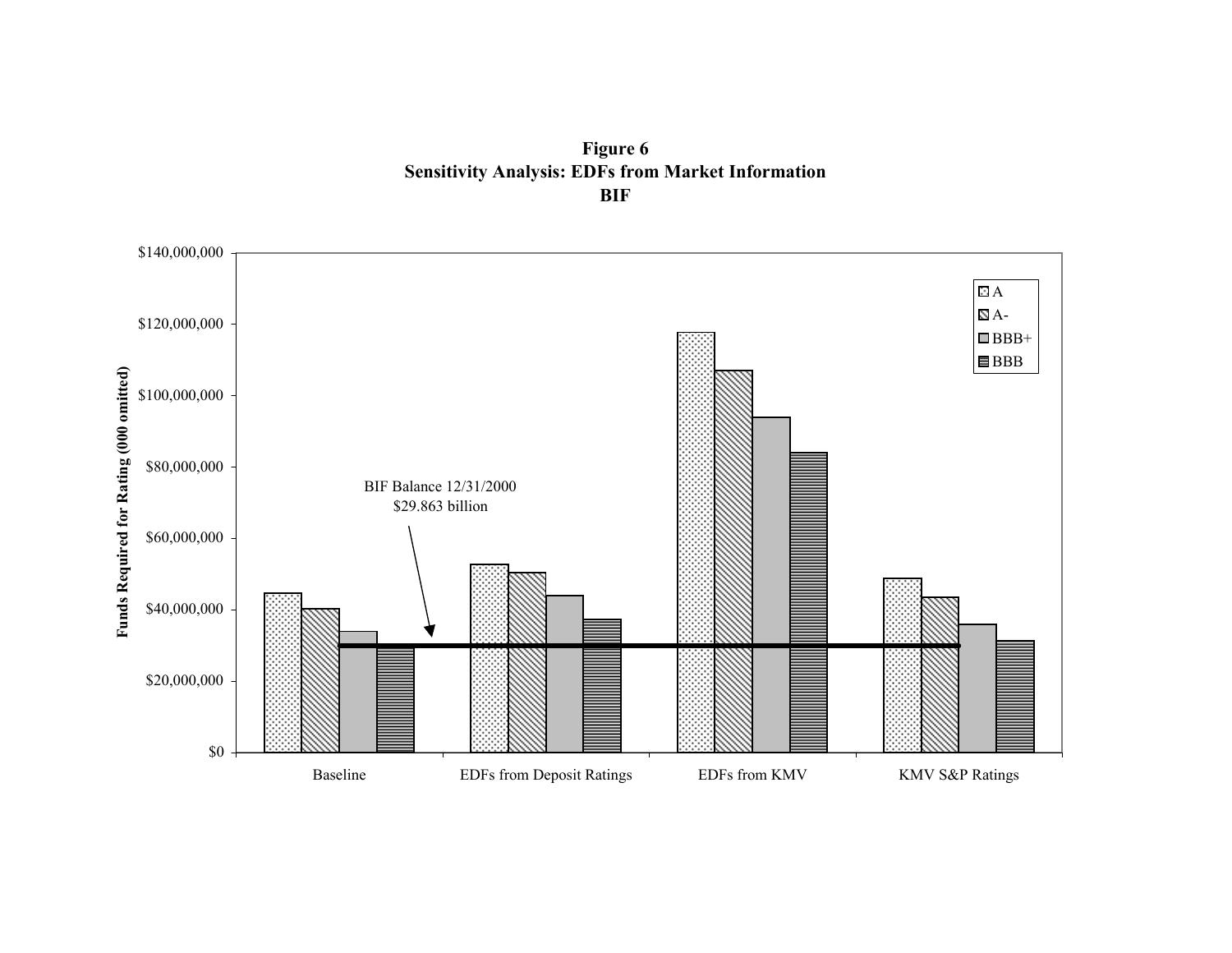**Figure 7 Sensitivity Analysis: EDFs from Market Information BIF and SAIF Merged** 

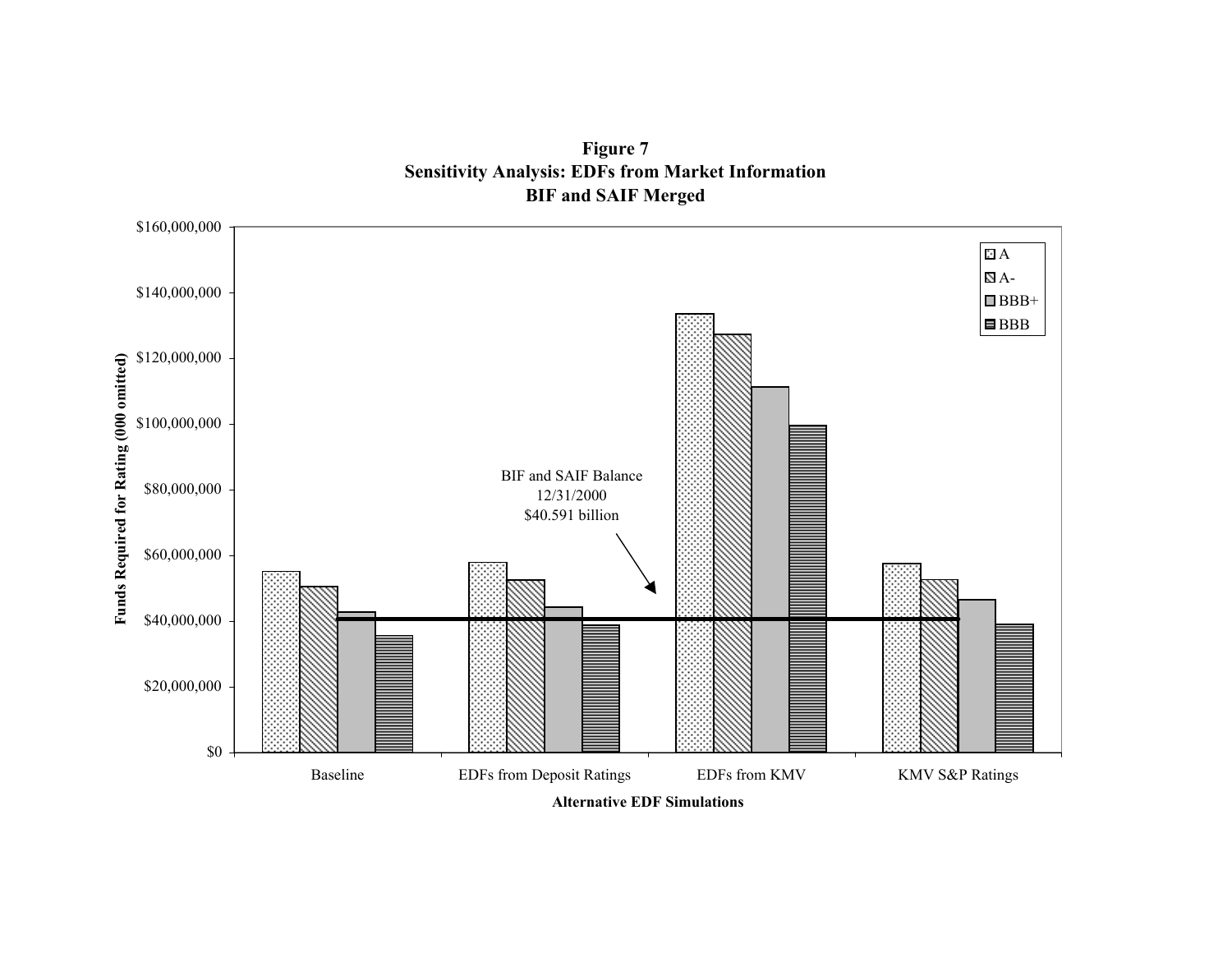

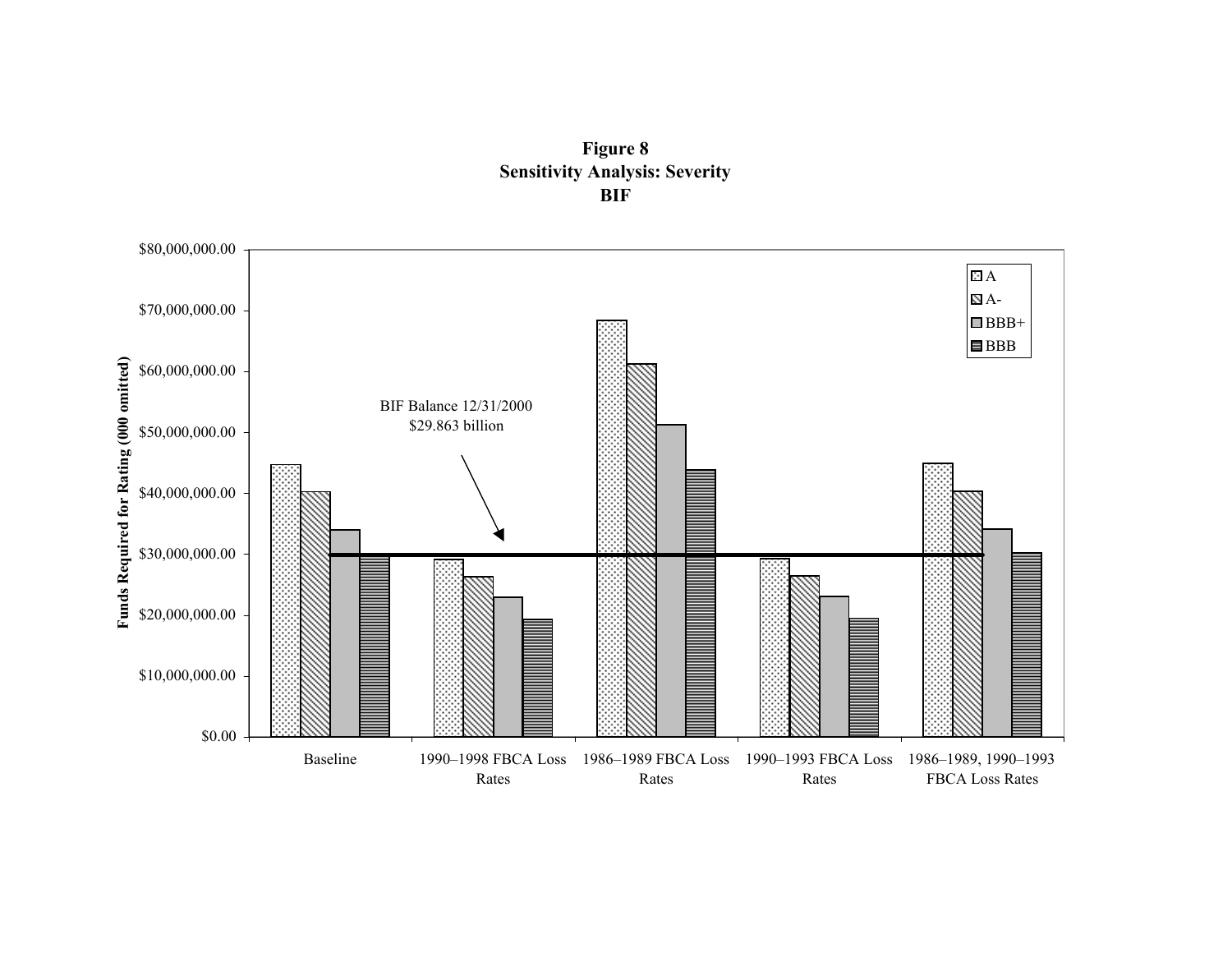

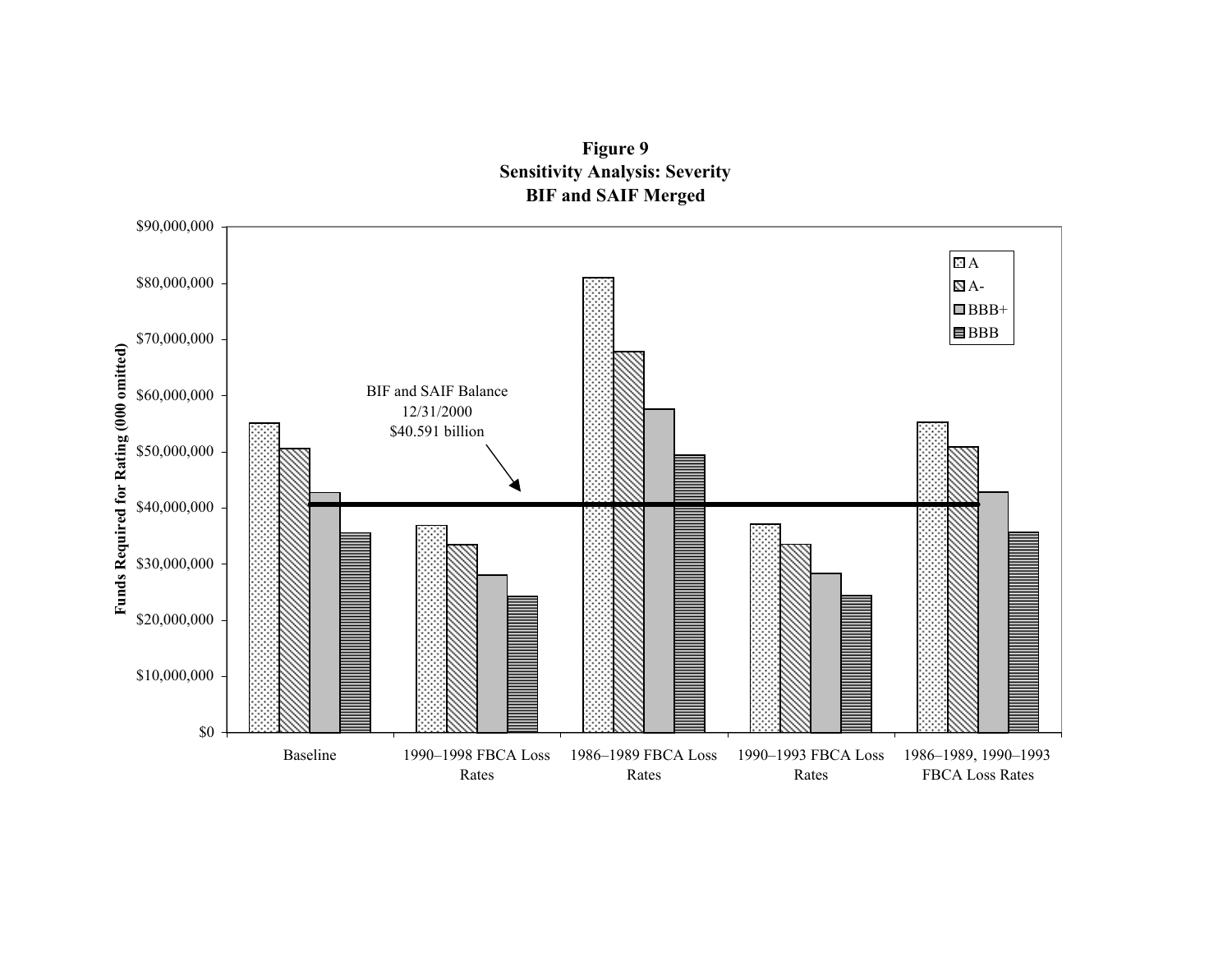